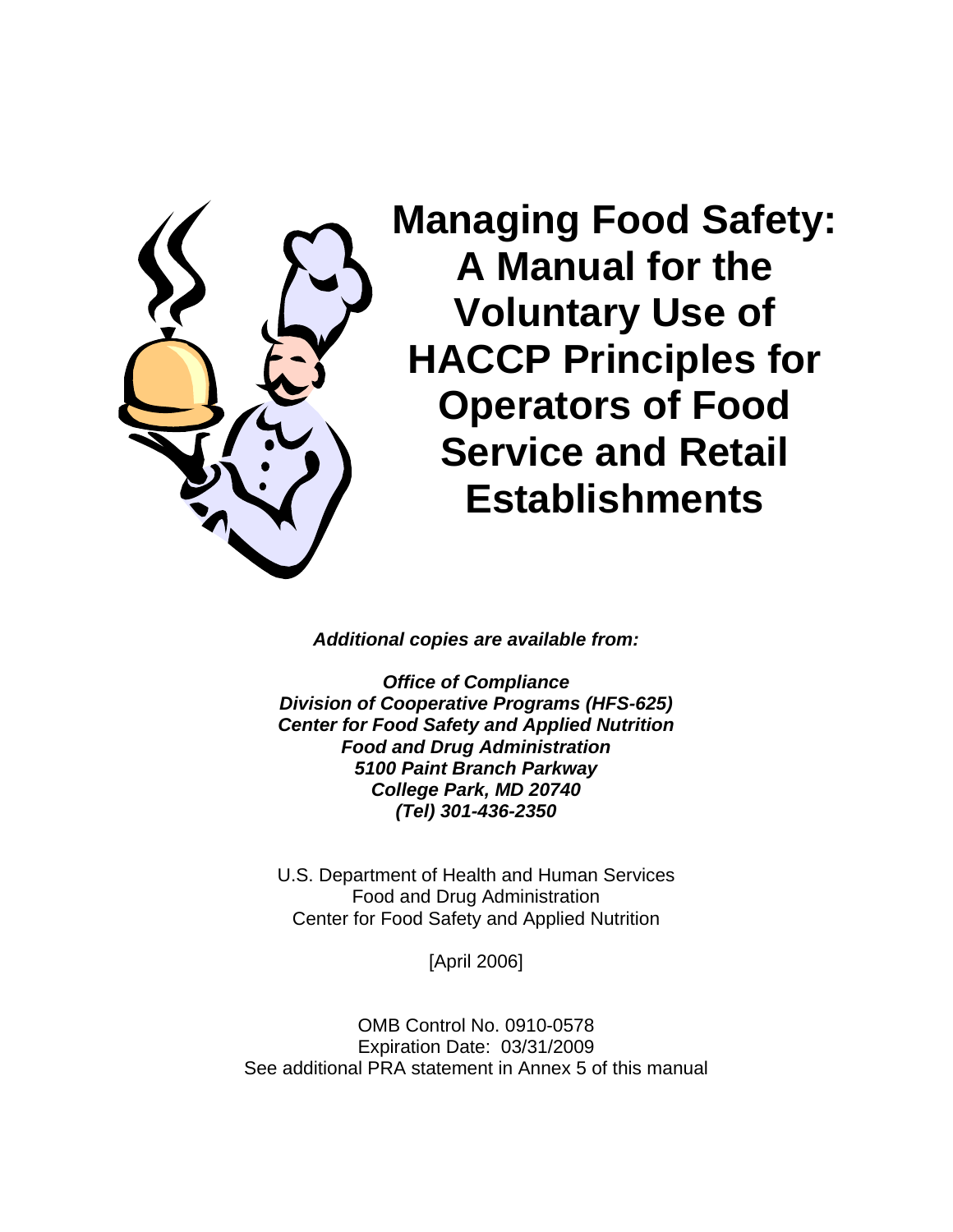## **Managing Food Safety: A Manual for the Voluntary Use of HACCP Principles for Operators of Food Service and Retail Establishments**

| CHAPTER 1        |                                                                                                                                                 |  |
|------------------|-------------------------------------------------------------------------------------------------------------------------------------------------|--|
|                  | What is my health inspector's role in helping me to prevent foodborne illness in my                                                             |  |
|                  |                                                                                                                                                 |  |
|                  | Is it a requirement that I implement a food safety management system based on                                                                   |  |
|                  |                                                                                                                                                 |  |
|                  |                                                                                                                                                 |  |
|                  | THE USE OF HACCP AS A FOOD SAFETY MANAGEMENT SYSTEM 9                                                                                           |  |
|                  | How can HACCP principles be used in retail and food service operations? 11                                                                      |  |
| <b>CHAPTER 2</b> |                                                                                                                                                 |  |
|                  | APPLYING HACCP PRINCIPLES TO RETAIL AND FOOD SERVICE 13<br>What are three food preparation processes most often used in retail and food service |  |
|                  |                                                                                                                                                 |  |
|                  |                                                                                                                                                 |  |
|                  | Food Preparation Process 1 - Food Preparation with No Cook Step  18<br>Food Preparation Process 2 - Preparation for Same Day Service  19        |  |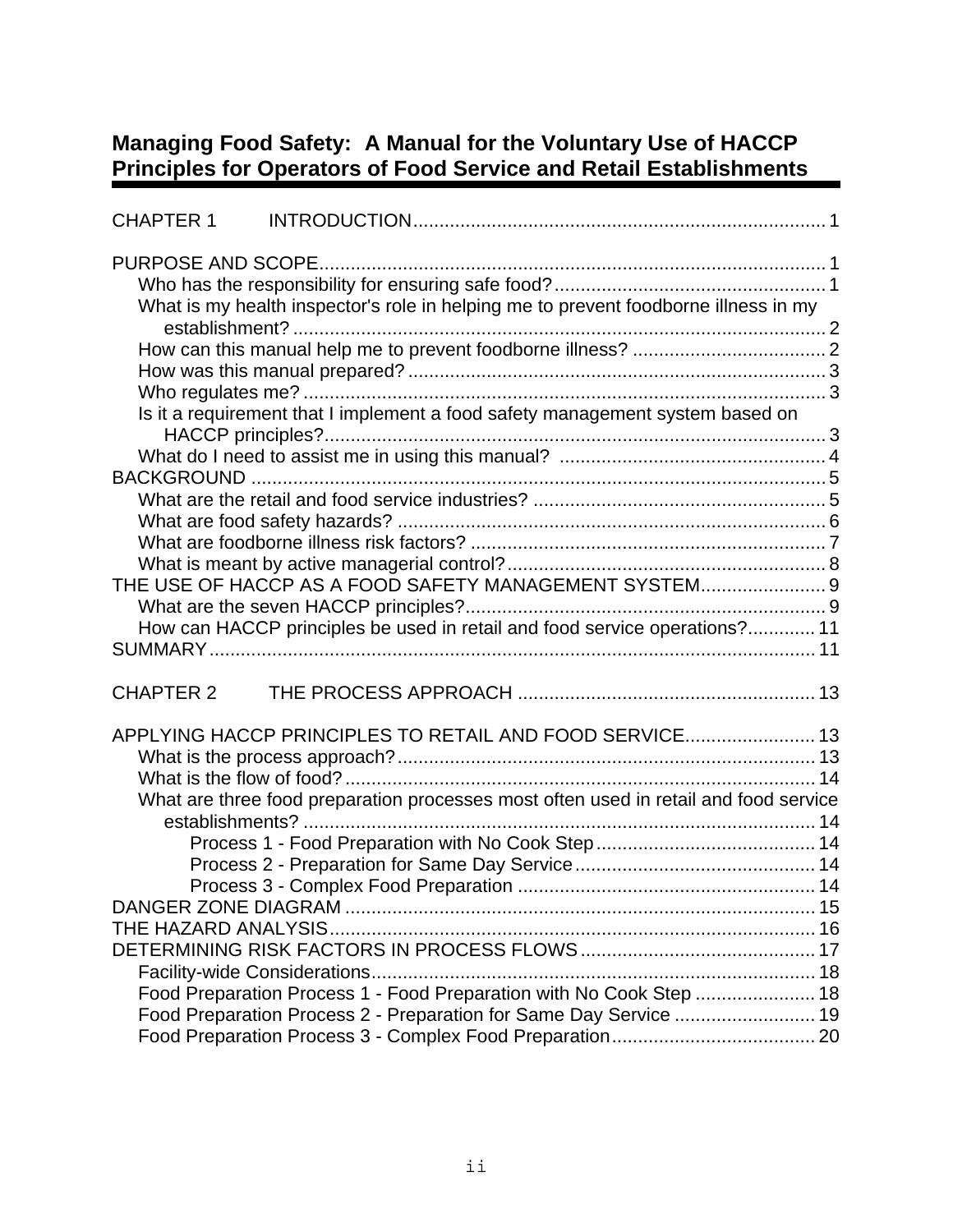| CHAPTER 3 | DEVELOPING YOUR FOOD SAFETY MANAGEMENT SYSTEM. 21                         |  |
|-----------|---------------------------------------------------------------------------|--|
|           |                                                                           |  |
|           |                                                                           |  |
|           |                                                                           |  |
|           |                                                                           |  |
|           |                                                                           |  |
|           |                                                                           |  |
|           |                                                                           |  |
|           |                                                                           |  |
|           |                                                                           |  |
|           |                                                                           |  |
|           | PROCEDURAL STEP 4: Implement Control Measures in Prerequisite Programs or |  |
|           |                                                                           |  |
|           | Common Operational Steps Used in Retail and Food Service 32               |  |
|           |                                                                           |  |
|           |                                                                           |  |
|           |                                                                           |  |
|           |                                                                           |  |
|           |                                                                           |  |
|           |                                                                           |  |
|           |                                                                           |  |
|           |                                                                           |  |
|           |                                                                           |  |
|           |                                                                           |  |
|           |                                                                           |  |
|           |                                                                           |  |
|           |                                                                           |  |
|           |                                                                           |  |
|           |                                                                           |  |
|           |                                                                           |  |
|           |                                                                           |  |
|           |                                                                           |  |
|           |                                                                           |  |
|           |                                                                           |  |
|           |                                                                           |  |
|           |                                                                           |  |
|           |                                                                           |  |
|           |                                                                           |  |
|           |                                                                           |  |
|           |                                                                           |  |
|           |                                                                           |  |
|           |                                                                           |  |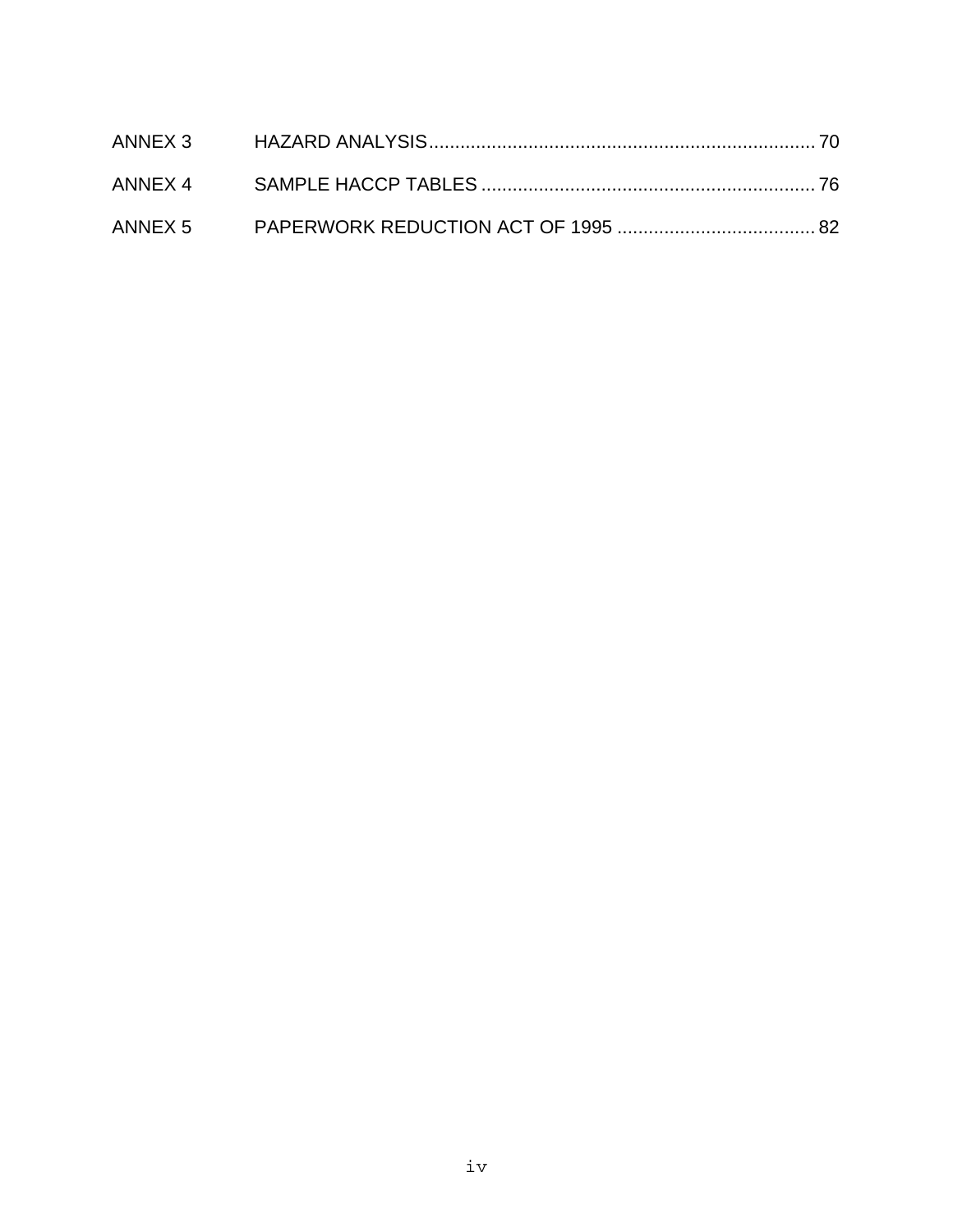# **Chapter 1 – Introduction**

## **PURPOSE AND SCOPE**

*"Foodborne illness in the United States is a major cause of personal distress, preventable death, and avoidable economic burden. Mead et al. (1999) estimated that foodborne diseases cause 76 million illnesses, 325,000 hospitalizations, and 5,000 deaths in the United States each year…The annual cost of foodborne illness in terms of pain and suffering, reduced productivity, and medical costs is estimated to be \$10-83 billion."* 

> 2001 *Food Code* Public Health Service - Food & Drug Administration U.S. Department of Health and Human Services

The statistics on foodborne illness speak for themselves. Regulatory officials and the retail and food service industries they regulate must partner with each other if we are to prevent or reduce foodborne illness. This Manual was prepared by the United States Food and Drug Administration (FDA), in partnership with federal, state, and local regulators, industry, academia, and consumers, to assist you, the operators of retail and food service establishments, in your efforts to produce safe food.

#### **Who has the responsibility for ensuring safe food?**



*"Delivering safe food to the dinner table is the culmination of the work of many people. Producers, shippers, processors, distributors, handlers, and numerous others perform actions every day that may affect the safety of our food. Everyone's challenge is to perform these individual actions as well as possible, so that the food Americans eat is free from physical hazards and dangerous levels of pathogenic microorganisms and hazardous chemicals."* 

 2001 Food Safety Strategic Plan GOAL 2 - RISK MANAGEMENT The President's Council on Food Safety http://www.foodsafety.gov/~fsg/cstrpl-4.html#chap2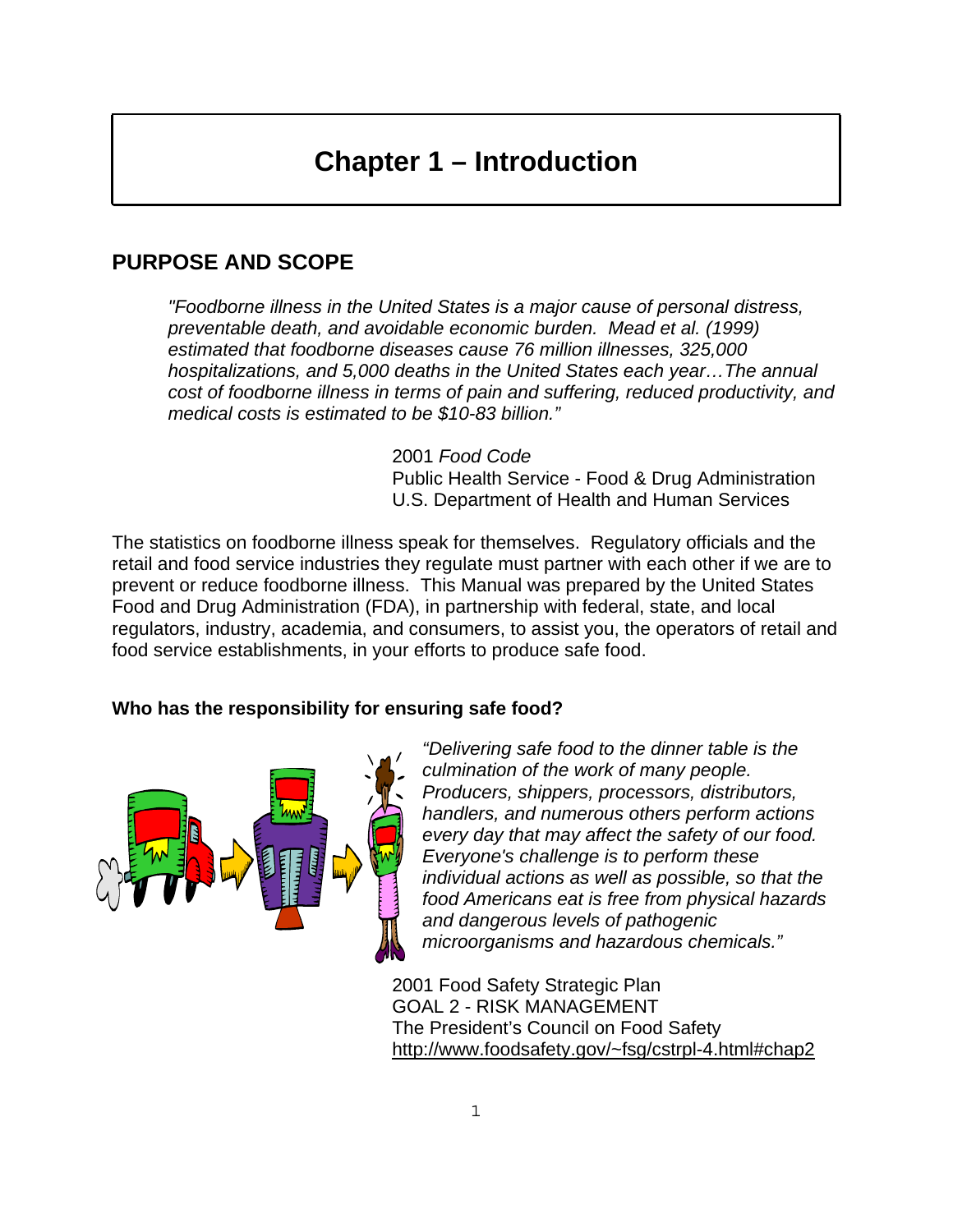While every player in the flow of food from farm to table has some degree of responsibility for food safety, you are usually the last line of defense before food reaches the consumer. Because of this, you have a significant share of the responsibility for ensuring safe food. By voluntarily developing a food safety management system, you can better ensure that the foods served or sold in your establishment are safe.



#### **What is my health inspector's role in helping me to prevent foodborne illness in my establishment?**

Regulatory food inspection programs provide you with feedback on how well you are controlling certain conditions in your establishment that can lead to foodborne illness. Although your inspector can offer suggestions for how you can improve conditions in your establishment, he or she cannot possibly oversee every activity or function in your day-to-day operation. Given this limitation, you clearly have the greatest impact on food safety.

#### **How can this manual help me to prevent foodborne illness?**

*"Voluntary approaches can complement regulatory programs, particularly where government actions enhance existing incentives for individuals to adopt practices that increase food safety. Other approaches rely on the power of information to influence behavior. Such voluntary, prevention-oriented approaches will have a greater chance of success if they are promoted in partnership with the affected stakeholders"* 

 2001 Food Safety Strategic Plan The President's Council on Food Safety

This Manual provides you with a "roadmap" for writing and voluntarily implementing a food safety management system based on Hazard Analysis and Critical Control Point (HACCP) principles. By voluntarily developing and implementing a food safety management system like the one suggested in this Manual, you can take a proactive role in ensuring that the food served or sold in your establishment is safe. Rather than responding to a foodborne illness when it occurs, you can prevent it by taking active steps to eliminate, prevent, or reduce to an acceptable level food safety hazards that cause someone to be sick or injured.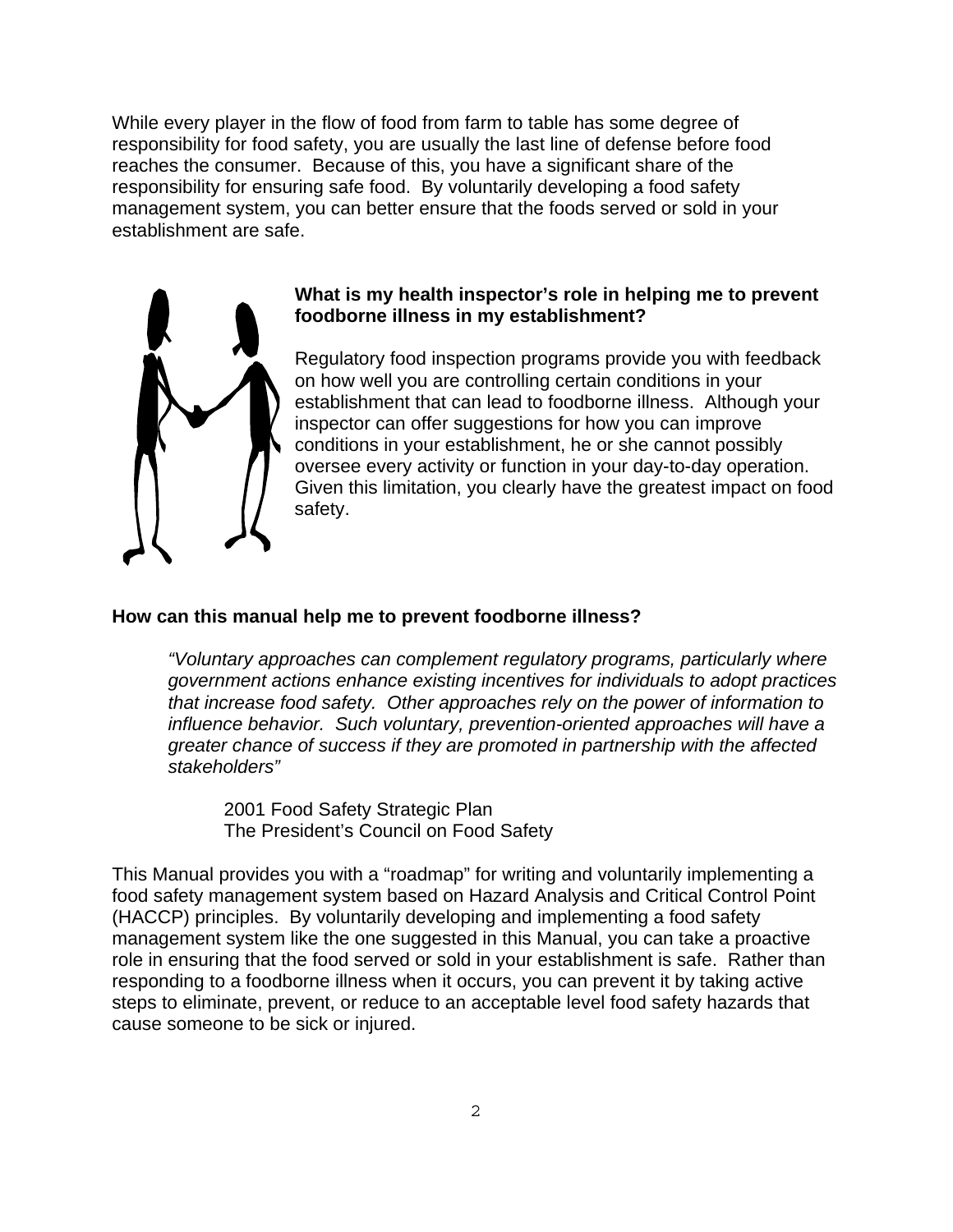If you already have an existing food safety management system, you may use the concepts in this Manual to upgrade the system you have in place. Whether you are developing a new food safety management system or merely upgrading the one you currently have, this Manual encourages operators and regulators of retail and food service to partner together to make the greatest impact on food safety.

#### **How was this manual prepared?**

The procedures and information presented in this manual were prepared with feedback received from regional FDA food safety seminars and Food Safety Initiative grassroots meetings. In addition, the Conference for Food Protection (CFP) has reviewed and endorsed this manual and has provided FDA with comments and suggestions on two separate occasions (in December 2001 and again in November 2002). Comments received from these reviews were incorporated into this document by the FDA.

#### **Who regulates me?**

Although this document was written by FDA, your respective state, local, or tribal government directly regulates your operation. Understand that the requirements of your regulatory authority may not be the same as what is recommended in the model FDA *Food Code.* The 2001 FDA *Food Code* is used as the basis of this document, but it is neither federal law nor federal regulation. It also does not supercede the requirements of your state, local, or tribal government. However, most states have adopted the *Food Code* to regulate retail and food service establishments under their jurisdiction since it represents FDA's best advice for a uniform system of regulation to ensure that food at retail is safe and properly protected and presented. With this in mind, you should compare the requirements of your state, local, or tribal government with any *Food Code* requirements mentioned in this Manual to make sure they are consistent with one another.

#### **Is it a requirement that I implement a food safety management system based on HACCP principles?**

The *Food Code* clearly establishes that the implementation of HACCP at retail should be a voluntary effort by industry. If, however, you plan on conducting certain specialized processes that carry considerably high risk, you should consult your regulatory authority to see if you are required to have a HACCP plan. Examples of specialized processes covered in Chapter 3 of the *Food Code* include formulating a food so that it is not potentially hazardous or using performance standards to control food safety. Federal performance standards define public food safety

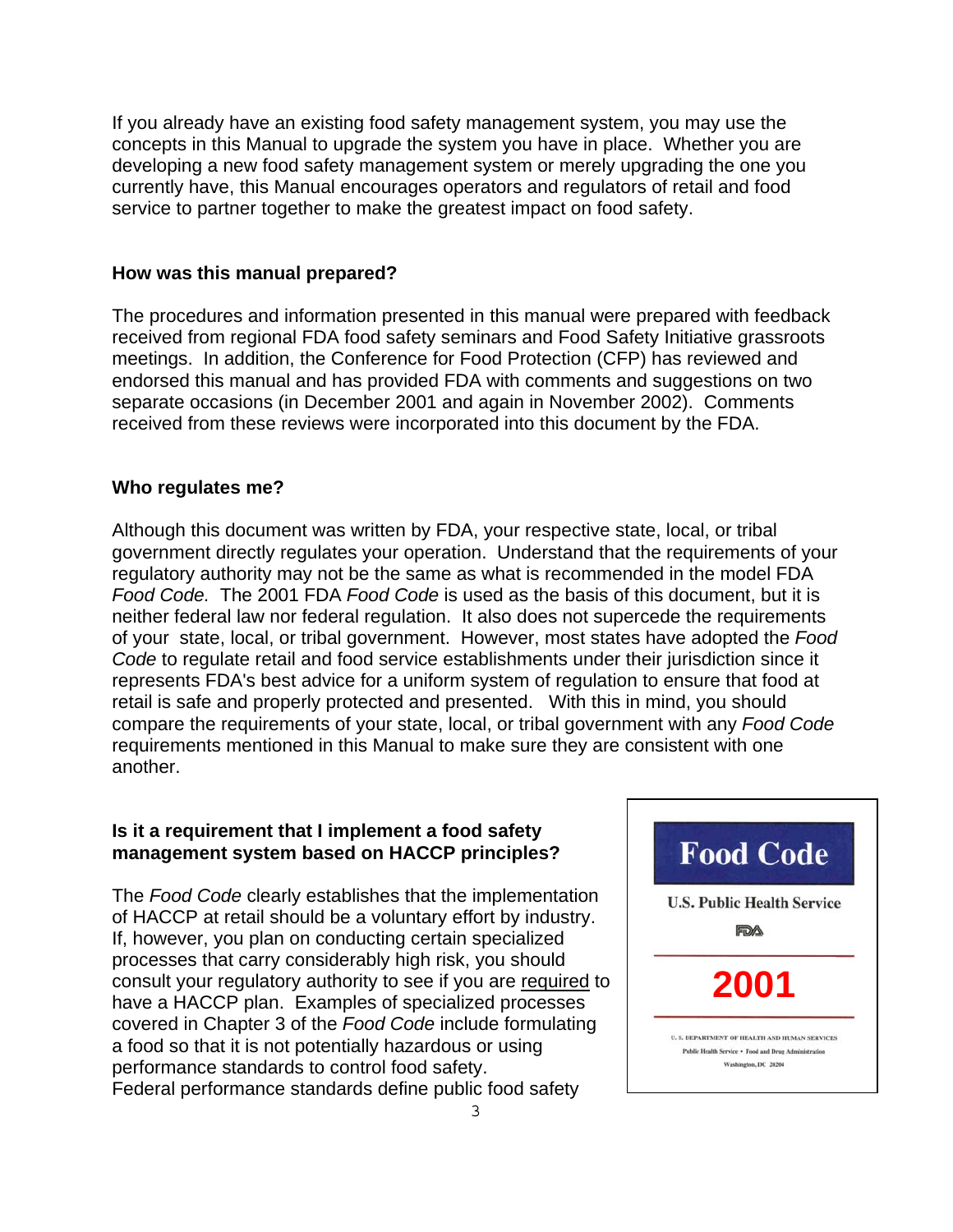expectations for a product usually in terms of the number of disease-causing microorganisms that need to be destroyed through a process. For example, instead of cooking chicken to 165 ºF for 15 seconds as dictated in the *Food Code*, performance standards allow you to use a different combination of time and temperature as long as the same level of public safety is achieved. Use of performance standards allows you to use innovative approaches in producing safe products.

When using performance standards or when conducting other specialized processes, the FDA *Food Code* requires an establishment to obtain a variance, or exemption from the requirements of the Code, and to implement a more comprehensive HACCP plan than is outlined in this Manual. The regulatory authority must not only approve this HACCP plan, but records generated in support of the plan must be made available for review when requested.

Jurisdictions that have not adopted the *Food Code*, but otherwise allow the use of performance standards or other specialized processing methods, may also require you to obtain a variance. In such cases, the regulatory authority may also require that you develop a more comprehensive HACCP plan than is outlined in this Manual. In some jurisdictions around the country, the implementation of HACCP programs is a requirement regardless of the processing methods used. You should consult your regulatory authority if you are unsure of your requirements, if you plan on deviating from the requirements, or if you plan on conducting specialized processes.

#### **What do I need to assist me in using this manual?**

This Manual should be used in consultation with your federal, state, local, or tribal regulatory authority or other food safety professionals. Your regulatory authority can be an important resource in the development of your food safety management system. Regulatory food safety professionals can provide important information about the public health rationale for controlling a particular food safety hazard.

It is recommended that you use the latest version of the FDA *Food Code*, if applicable, or a copy of your local or state regulations as a reference. Many of the requirements in the *Food Code* or your local or state regulations provide fundamental prerequisites to implementing a food safety management system based on HACCP principles. If you do not have a copy of the *Food Code*, you can refer to Annex 1 of this Manual for information on how to obtain a copy. It is also available on the FDA/Center for Food Safety and Applied Nutrition website at: http://www.cfsan.fda.gov/~dms/foodcode.html.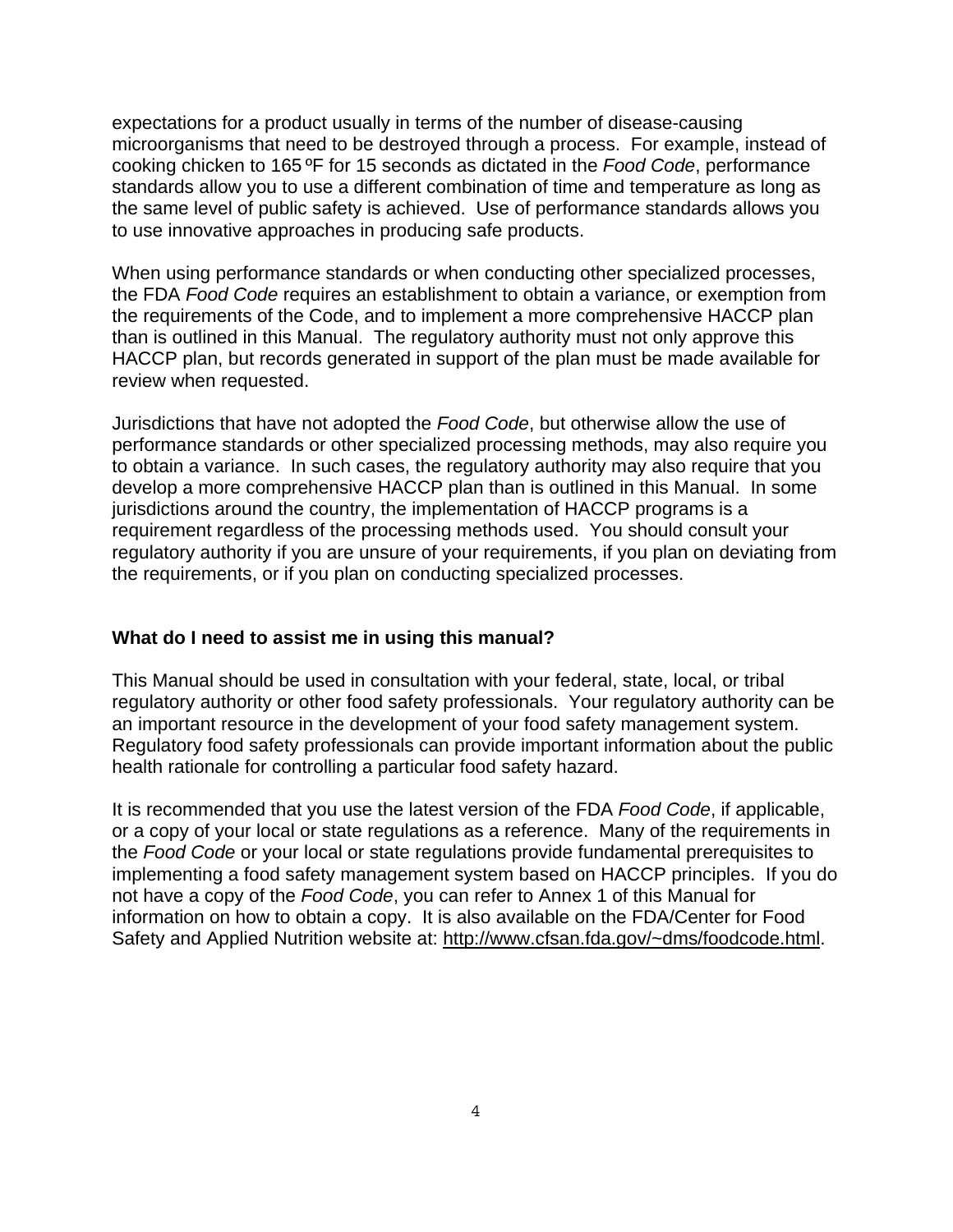## **BACKGROUND**

#### **What are the retail and food service industries?**

Unlike many food processing operations, the retail and food service industries are not easily defined by specific commodities or conditions. These establishments share the following characteristics:

- These industries have a wide range of employee resources, from highly trained executive chefs to entry-level front line employees. Employees may have a broad range of education levels and communication skills. It may be difficult to conduct in-house training and maintain a trained staff because employees may speak different languages or there may be high employee turnover.
- Many are start-up businesses operating without the benefit of a large corporate support structure. Having a relatively low profit margin means they may have less money to work with than other segments of the food industry.
- There is an almost endless number of production techniques, products, menu items, and ingredients used. Suppliers, ingredients, menu items, and specifications may change frequently.

The following is a partial listing of the types of businesses that are usually considered part of the retail and food service industries:

Back-country guided trips for groups Health care facilities Bakeries **Interstate conveyances** Bed and breakfast operations The Markets Cafeterias Meal services for home-bound persons Camps - recreational, children's, etc. Mobile food carts Casinos, bares, and taverns **Penal institutions** Child and adult day care **Restaurants** Church kitchens chains chains Commissaries international specialties Community fund raisers **fast** food Convenience stores **full service** Fairs **independent operations** Food banks **road-side stands** Grocery stores with specialized departments schools deli Snack bars in-store prepared foods Temporary outdoor events produce **Vending machines**  meat and seafood **What are food safety hazards?**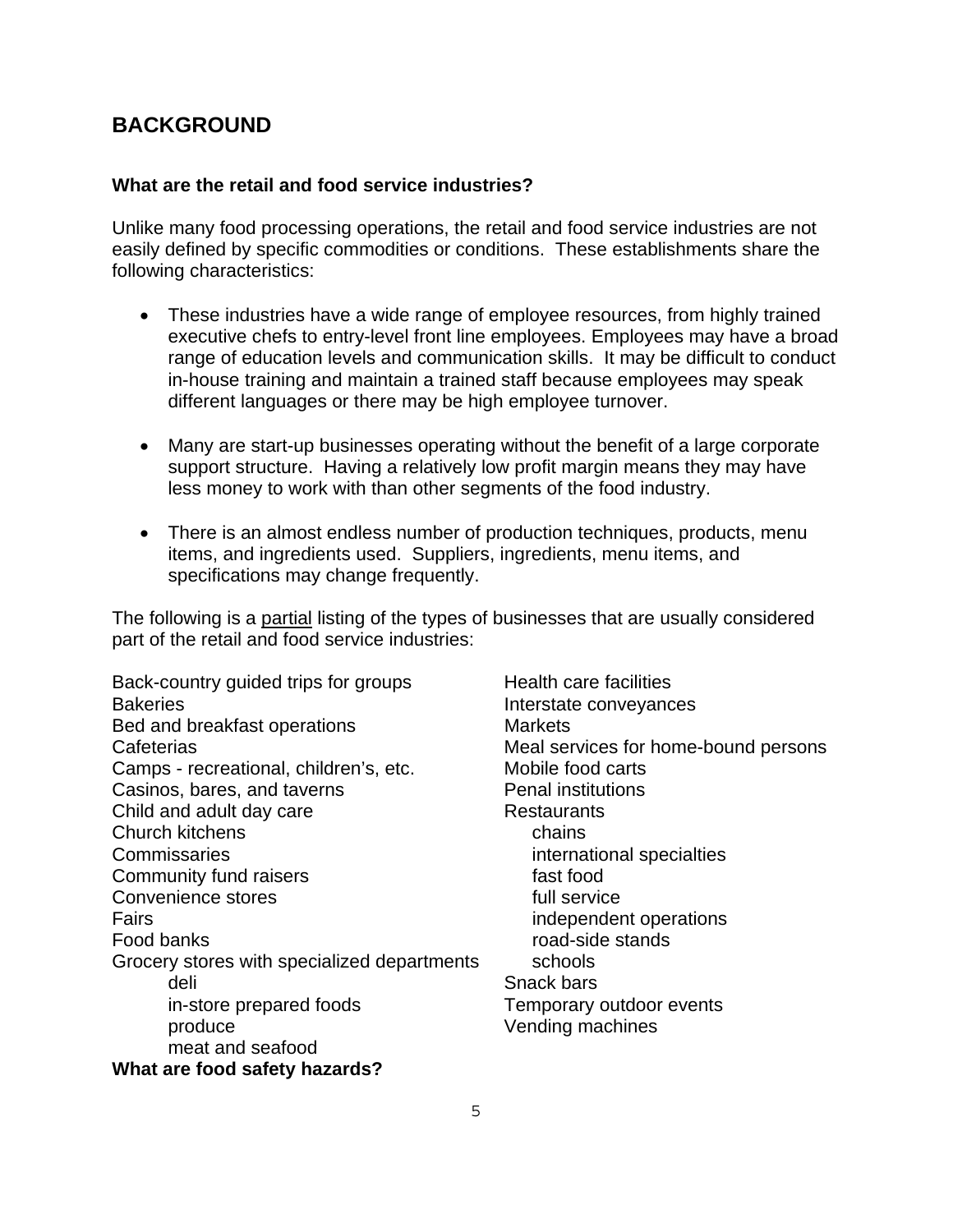Hazards are biological, physical, or chemical properties that may cause food to be unsafe for human consumption. The goal of a food safety management system is to control certain factors that lead to out-of-control hazards.

Because many foods are agricultural products and have started their journey to your door as animals and plants raised in the environment, they may contain microscopic organisms. Some of these organisms are pathogens which means that under the right conditions and in the right numbers, they can make someone who eats them sick.Raw animal foods such as meat, poultry, fish, shellfish, and eggs often carry bacteria, viruses, or parasites that can be harmful to humans.

Food can become contaminated by toxic chemicals or toxins in your establishment or in the environment. Physical objects may also contaminate food and cause injury. Food may become naturally contaminated from the soil in which it is grown or from harvest, storage, or transportation practices. Some foods undergo further processing and at times, despite best efforts, become contaminated. These inherent hazards, along with the hazards that may be introduced in your establishment such as metal fragments from grinding can lead to injury, illness, or death. Hazards are a huge threat to your business. Think of hazards as ticking bombs in your establishment. Unless they are kept under control, they could result in financial ruin for your business.



Hazards include –

- $\triangleright$  Biological agents
	- Bacteria and their toxins
	- Parasites
	- Viruses
- ¾ Physical Objects
	- Bandages
	- Jewelry
	- Stones
	- Glass
	- Bone and metal fragments
	- Packaging materials

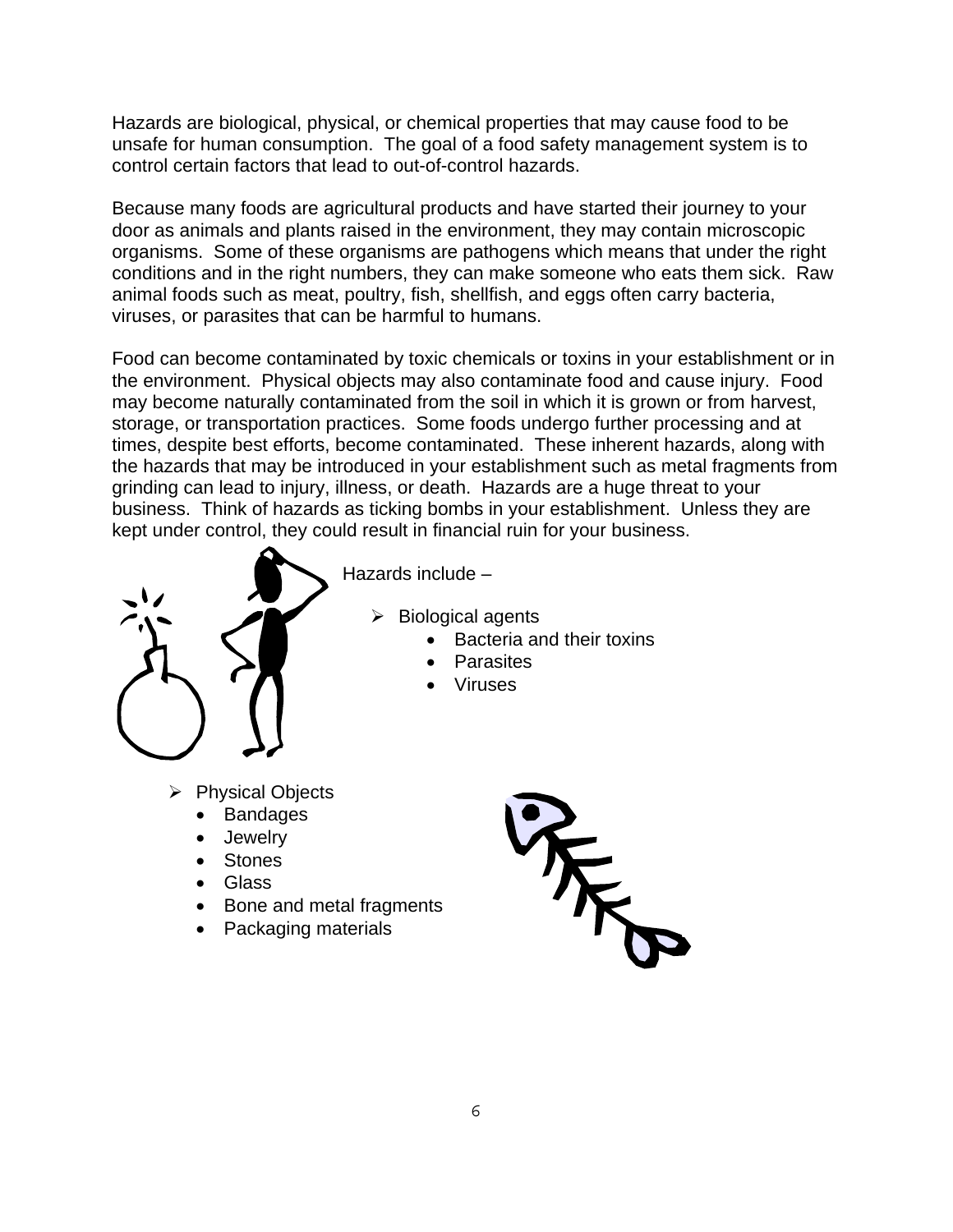- $\triangleright$  Chemical Contamination
	- Natural plant and animal toxins
	- Unlabeled allergens (allergen-causing protein)
	- Nonfood-grade lubricants
	- Cleaning compounds
	- Food additives
	- Insecticides



#### **What are foodborne illness risk factors?**

The Centers for Disease Control and Prevention (CDC) Surveillance Report for 1993- 1997, "Surveillance for Foodborne-Disease Outbreaks – United States," identifies the most significant contributing factors to foodborne illness. Five of these broad categories of contributing factors directly relate to food safety concerns within retail and food service establishments and are collectively termed by the FDA as "foodborne illness risk factors." These five broad categories are:

- Food from Unsafe Sources
- Inadequate Cooking
- Improper Holding Temperatures
- Contaminated Equipment
- Poor Personal Hygiene

No national baseline on the occurrence of foodborne illness risk factors was available until 2000 when FDA released the *Report of the FDA Retail Food Program Database of Foodborne Illness Risk Factors.* The report, commonly referred to as the "FDA Baseline Report," is provided to regulators and industry with the expectation that it will be used to focus greater attention and increased resources on the control of foodborne illness risk factors. A copy of the report is available from FDA through the following website: http://www.cfsan.fda.gov/~dms/retrsk.html.

Based on the measurable trends identified in CDC's 1993-1997 Surveillance Report and in FDA's Baseline Report, FDA recommends that your food safety management system focus on establishing active managerial control of the five CDC-identified risk factors.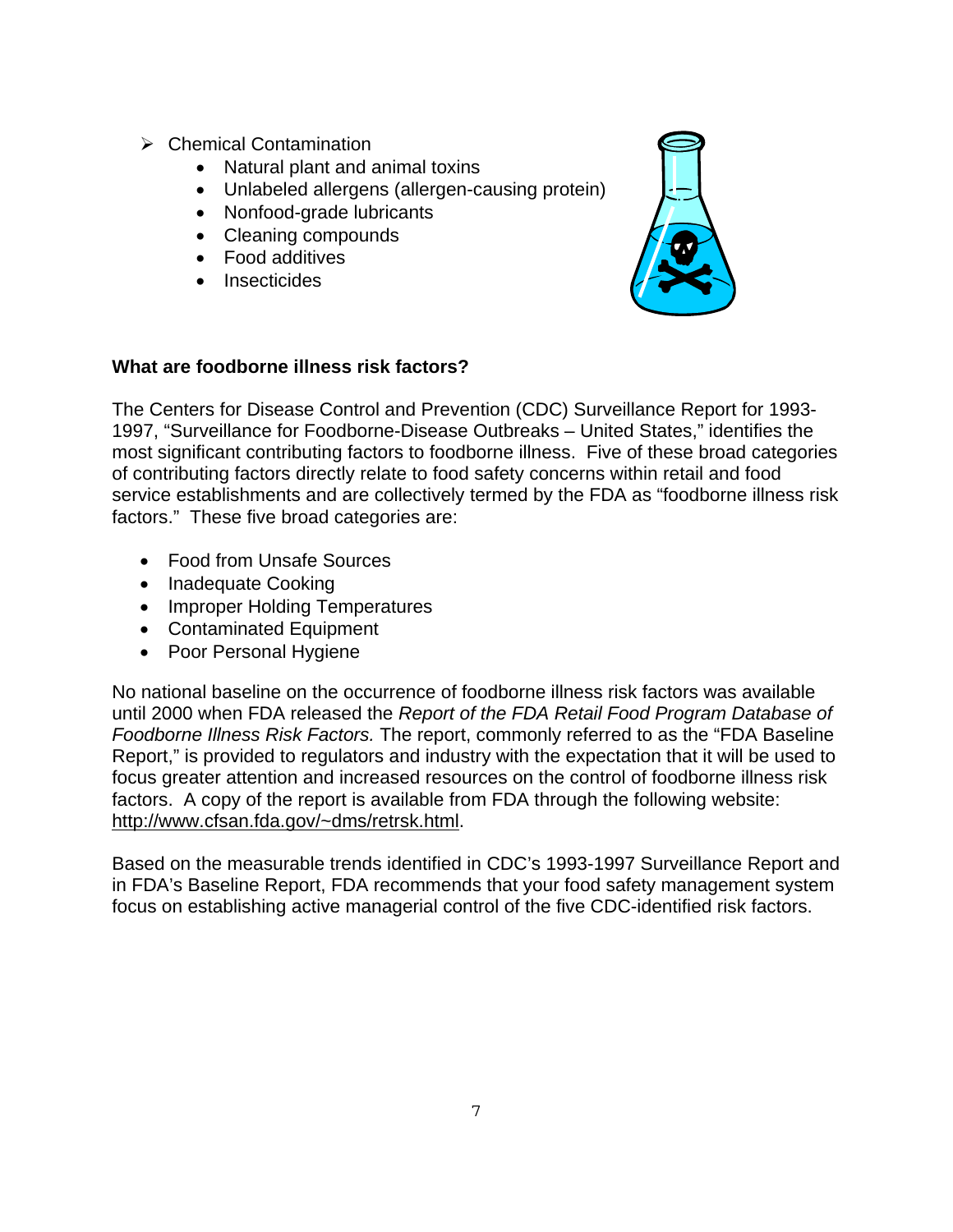#### **What is meant by active managerial control?**

The term "active managerial control" is used extensively throughout this document to describe your role for developing and implementing a food safety management system to reduce the occurrence of risk factors. Although the term "active managerial control" may be new to some, the basic management principles are probably already being used in your day-to-day operations.



Active managerial control means the purposeful incorporation of specific actions or procedures by industry management into the operation of your business to attain control over foodborne illness

risk factors. It embodies a preventive rather than reactive approach to food safety. Having active managerial control includes having procedures in place for controlling identified foodborne illness risk factors through a continuous system of monitoring and verification.

FDA recognizes that there are many management systems that you can voluntarily implement to achieve active managerial control of risk factors. This Manual focuses only on the voluntary implementation of HACCP principles in your food safety management system. Regardless of the system you use, effective elements of a food safety management system may include –

- Certified food protection managers who have shown a proficiency of required information by passing a test that is part of an accredited program
- Standard operating procedures (SOPs) for performing critical operational steps in a food preparation process such as cooling
- Recipe cards that contain the specific steps for preparing a food item and the food safety critical limits such as final cooking temperatures that need to be monitored and verified
- Purchase specifications
- Equipment and facility design and maintenance
- Monitoring procedures
- Record keeping
- Employee health policy for restricting or excluding ill employees
- Manager and employee training
- On-going quality control and assurance
- Specific goal-oriented plans, like Risk Control Plans (RCPs), that outline procedures for controlling specific foodborne illness risk factors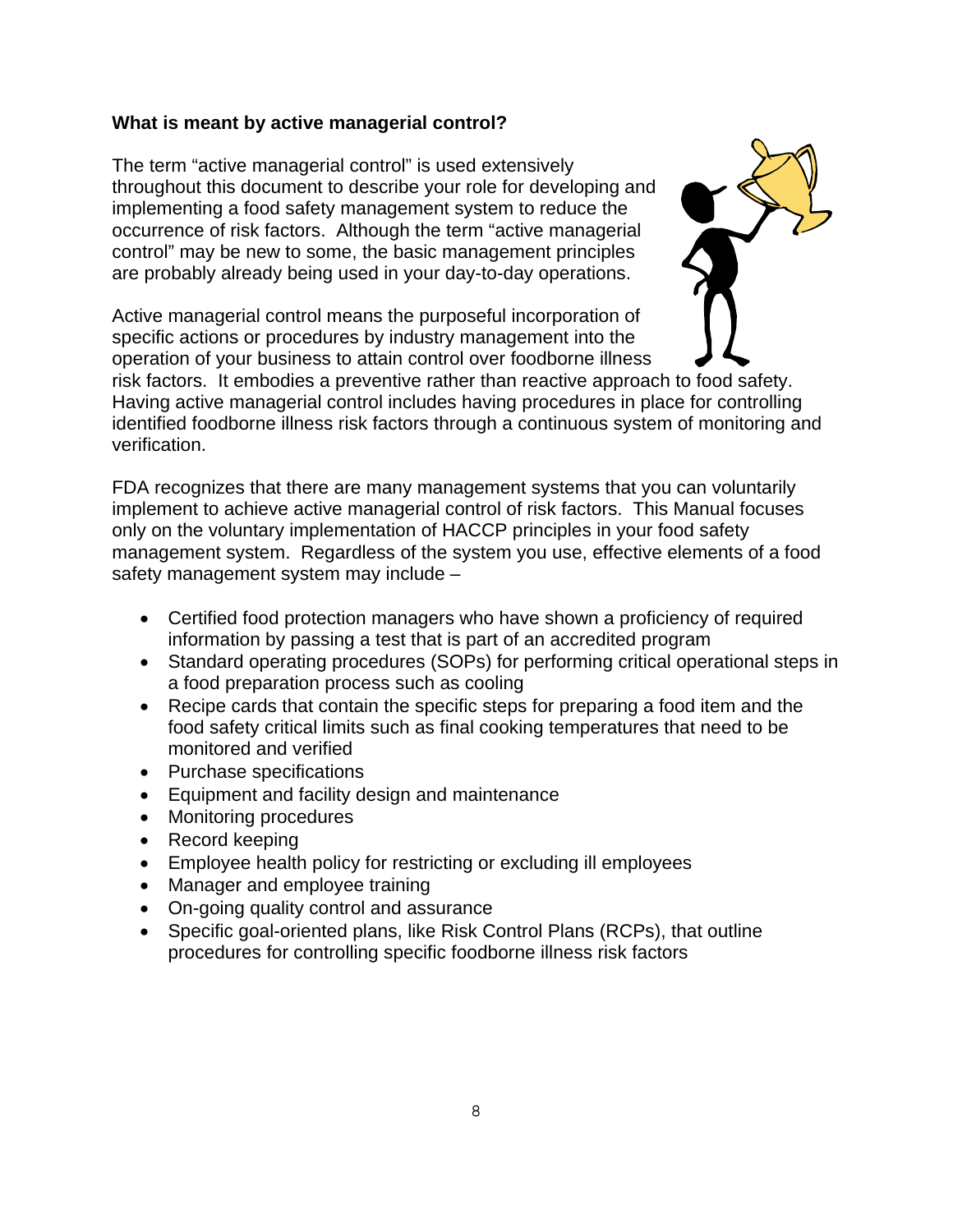## **THE USE OF HACCP AS A FOOD SAFETY MANAGEMENT SYSTEM**

Since the 1960's, food safety professionals have recognized the importance of HACCP principles for controlling risk factors that directly contribute to foodborne illness. The principles of HACCP embody the concept of active managerial control by encouraging participation in a system that ensures foodborne illness risk factors are controlled.

HACCP is not a stand-alone program, but is built upon a foundation of operational practices called prerequisite programs (discussed in Chapter 3). The success of a HACCP program (or plan) is dependent upon both facilities and people. The facilities and equipment should be designed to facilitate safe food preparation and handling practices by employees. Furthermore, FDA recommends that managers and employees be properly motivated and trained if a HACCP program is to successfully reduce the occurrence of foodborne illness risk factors. Instilling food worker and management commitment and dealing with problems like high employee turnover and communication barriers should be considered when designing a food safety management system based on HACCP principles.



Properly implemented, a food safety management system based on HACCP principles may offer you the following other advantages:

- Reduction in product loss
- Increase in product quality
- Better control of product inventory
- Consistency in product preparation
- Increase in profit
- Increase in employee awareness and participation in food safety

#### **What are the seven HACCP principles?**

The 1997 National Advisory Committee for the Microbiological Criteria for Foods (NACMCF) recommendations updated the seven HACCP principles to include the following:

1. **Perform a Hazard Analysis.** The first principle is about understanding the operation and determining what food safety hazards are likely to occur. The manager needs to understand how the people, equipment, methods, and foods all affect each other. The processes and procedures used to prepare the food are also considered. This usually involves defining the operational steps (receiving, storage, preparation, cooking, etc.) that occur as food enters and moves through the operation. Additionally, this step involves determining the control measures that can be used to eliminate, prevent, or reduce food safety hazards. Control measures include such activities as implementation of employee health policies to restrict or exclude ill employees and proper handwashing.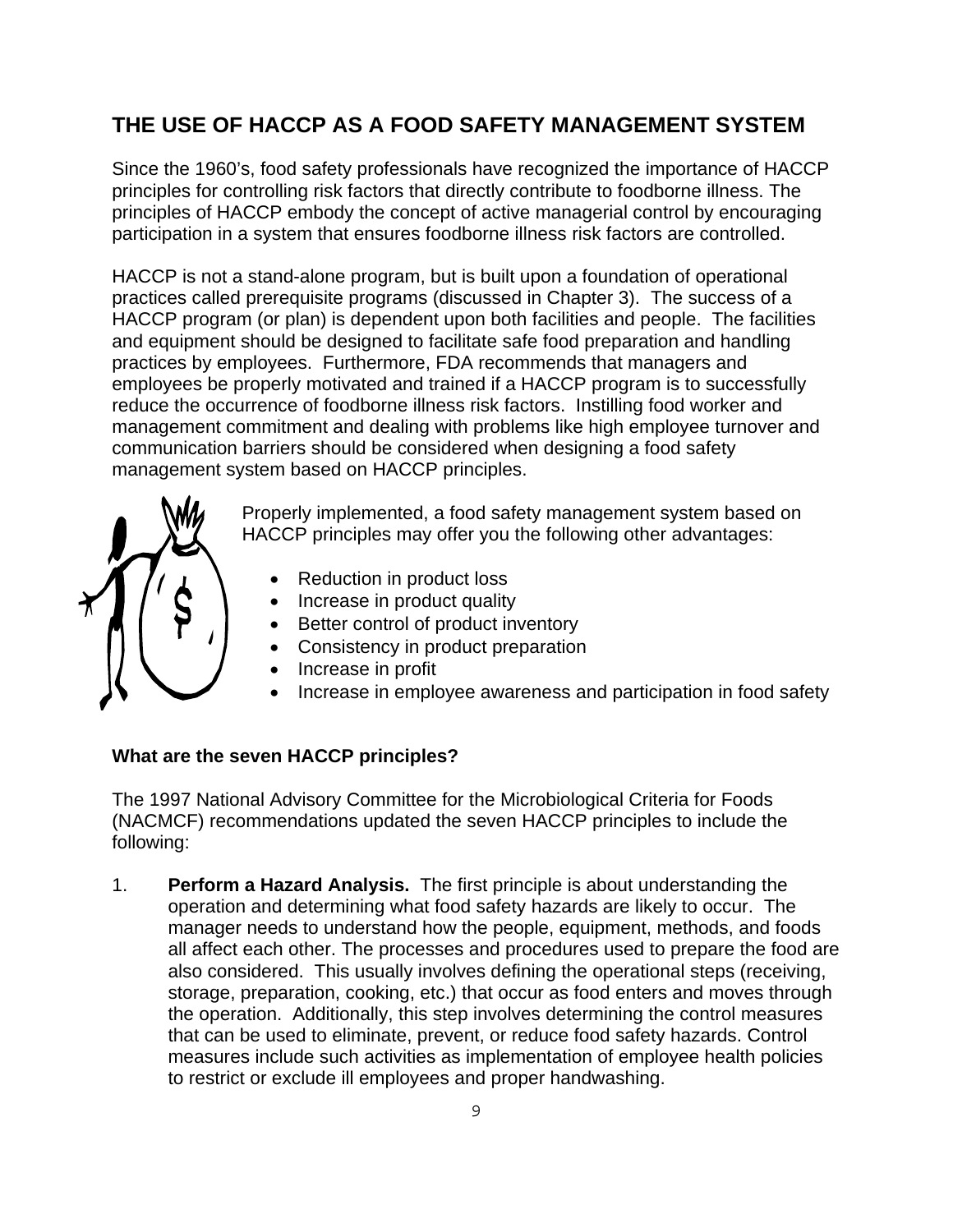- 2. **Decide on the Critical Control Points (CCPs).** Once the control measures in principle #1 are determined, it is necessary to identify which of the control measures are absolutely essential to ensuring safe food. An operational step where control can be applied and is essential for ensuring that a food safety hazard is eliminated, prevented or reduced to an acceptable level is a critical control point (CCP). When determining whether a certain step is a CCP, if there is a later step that will prevent, reduce, or eliminate a hazard to an acceptable level, then the former step is not a CCP. It is important to know that not all steps are CCPs. Generally, there are only a few CCPs in each food preparation process because CCPs involve only those steps that are absolutely essential to food safety.
- 3. **Determine the Critical Limits.** Each CCP must have boundaries that define safety. Critical limits are the parameters that must be achieved to control a food safety hazard. For example, when cooking pork chops, the *Food Code* sets the critical limit at 145 ºF for 15 seconds. When critical limits are not met, the food may not be safe. Critical limits are measurable and observable.
- 4. **Establish Procedures to Monitor CCPs.** Once CCPs and critical limits have been determined, someone needs to keep track of the CCPs as the food flows through the operation. Monitoring involves making direct observations or measurements to see that the CCPs are kept under control by adhering to the established critical limits.
- 5. **Establish Corrective Actions.** While monitoring CCPs, occasionally the process or procedure will fail to meet the established critical limits. This step establishes a plan for what happens when a critical limit has not been met at a CCP. The operator decides what the actions will be, communicates those actions to the employees, and trains them in making the right decisions. This preventive approach is the heart of HACCP. Problems will arise, but you need to find them and correct them before they cause illness or injury.
- 6. **Establish Verification Procedures.** This principle is about making sure that the system is scientifically-sound to effectively control the hazards. In addition, this step ensures that the system is operating according to what is specified in the plan. Designated individuals like the manager periodically make observations of employees' monitoring activities, calibrate equipment and temperature measuring devices, review records/actions, and discuss procedures with the employees. All of these activities are for the purpose of ensuring that the HACCP plan is addressing the food safety concerns and, if not, checking to see if it needs to be modified or improved.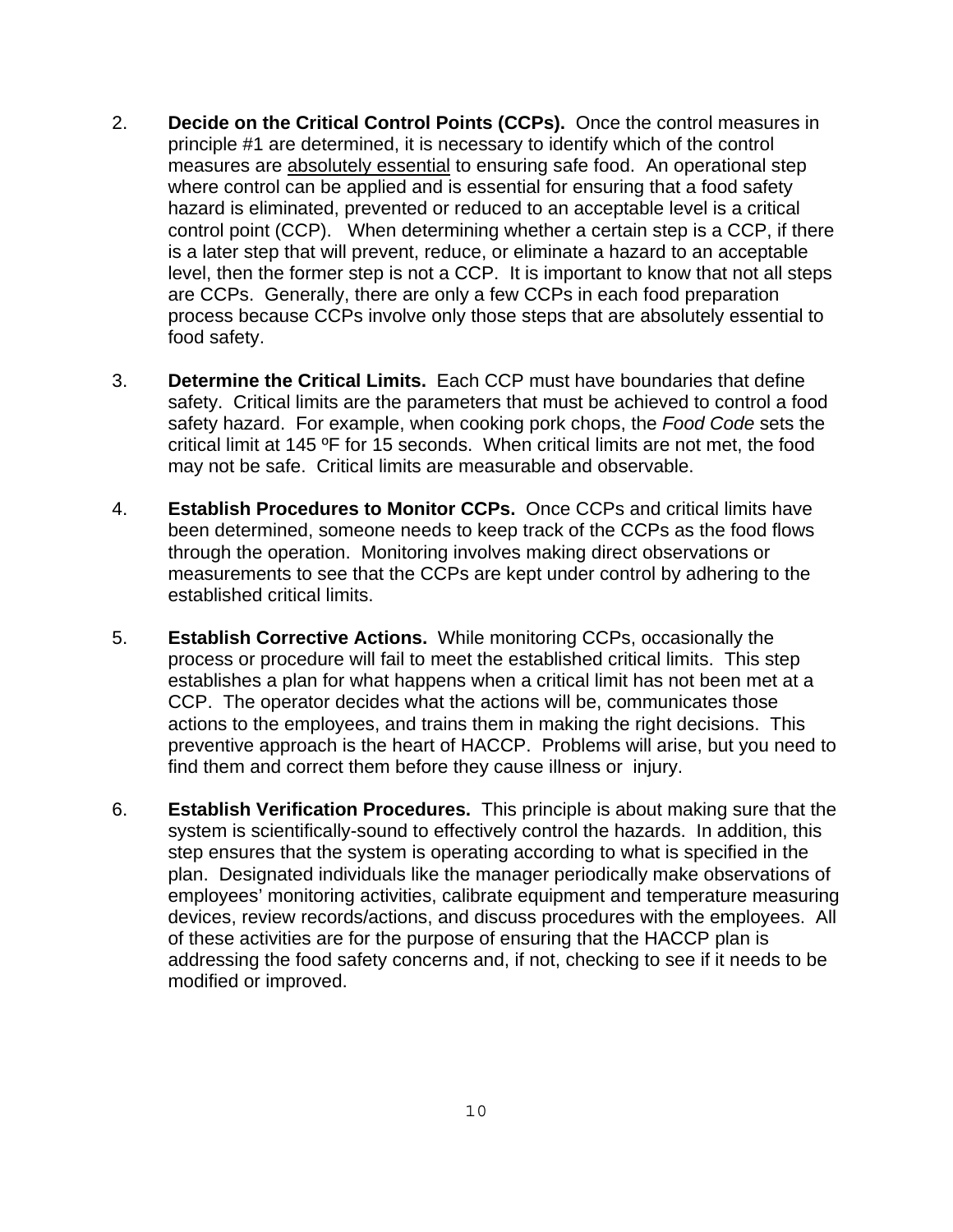7. **Establish a Record Keeping System.** There are certain written records or kinds of documentation that are needed in order to verify that the system is working. These records will normally involve the HACCP plan itself and any monitoring, corrective action, or calibration records produced in the operation of a the HACCP system. Verification records may also be included. Records maintained in a HACCP system serve to document that an ongoing, effective system is in place. Record keeping should be as simple as possible in order to make it more likely that employees will have the time to keep the records.

#### **How can HACCP principles be used in retail and food service operations?**

Within the retail and food service industries, the implementation of HACCP principles varies as much as the products produced. The resources available to help you identify and control risk factors common to your operation may also be limited. Due to this diversity, implementation of "textbook" HACCP is impractical in most retail and food service establishments.

Like many other quality assurance programs, the principles of HACCP provide a common-sense approach to identifying and controlling risk factors. Consequently, many food safety management systems at the retail level incorporate some, if not all, of the principles of HACCP. While a complete HACCP system is ideal, many different types of food safety management systems may be implemented to control risk factors. It is also important to recognize that HACCP has no single correct application. Variations in the procedures presented in this Manual are appropriate as long as they are based on sound public health judgment. In addition to the material presented in the text of this Manual, several references have been provided in Annex 1 to assist you in developing a food safety management system specific to your operation.

#### **SUMMARY**

FDA endorses the voluntary implementation of food safety management systems in retail and food service establishments. Combined with good basic sanitation, a solid employee training program, and other prerequisite programs, HACCP can provide you and your employees a complete food safety management system.



The goal in applying HACCP principles in retail and food service is to have you, the operator, take purposeful actions to ensure safe food. You and your regulatory authority have a common objective in mind – providing safe, quality food to consumers. Your health inspector can help you achieve this common objective, but remember that the ultimate responsibility for food safety at the retail level lies with you and your ability to develop and maintain an effective food safety management system.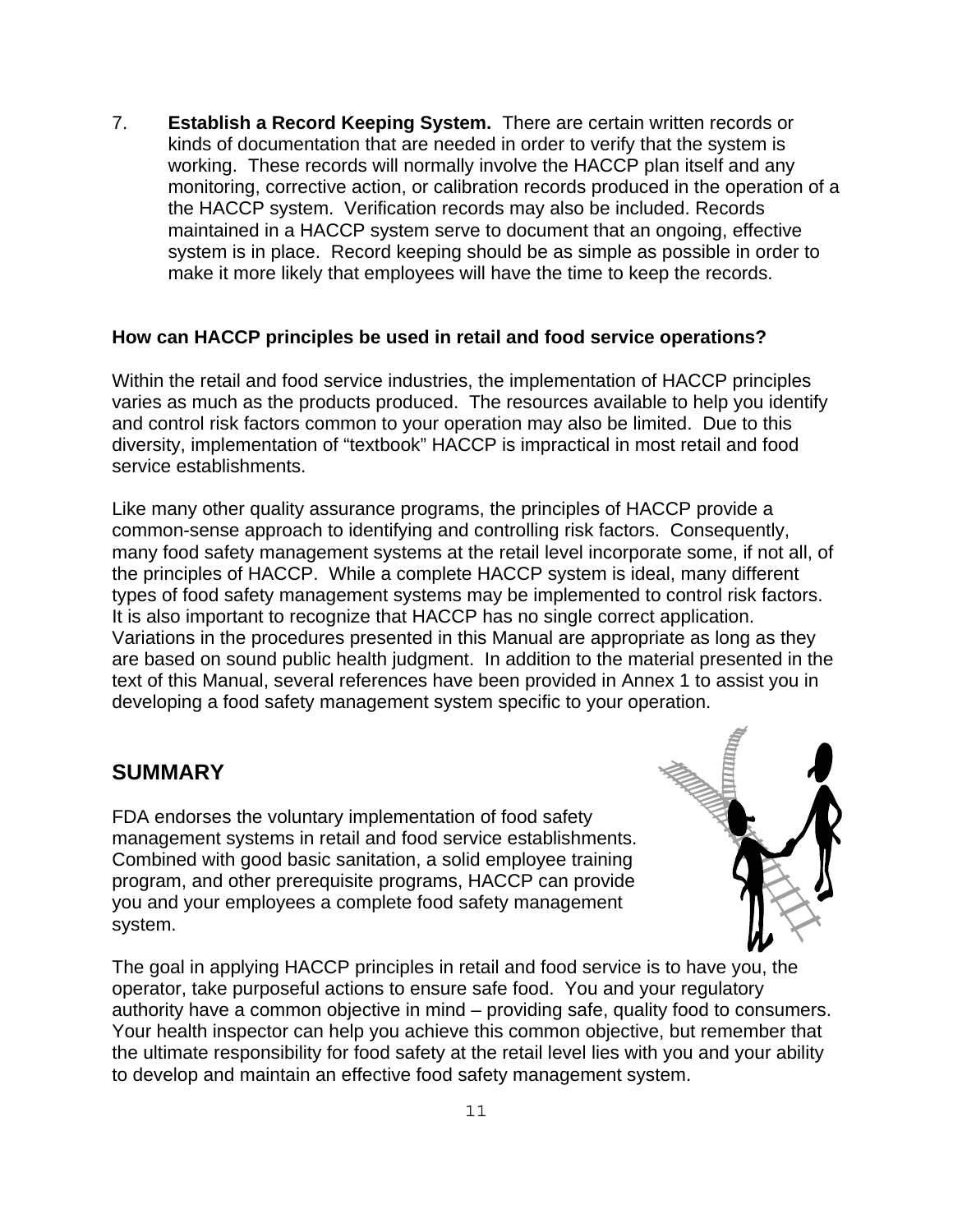Managing food safety should be as fully integrated into your operation as those actions that you might take to open in the morning, ensure a profit, or manage cash flow. By putting in place an active, ongoing system, made up of actions intended to create the desired outcome, you can achieve your goal of improving food safety.The application of the HACCP principles provides one system that can help you accomplish that goal.

This Manual will provide details on how to organize your products so that you can voluntarily develop your own food safety management system using HACCP principles. The HACCP plans that you will develop using this Manual, in combination with prerequisite programs (discussed in Chapter 3), will constitute a complete food safety management system. Partnering with your regulatory authority or other food safety professional is recommended, but the design, implementation, and success of your system rests with you.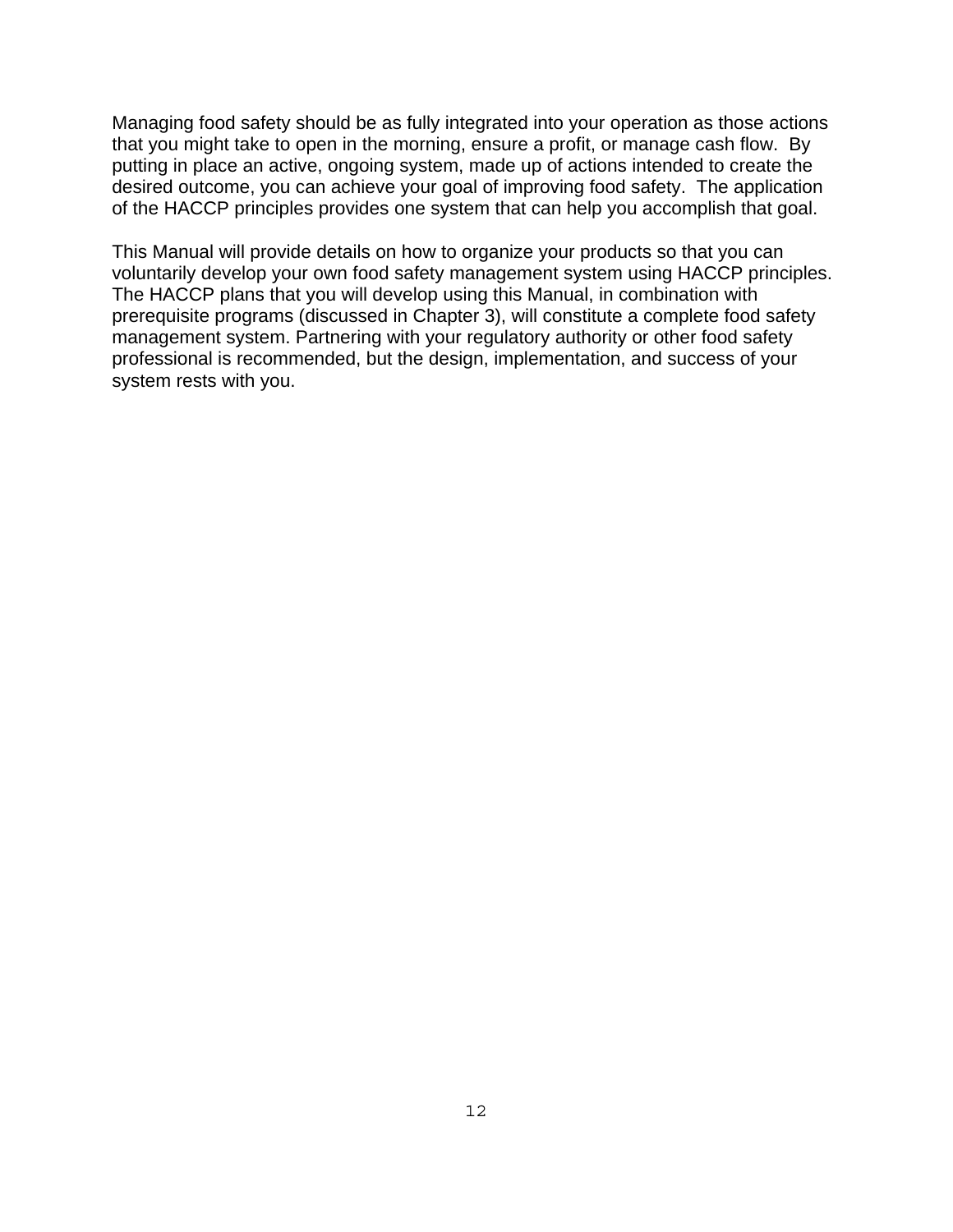# **Chapter 2 - The Process Approach**

## **APPLYING HACCP PRINCIPLES TO RETAIL AND FOOD SERVICE**

#### **What is the process approach?**

Since the early 1980's, retail and food service operators and regulators have been exploring the use of HACCP in restaurants, grocery stores, and other retail food establishments. Most of this exploration has centered on the question of how to stay true to the definitions of HACCP yet still make the principles useful to an industry that encompasses a very broad range of conditions. Through this exploration, HACCP principles have been slightly modified to apply to the varied operations found at retail.

When conducting the hazard analysis, food manufacturers usually use food commodities as an organizational tool and follow the flow of one product. This is a very useful approach for producers or processors since they are usually handling one

product at a time. By contrast, in retail and food service operations, foods of all types are worked together to produce the final product. This makes a different approach to the hazard analysis necessary. Conducting the hazard analysis by using the food preparation processes common to a specific operation is often more efficient and useful for retail and food service operators. This is called the "Process Approach" to HACCP.

The process approach can best be described as dividing the many food flows in an establishment into broad categories based on activities or stages in the flow of food through your establishment, then analyzing the hazards, and placing managerial controls on each grouping.

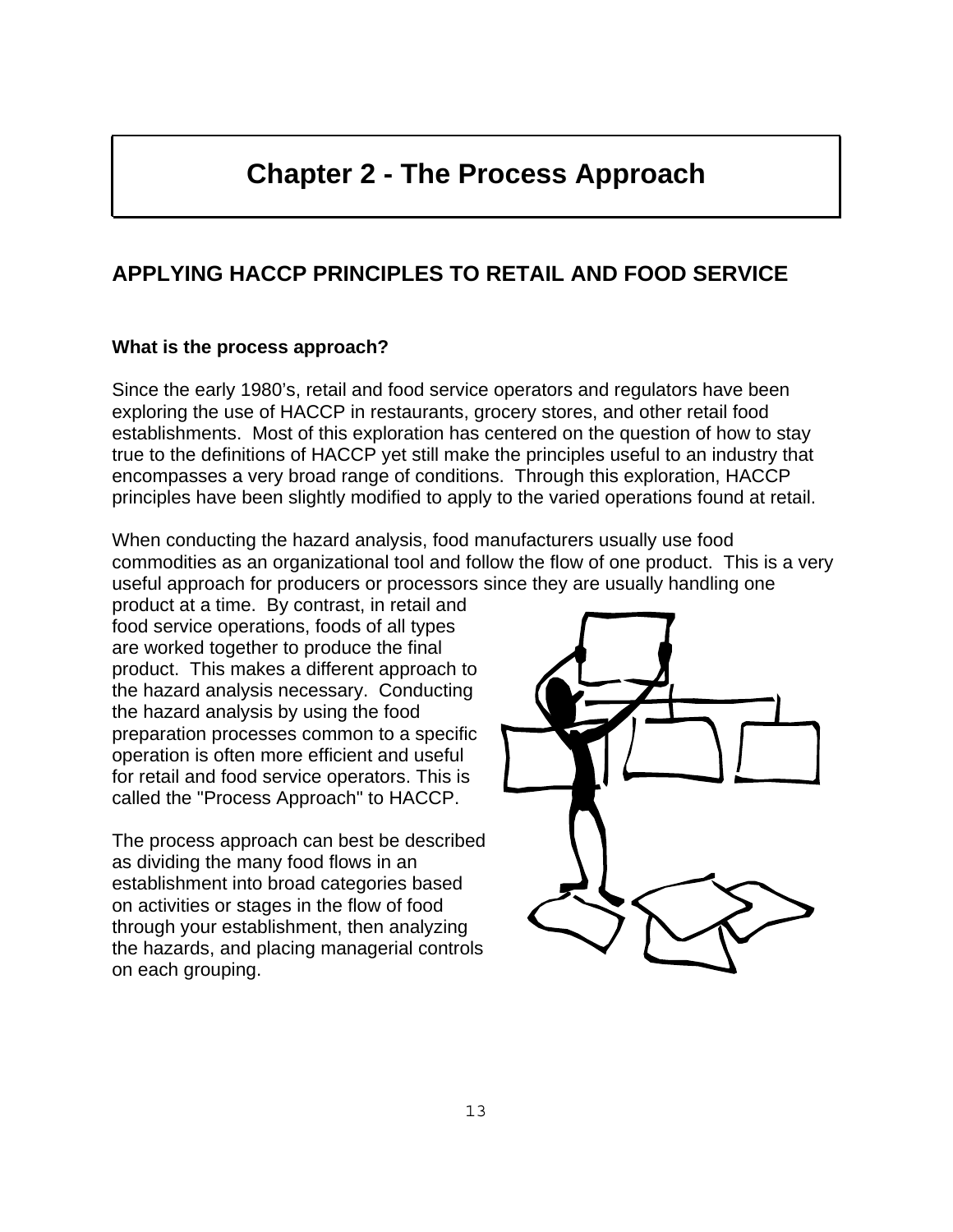#### **What is the flow of food?**

The flow of food in a retail or food service establishment is the path that food follows from receiving through service or sale to the consumer. Several activities or stages make up the flow of food and are called operational steps. Examples of operational steps include receiving, storing, preparing, cooking, cooling, reheating, holding, assembling, packaging, serving, and selling. Keep in mind that the terminology used for operational steps may differ between food service and retail food store operations.

#### **What are the three food preparation processes most often used in retail and food service establishments?**

Most food items produced in a retail or food service establishment can be categorized into one of three preparation processes based on the number of times the food passes through the temperature danger zone between 41 ºF to 135 ºF:

• **Process 1: Food Preparation with No Cook Step Example flow: Receive – Store – Prepare – Hold – Serve**  (other food flows are included in this process, but there is no cook step to destroy pathogens)

• **Process 2: Preparation for Same Day Service** 

 **Example flow: Receive – Store – Prepare – Cook – Hold – Serve**  (other food flows are included in this process, but there is only one trip through the temperature danger zone)

#### • **Process 3: Complex Food Preparation Example flow: Receive – Store – Prepare – Cook – Cool – Reheat – Hot**

#### **Hold – Serve**

(other food flows are included in this process, but there are always two or more complete trips through the temperature danger zone)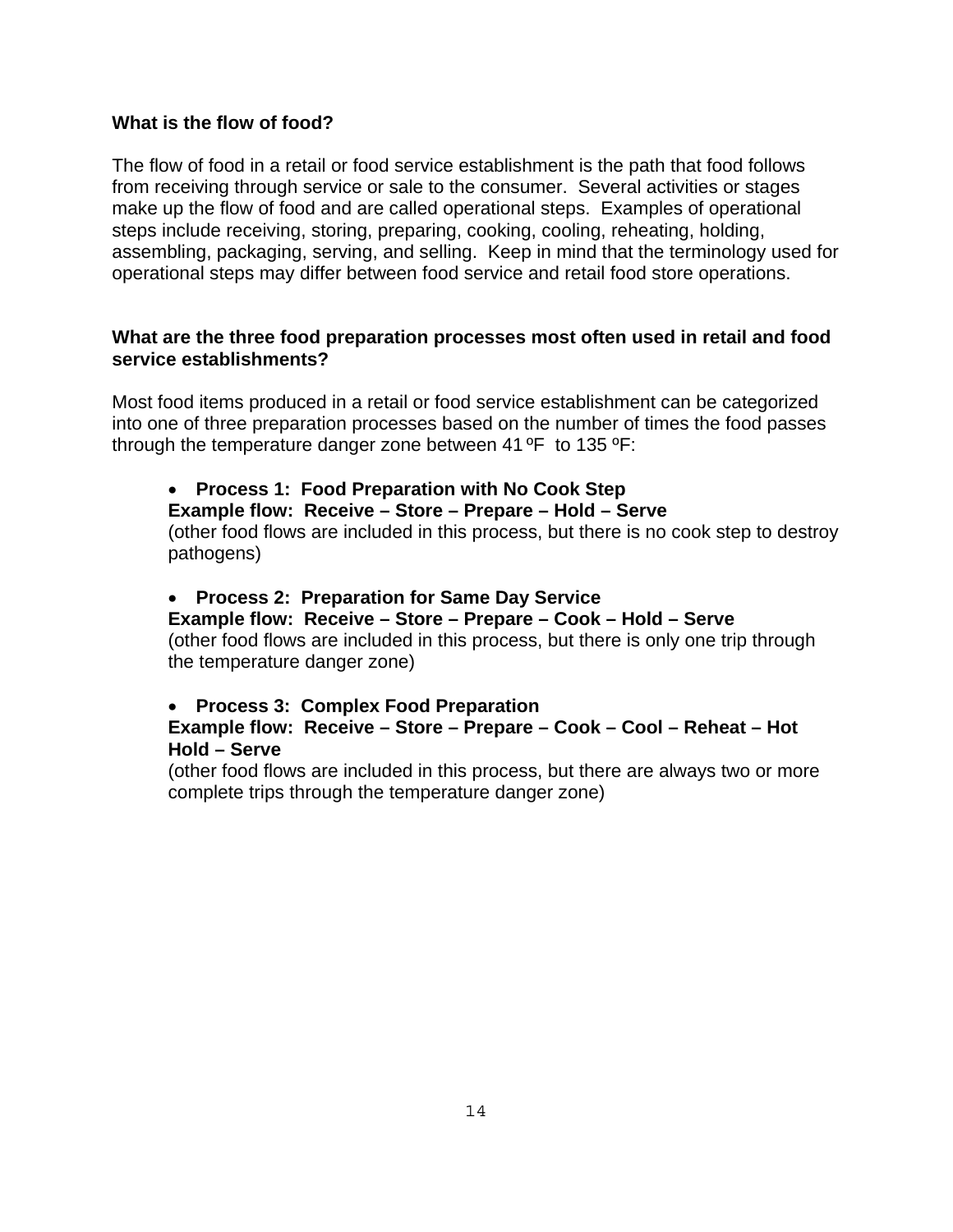

A summary of the three food preparation processes in terms of number of times through the temperature danger zone can be depicted in a Danger Zone diagram. Note that while foods produced using process 1 may *enter* the danger zone, they are neither cooked to destroy pathogens, nor are they hot held. Foods that go through the danger zone only once are classified as Same Day Service, while foods that go through more than once are classified as Complex food preparation.

The three food preparation processes conducted in retail and food service establishments are not intended to be all-inclusive. For instance, quick service facilities may have "cook and serve" processes specific to their operation. These processes are likely to be different from the "Same Day Service" preparation processes in full service restaurants since many of their foods are generally cooked and hot held before service. In addition, in retail food stores, operational steps such as packaging and assembly may be included in all of the food preparation processes prior to being sold to the consumer.

It is also very common for a retail or food service operator to have a single menu item (i.e. chicken salad sandwich) that is created by combining several components produced using more than one kind of food preparation process. It is important for you to remember that even though variations of the three food preparation process flows are common, the control measures – actions or activities that can be used to prevent, eliminate, or reduce food safety hazards – to be implemented in each process will generally be the same based on the number of times the food goes through the temperature danger zone.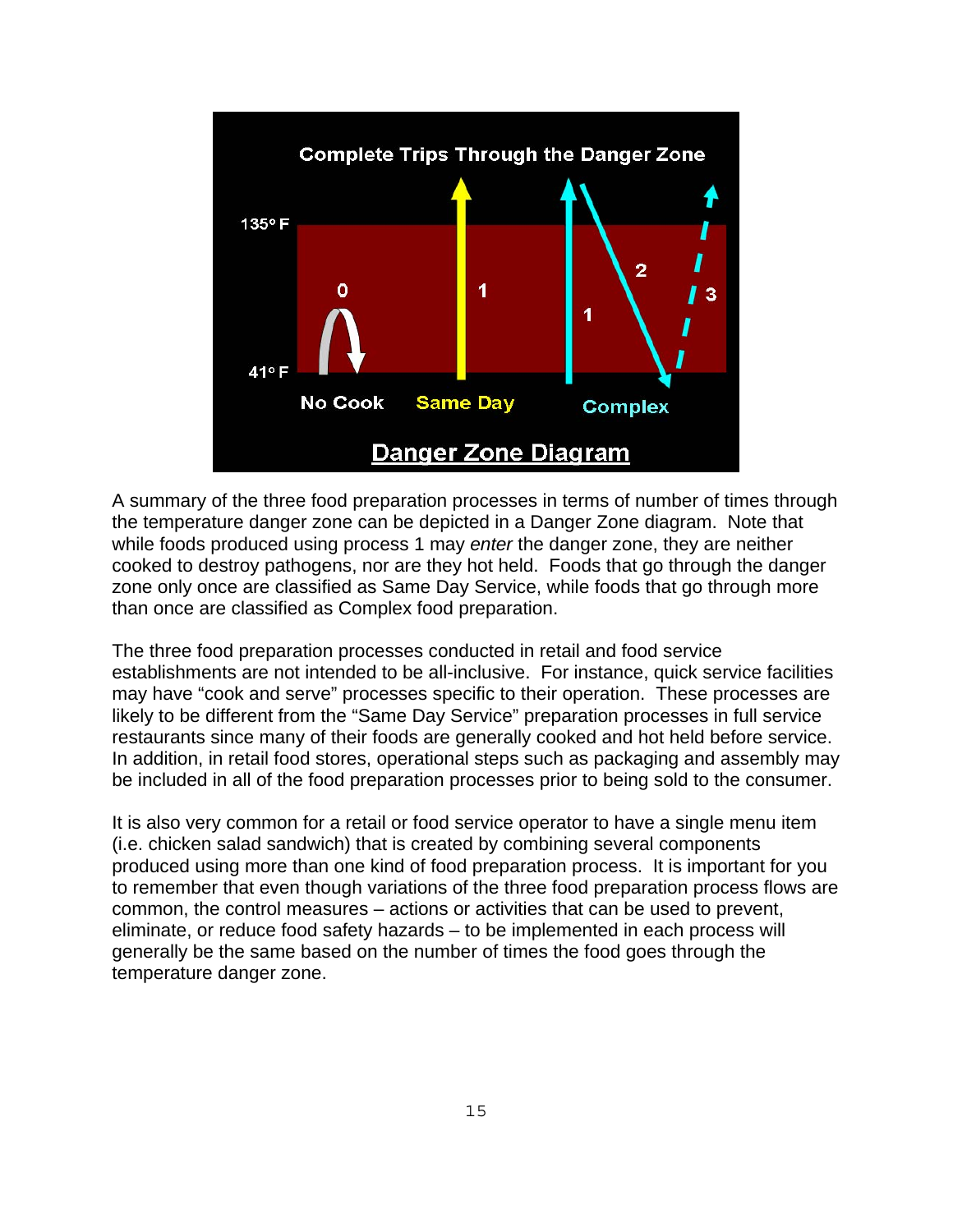## **THE HAZARD ANALYSIS**

In the "process approach" to HACCP, conducting a hazard analysis on individual food items is time and labor intensive and is generally unnecessary. Identifying and controlling the hazards in each food preparation process listed above achieves the same control of risk factors as preparing a HACCP plan for each individual product. Example: An establishment has dozens of food items (including baked chicken and meatloaf) in the "Preparation for Same Day Service" category. Each of the food items may have unique hazards (See Annex 3, Table 1), but regardless of their individual hazards, control via proper cooking and holding will generally ensure the safety of all of the foods in this category. An illustration of this concept follows:

- Even though they have unique hazards, baked chicken and meatloaf are items frequently grouped in the "Same Day Service" category (Process 2).
- *Salmonella* and *Campylobacter,* as well as spore-formers, such as *Bacillus cereus* and *Clostridium perfringens*, are significant biological hazards in chicken.
- Significant biological hazards in meatloaf include *Salmonella*, *E. coli* O157:H7, *Bacillus cereus,* and *Clostridium perfringens.*
- Despite their different hazards, the control measure used to kill pathogens in both these products should be cooking to the proper temperature.
- Additionally, if the products are held after cooking, then proper hot holding or time control is also recommended to prevent the outgrowth of spore-formers that are not destroyed by cooking.

As with product-specific HACCP, critical limits for cooking remain specific to each food item in the process. In the scenario described above, the cooking step for chicken requires a final internal temperature of 165 ºF for 15 seconds to control the pathogen load for *Salmonella.* Meatloaf, on the other hand, is a ground beef product and requires a final internal temperature of 155 ºF for 15 seconds to control the pathogen load for both *Salmonella* and *E. coli* O157:H7. Note that there are some operational steps, such as refrigerated storage or hot holding, that have critical limits that apply to all foods.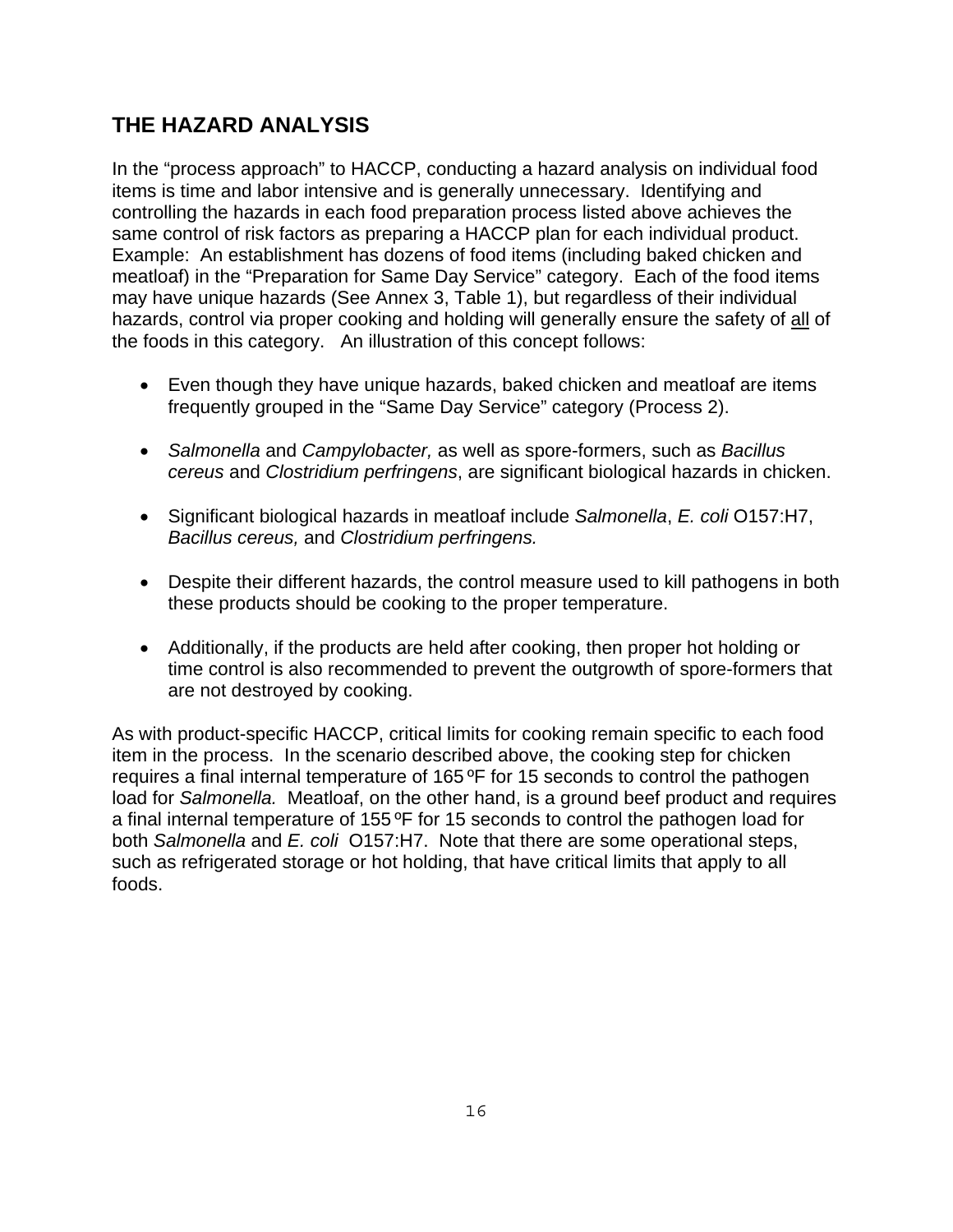The following table further illustrates this concept. Note that the only unique control measure applies to the critical limit of the cooking step for each of the products. Other food safety hazards and control measures may exist:

| Process 2: Preparation for Same Day Service |                                                                                                         |                                                                                                         |  |  |  |
|---------------------------------------------|---------------------------------------------------------------------------------------------------------|---------------------------------------------------------------------------------------------------------|--|--|--|
| <b>Example Products</b>                     | <b>Meatloaf</b>                                                                                         | <b>Chicken</b>                                                                                          |  |  |  |
| <b>Example Biological Hazards</b>           | Salmonella                                                                                              | Salmonella                                                                                              |  |  |  |
|                                             | E. coli O157:H7                                                                                         | Campylobacter                                                                                           |  |  |  |
|                                             | Clostridium perfringens                                                                                 | Clostridium perfringens                                                                                 |  |  |  |
|                                             | Bacillus cereus                                                                                         | Bacillus cereus                                                                                         |  |  |  |
|                                             | Various fecal-oral route                                                                                | Various fecal-oral route                                                                                |  |  |  |
|                                             | pathogens                                                                                               | pathogens                                                                                               |  |  |  |
| <b>Example Control Measures</b>             | Cooking at 155 °F for 15                                                                                | Cooking at 165 °F for 15                                                                                |  |  |  |
| (there may be others)                       | seconds                                                                                                 | seconds                                                                                                 |  |  |  |
|                                             | Refrigeration 41 °F or below                                                                            | Refrigeration 41 °F or below                                                                            |  |  |  |
|                                             | Hot Holding at 135 °F or above<br>OR Time Control for 4 hours or<br>less                                | Hot Holding at 135 °F or above<br>OR Time Control for 4 hours or<br>less                                |  |  |  |
|                                             | No bare hand contact with RTE<br>food, proper handwashing,<br>exclusion/restriction of ill<br>employees | No bare hand contact with RTE<br>food, proper handwashing,<br>exclusion/restriction of ill<br>employees |  |  |  |

## **DETERMINING RISK FACTORS IN PROCESS FLOWS**

Several of the most common risk factors associated with each food preparation process are discussed below. Remember that while you should generally focus your food safety management system on these risk factors, there may be other risk factors unique to your operation or process that are not listed here. You should evaluate your operation and the food preparation processes you use independently.

In developing your food safety management system, keep in mind that active managerial control of risk factors common to each process can be achieved by either designating certain operational steps as critical control points (CCPs) or by implementing prerequisite programs. This will be explained in more detail in Chapter 3. The HACCP plans that you will develop using this Manual, in combination with prerequisite programs, will constitute a complete food safety management system.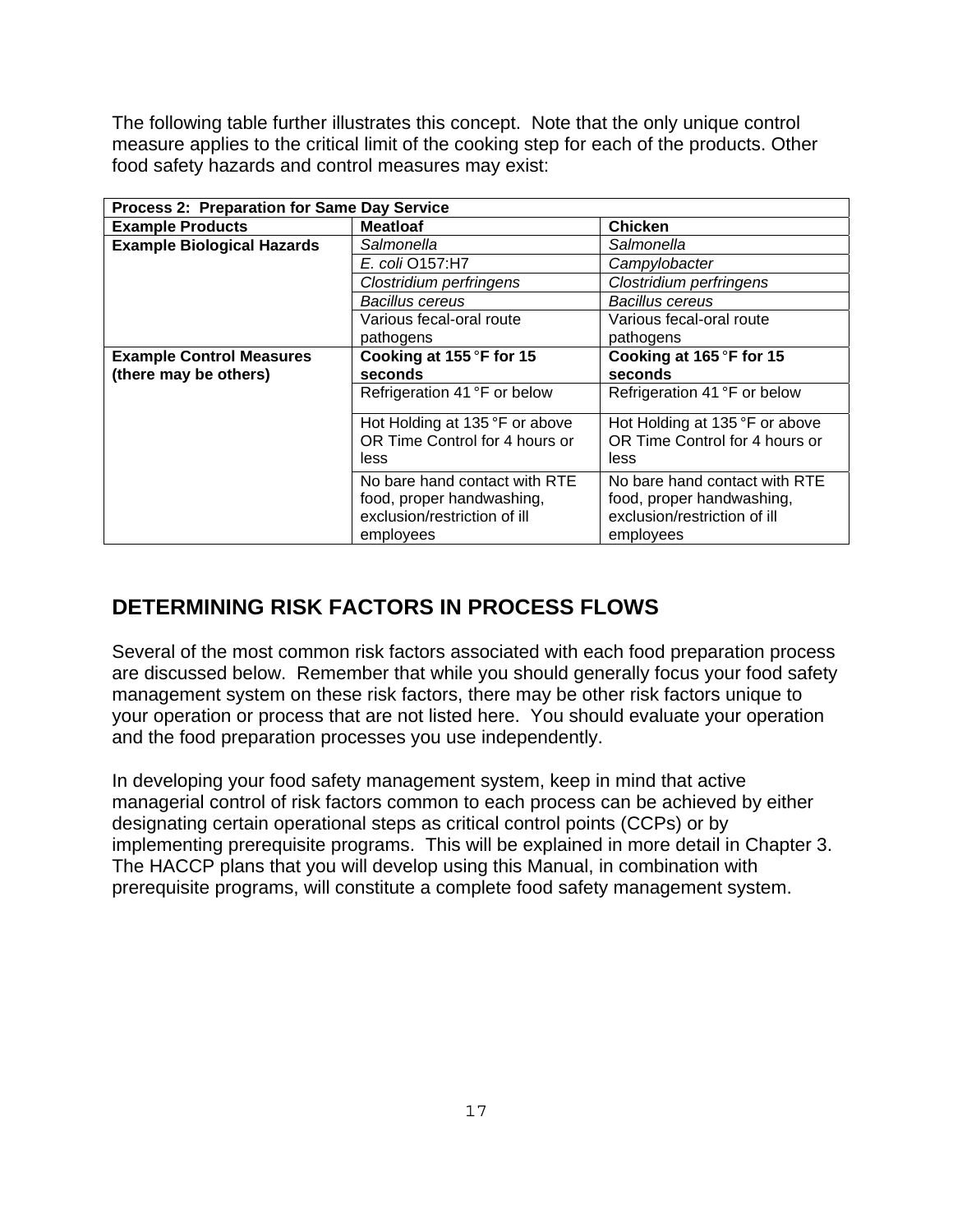#### **Facility-wide Considerations**

In order to have active managerial control over personal hygiene and crosscontamination, you must implement certain control measures in all phases of your operation. All of the following control measures should be implemented regardless of the food preparation process used:

- **No bare hand contact with ready-to-eat foods (or use of an approved, alternative procedure)** to help prevent the transfer of viruses, bacteria, or parasites from hands
- **Proper handwashing** to help prevent the transfer of viruses, bacteria, or parasites from hands to food
- **Restriction or exclusion of ill employees** to help prevent the transfer of viruses, bacteria, or parasites from hands to food
- **Prevention of cross-contamination** of ready-to-eat food or clean and sanitized food-contact surfaces with soiled cutting boards, utensils, aprons, etc. or raw animal foods

#### **Food Preparation Process 1 – Food Preparation with No Cook Step**

Example Flow: RECEIVE – STORE – PREPARE – HOLD – SERVE

Several food flows are represented by this particular process. Many of these food flows are common to both retail food stores and food service facilities, while others only apply to retail operations. Raw, ready-to-eat food like sashimi, raw oysters, and salads are grouped in this category. Components of these foods are received raw and will not be cooked prior to consumption.

Foods cooked at the processing level but that undergo no further cooking at the retail level before being consumed are also represented in this category. Examples of these kinds of foods are deli meats, cheeses, and other pasteurized products. In addition, foods that are received and sold raw but are to be cooked by the consumer after purchase, i.e. hamburger meat, chicken, and steaks, are also included in this category.



All the foods in this category lack a kill (cook) step *while at the retail or food service establishment*. In other words, there is no complete trip made through the danger zone for the purpose of destroying pathogens. You can ensure that the food received in your establishment is as safe as possible by requiring purchase specifications. Without a kill step to destroy pathogens, your primary responsibility will be to prevent further contamination by ensuring that your employees follow good hygienic practices.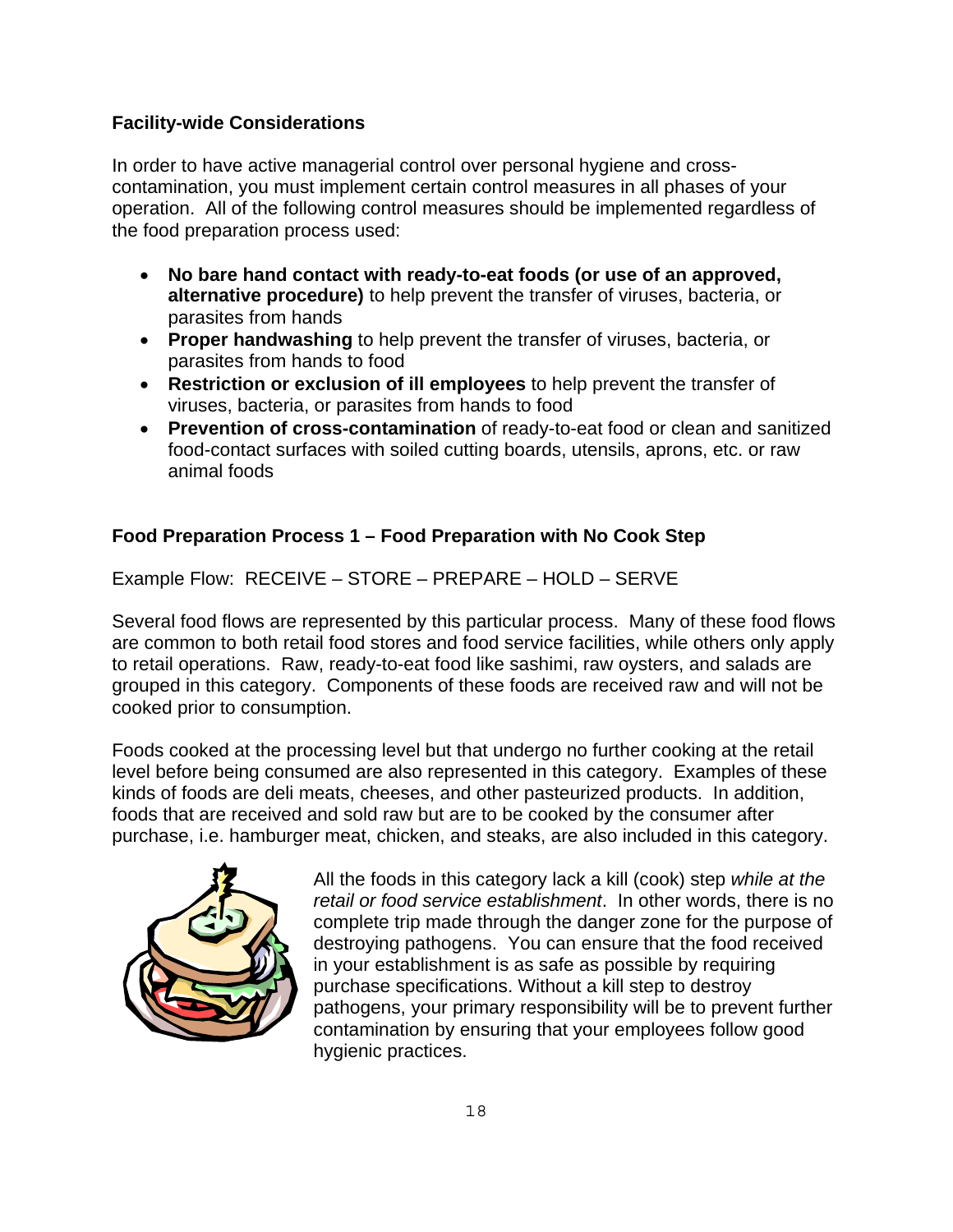Cross-contamination must be prevented by properly storing your products away from raw animal foods and soiled equipment and utensils. Foodborne illness may result from ready-to-eat food being held at unsafe temperatures for long periods of time due to the outgrowth of bacteria.

In addition to the facility-wide considerations, a food safety management system involving this food preparation process should focus on ensuring that you have active managerial control over the following:

- **Cold holding or using time alone** to inhibit bacterial growth and toxin production
- **Food source** (especially for shellfish due to concerns with viruses, natural toxins, and *Vibrio* and for certain marine finfish intended for raw consumption due to concerns with ciguatera toxin) (See Annex 2, Table 1)
- **Receiving temperatures** (especially certain species of marine finfish due to concerns with scombrotoxin) (See Annex 2, Table 2)
- **Date marking** of ready-to-eat PHF held for more than 24 hours to control the growth of *Listeria monocytogenes*
- **Freezing** certain species of fish intended for raw consumption due to parasite concerns (See Annex 2, Table 3)
- **Cooling** from ambient temperature to prevent the outgrowth of spore-forming or toxin-forming bacteria

## **Food Preparation Process 2 – Preparation for Same Day Service**

Example Flow: RECEIVE – STORE – PREPARE – COOK – HOLD – SERVE

In this food preparation process, food passes through the danger zone only once in the retail or food service establishment before it is served or sold to the consumer. Food is usually cooked and held hot until served, i.e. fried chicken, but can also be cooked and served immediately. In addition to the facility-wide considerations, a food safety management system involving this food preparation process should focus on ensuring that you have active managerial control over the following:



- **Cooking** to destroy bacteria and parasites
- **Hot holding or using time alone** to prevent the outgrowth of spore-forming bacteria

Approved food source, proper receiving temperatures, and proper cold holding prior to cooking are also important if dealing with certain marine finfish due to concerns with ciguatera toxin and scombrotoxin. Consult Annex 2 of this Manual for special considerations related to seafood.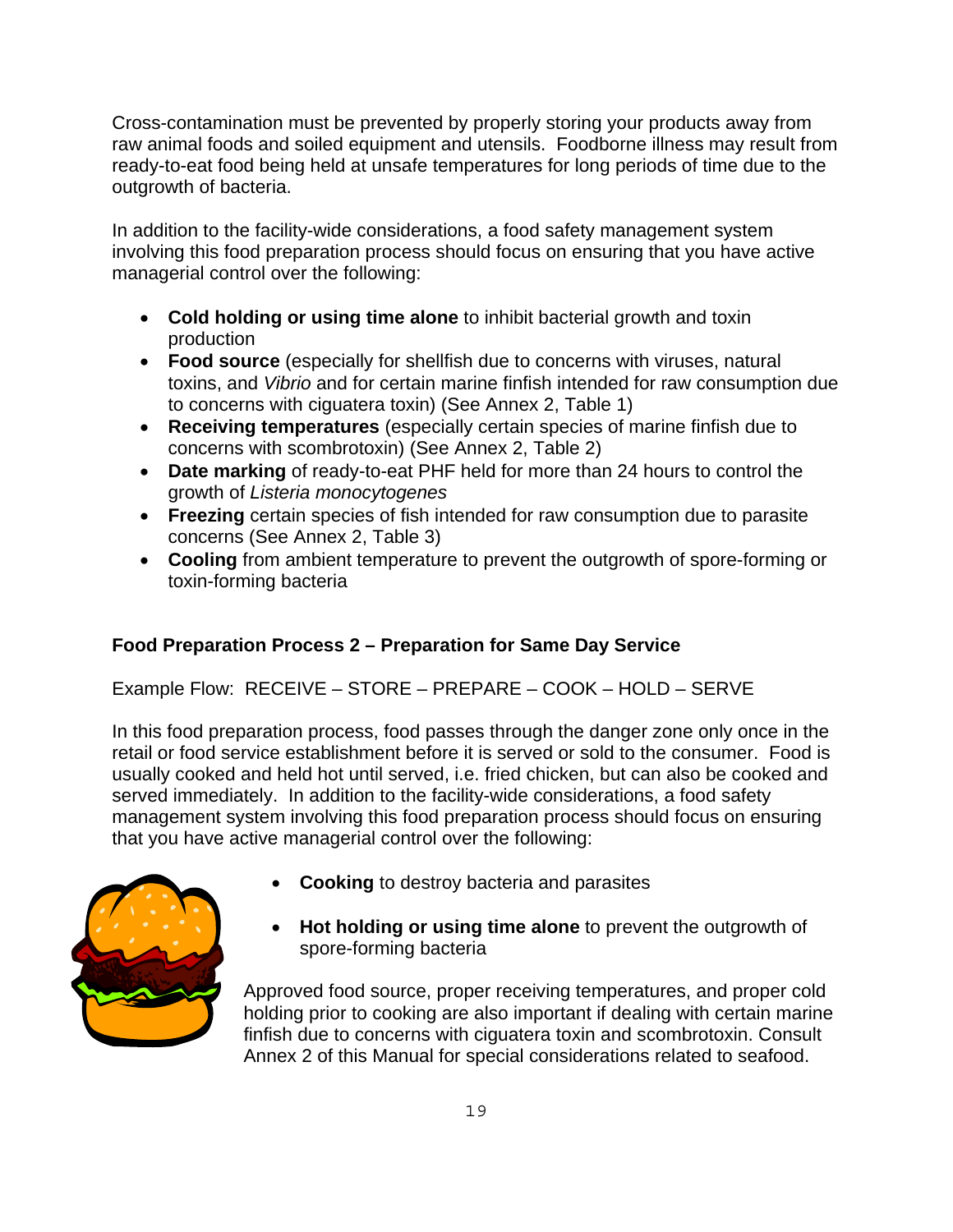#### **Food Preparation Process 3 – Complex Food Preparation**

Example Flow: RECEIVE – STORE – PREPARE – COOK – COOL – REHEAT – HOT HOLD – SERVE

Foods prepared in large volumes or in advance for next day service usually follow an extended process flow. These foods pass through the temperature danger zone more than one time; thus, the potential for the growth of spore-forming or toxigenic bacteria is greater in this process. Failure to adequately control food product temperatures is one of the most frequently encountered risk factors contributing to foodborne illness. In addition, foods in this category have the potential to be recontaminated with *L. monocytogenes*, which could grow during



refrigerated storage. FDA recommends that food handlers minimize the time foods are at unsafe temperatures.

In addition to the facility-wide considerations, a food safety management system involving this food preparation process should focus on ensuring that you have active managerial control over the following:

- **Cooking** to destroy bacteria and parasites
- **Cooling** to prevent the outgrowth of spore-forming or toxin-forming bacteria
- **Hot and cold holding or using time alone** to inhibit bacterial growth and toxin formation
- **Date marking** of ready-to-eat PHF held for more than 24 hours to control the growth of *Listeria monocytogenes*
- **Reheating** for hot holding, if applicable

Approved food source, proper receiving temperatures, and proper cold holding prior to cooking are also important if dealing with certain marine finfish due to concerns with ciguatera toxin and scombrotoxin. Consult Annex 2 of this Manual for special considerations related to seafood.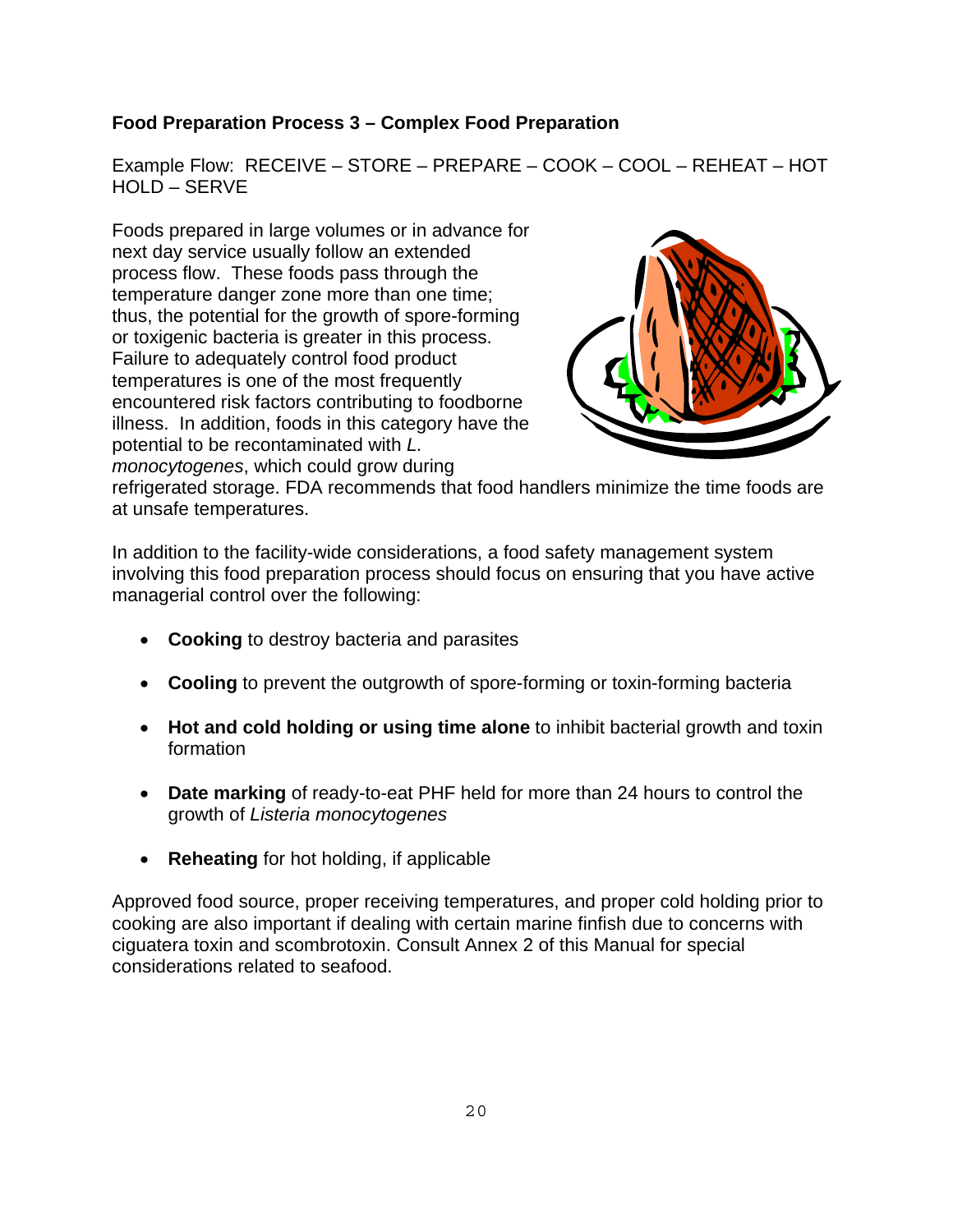# **Chapter 3 – Developing Your Food Safety System**

#### **GETTING STARTED**



#### **What is food safety team?**

Use of this Manual is most effective when a team approach is used. The team should at least have representation from all the areas of the operation that will be involved in the implementation process. This includes, but is not limited to, the owner, the managers, chefs, cooks, dishwashers, wait staff, and other individuals who might be actively involved in the preparation and service of the food. Although managers are responsible for designing the system, implementation involves the efforts and commitment of every employee. Training managers and employees in their respective roles is crucial to the success of your food safety management system. You may consider working with outside consultants, industry trade associations, university extension services, and your regulatory authority to ensure that your food safety management system is based on the best available science and that it will control the identified hazards.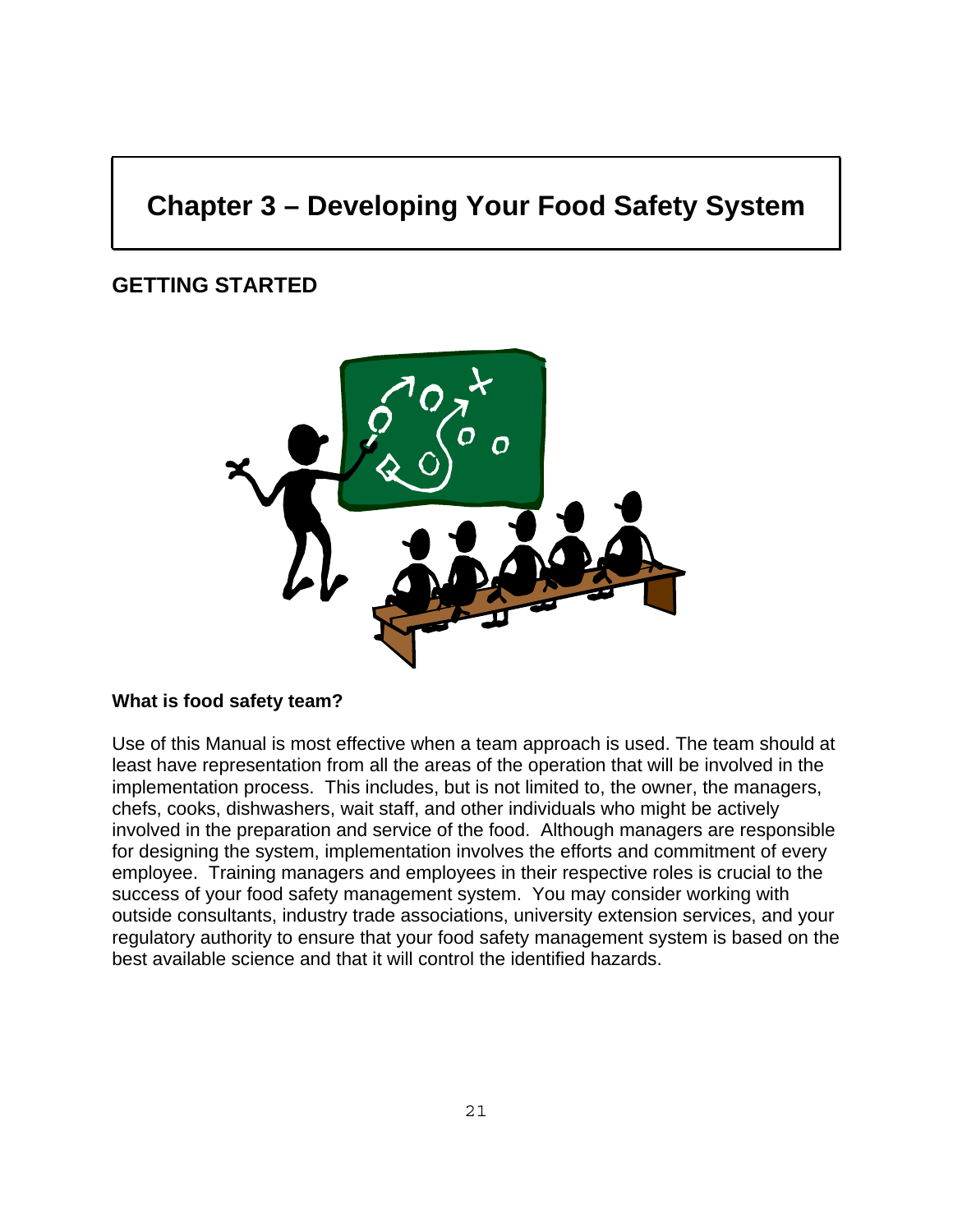#### **HOW TO USE THIS MANUAL**



Just like a well-played chess game, building a food safety management system takes time, patience, and determination. Careful consideration must be given to all aspects of your operation affecting food safety. To assist you in building your food safety management system, a series of procedural steps have been developed to guide you through the process.

Each procedural step includes a short discussion. For your convenience, you can use the tables provided in Annex 4 of this Manual to capture your food safety management system in writing. After you have read the discussion under each procedural step, it is recommended that you complete the tables in Annex 4 with the appropriate information for each food preparation process conducted in your establishment.

For example, when you are finished developing your prerequisite programs in Procedural Step 1, you may reference your prerequisite programs by title on the tables. Upon completion of Procedural Step 2 (grouping your menu items/products into one of the three processes), you may complete the menu item/product row on the tables for each food preparation process. When you are finished identifying the hazards in Procedural Step 3, you may fill in the appropriate columns. You may continue filling in the tables through Procedural Step 9. When you are done, you will have up to 3 tables containing all the information you need to implement your food safety management system.

Two sets of tables have been provided for you to use in building your system. You can use either set of these tables or you can modify them to best suit your operation's needs. The tables that are provided will enable you to –

- group menu items/products within your establishment into one of three food preparation processes
- conduct a hazard analysis on each process grouping and identify control measures
- decide how control measures will be managed (as CCPs in HACCP plans or through prerequisite programs
- identify the critical limits pertaining to the identified CCPs

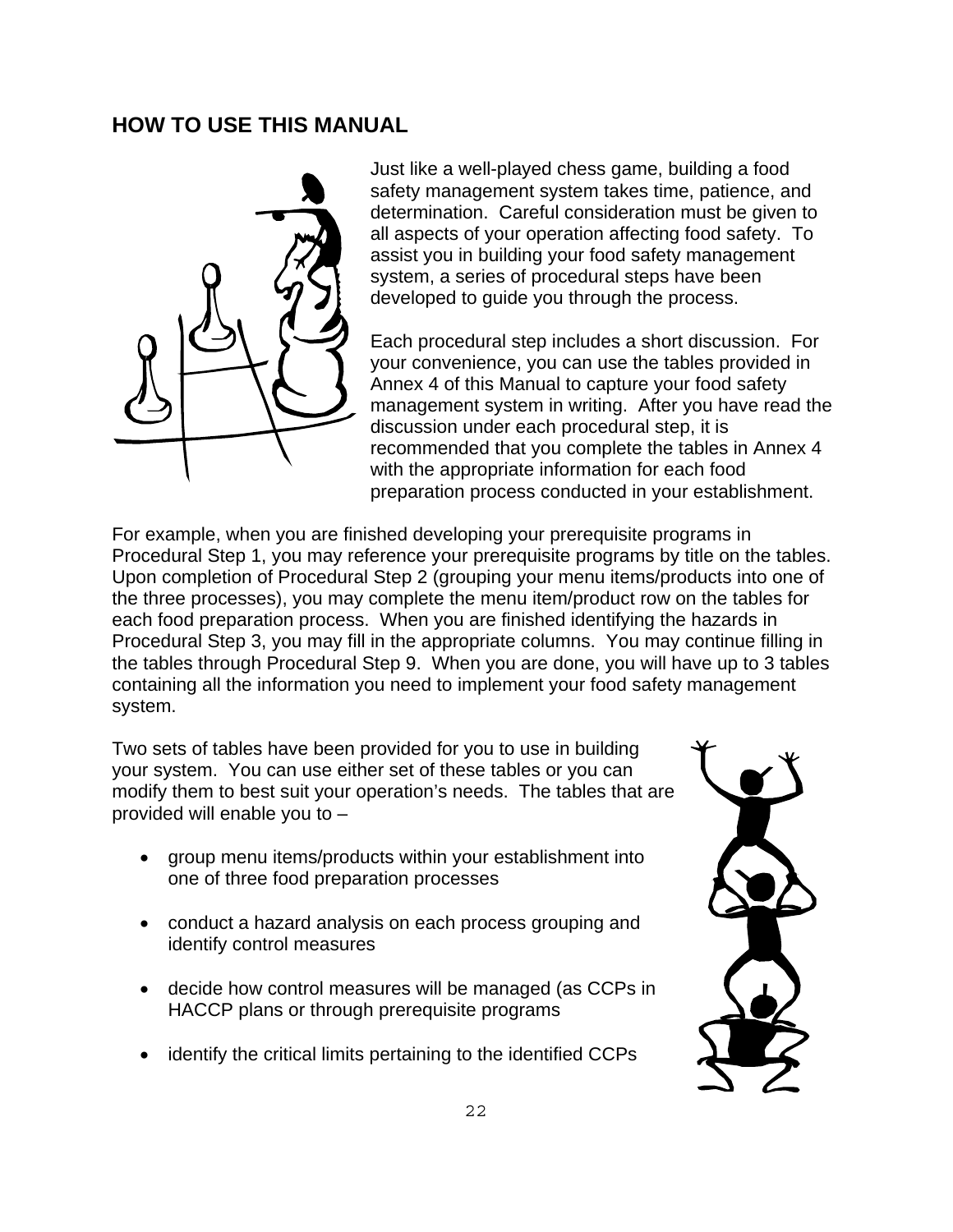- develop monitoring procedures and corrective actions which are customized to fit your operation
- design the verification procedure needed
- determine the type of record keeping you need to document you are controlling significant food safety hazards
- validate that the system can effectively control the food safety hazards

The ideal progression of building a food safety management system according to this manual is as follows:

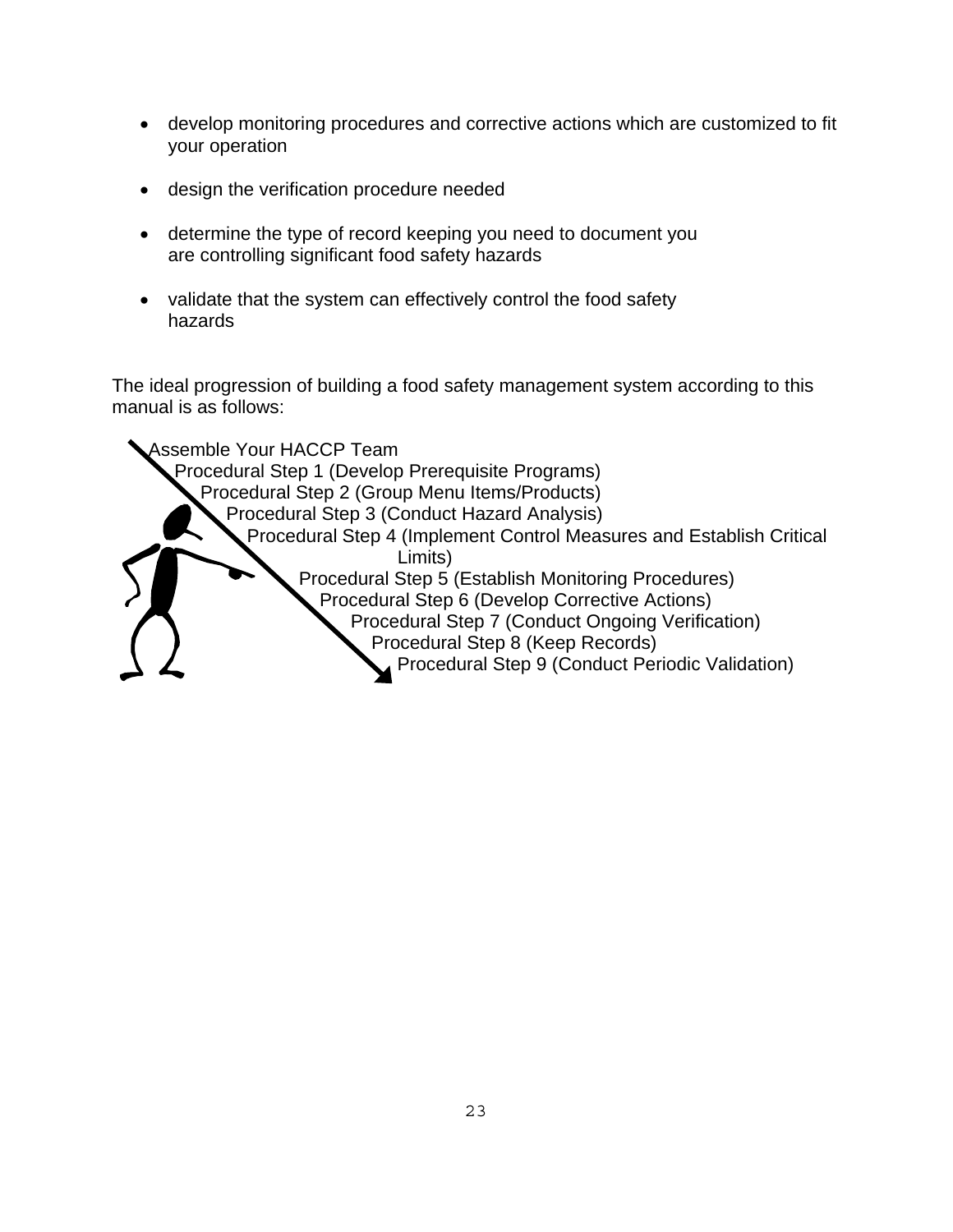#### **PROCEDURAL STEP 1**

#### **Develop Prerequisite Programs**

If you want to build a sturdy home, you should start with a strong foundation. The same is true of a food safety management system. In order for your food safety management system to be effective, you should first develop and implement a strong foundation of procedures that address the basic operational and sanitation conditions within your operation. These procedures are collectively termed "prerequisite programs."



When prerequisite programs are in place, you can focus more attention on the hazards associated with the food and its preparation. Before beginning to write your food safety management system, it is recommended that you develop and implement prerequisite programs. Prerequisite programs may include such things as –

- Vendor certification programs
- Training programs
- Allergen management
- Buyer specifications
- Recipe/process instructions
- First-In-First-Out (FIFO) procedures
- Other Standard Operating Procedures (SOPs)

Basic prerequisite programs should be in place to  $-$ 

- Protect products from contamination by biological, chemical, and physical food safety hazards
- Control bacterial growth that can result from temperature abuse
- Maintain equipment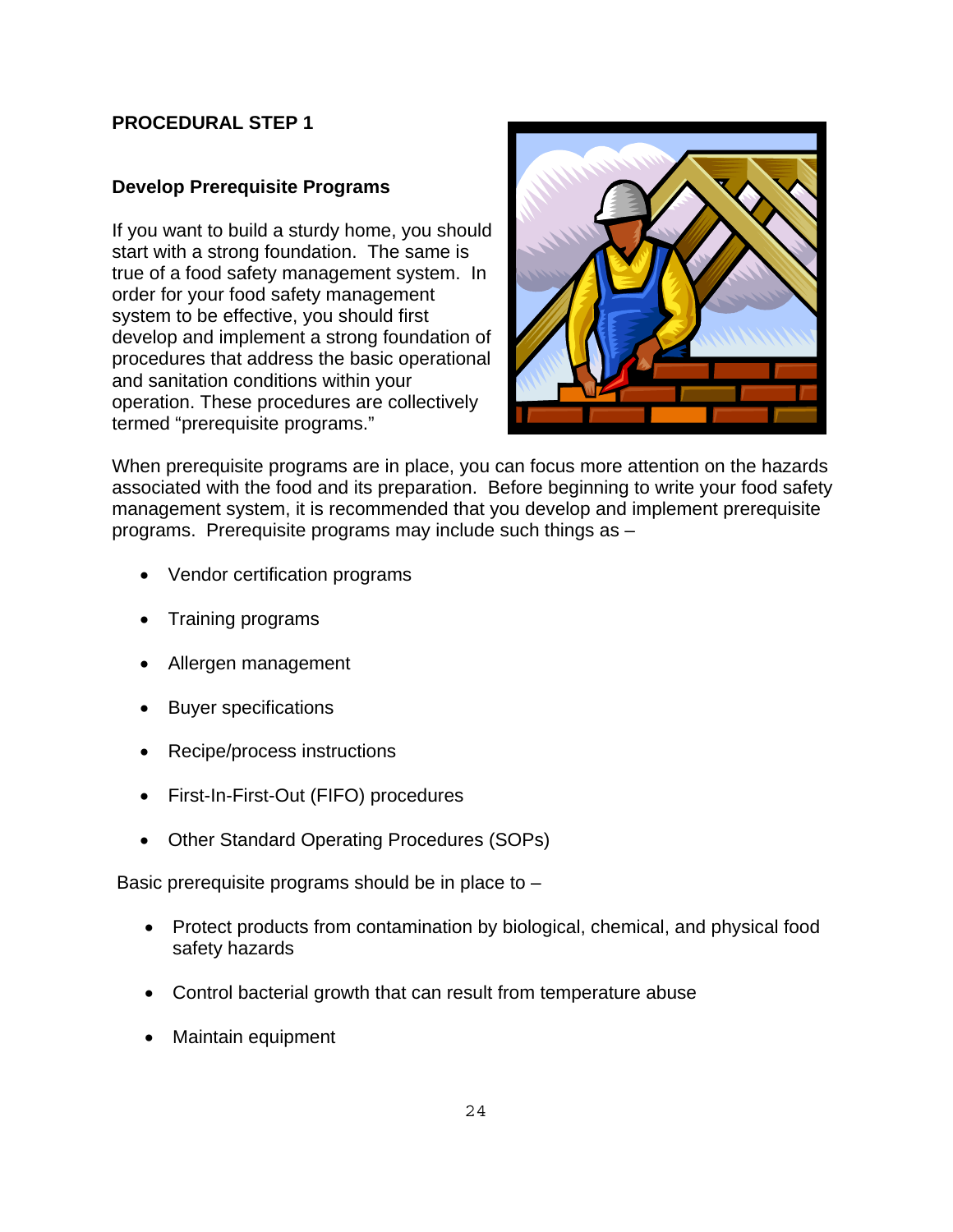#### **Prerequisite Programs to Control Contamination of Food**

These procedures ensure that –

- Soiled and unsanitized surfaces of equipment and utensils do not contact raw or cooked (ready-to-eat) food
- Workers with certain symptoms, such as vomiting or diarrhea, are restricted or excluded
- Raw animal foods do not contaminate cooked (ready-to-eat) food
- Effective handwashing is practiced
- Eating, smoking, and drinking in food preparation areas are prohibited
- Water in contact with food and food-contact surfaces and used in the manufacture of ice is potable
- Toxic compounds are properly labeled, stored, and safely used
- Contaminants such as condensate, lubricants, pesticides, cleaning compounds, sanitizing agents, and additional toxic materials do not contact food, food-packaging materials, and food-contact surfaces
- Food, food-packaging materials, and food-contact surfaces are not contaminated by physical hazards such as broken glass from light fixtures, jewelry, etc.
- An effective pest control system is in place
- Hair restraints are used
- Clean clothing is worn
- The wearing of jewelry (other than a wedding ring) is prohibited

#### **Prerequisite Programs to Control Bacterial Growth**

These procedures ensure that all potentially hazardous food is received and stored at a refrigerated temperature of 41 ºF or below. Note that the *Food Code* makes some allowances for specific foods that may be received at higher temperatures. **Prerequisite Programs to Maintain Equipment**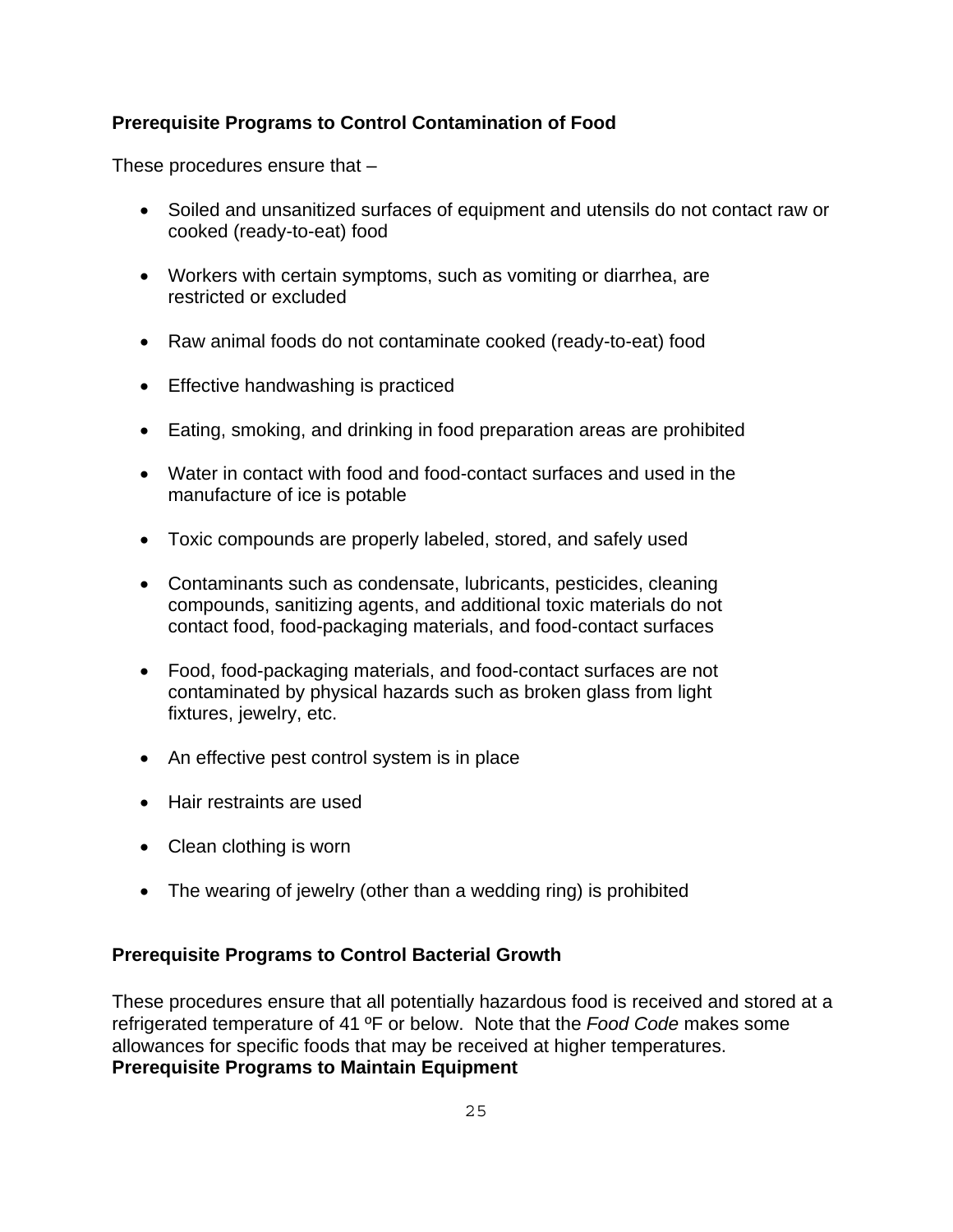These procedures ensure that –

- Food-contact surfaces, including utensils, are cleaned, sanitized, and maintained in good condition
- Temperature measuring devices (e.g., thermometer or temperature recording device) are calibrated regularly
- Cooking and hot holding equipment (grills, ovens, steam tables, conveyer cookers, etc.) are routinely checked, calibrated, and operated to ensure correct product temperature
- Cold holding and cooling equipment (refrigerators, rapid chill units, freezers, salad bars, etc.) are routinely checked, calibrated, and operated to ensure correct product temperature
- Warewashing equipment is operated according to manufacturer's specifications
- Toilet facilities are accessible to employees and maintained

The items addressed by this procedural step are the foundation by which your entire food safety management system is based. The success of any food safety management system is dependent on how well you control these basic sanitation issues in your establishment.

With this in mind, consider how you can actively monitor the activities associated with the prerequisite programs to ensure that they are being implemented properly. If you decide to control certain items in your food safety management system through prerequisite programs, monitoring of the programs is recommended. Just as monitoring allows you to prevent, eliminate, or reduce hazards in your HACCP plans, monitoring may also allow you an opportunity to detect weaknesses in your prerequisite programs. If you see areas needing improvement, you should take corrective actions immediately.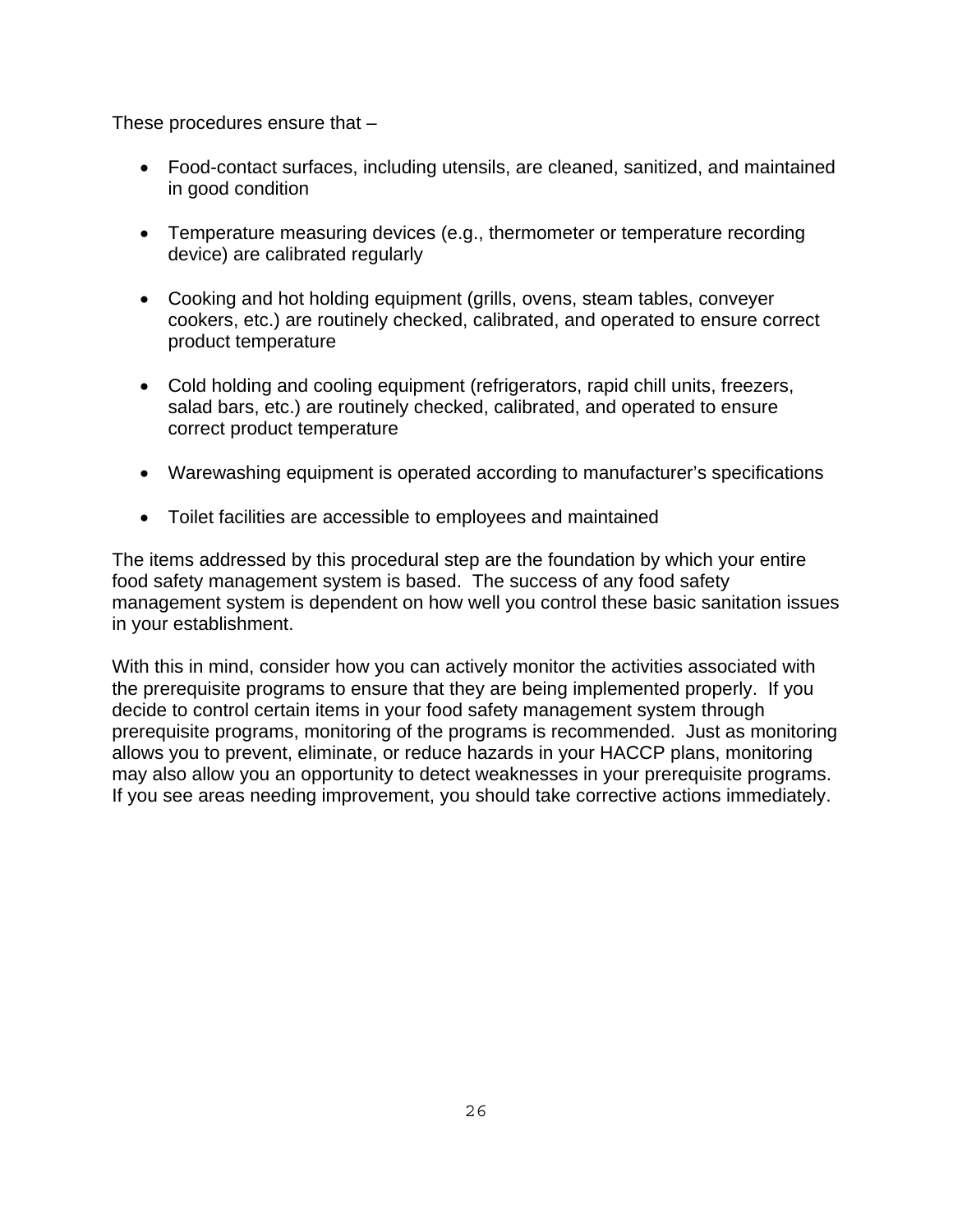## **PROCEDURAL STEP 2**

#### **Group Your Menu Items/Products**



To begin grouping your menu items/products, you should review how your menu items or products flow through your operation. You should note whether they undergo a cook step for same day service, receive additional cooling and reheating following a cook step, or have no cook step involved. You may refer to Chapter 2 for organizing your menu items or products by Process 1, 2, and 3.

Looking at your menu or food list, you should place each item into the appropriate food preparation process. You may discover that more than one food preparation process is conducted within your operation. You may also need to consult the annexes of this Manual to identify menu items or products that need special consideration.

## **TABLE 1: PROCESS-SPECIFIC LISTS**

Example menu items or products that belong to each of the three food preparation processes can be found in the following table. Note that the same menu item can appear in more than one category depending on how it is prepared:

| <b>PROCESS#1</b>                                                                                                                                                                                                                                                                               | <b>PROCESS#2</b>                                                                                              | <b>PROCESS#3</b>                                                                                                                |
|------------------------------------------------------------------------------------------------------------------------------------------------------------------------------------------------------------------------------------------------------------------------------------------------|---------------------------------------------------------------------------------------------------------------|---------------------------------------------------------------------------------------------------------------------------------|
| <b>Food Preparation with No</b>                                                                                                                                                                                                                                                                | <b>Food Preparation for Same Day</b>                                                                          | <b>Complex Food</b>                                                                                                             |
| <b>Cook Step</b>                                                                                                                                                                                                                                                                               | <b>Service</b>                                                                                                | <b>Preparation</b>                                                                                                              |
| raw meat and seafood (to be<br>cooked by consumer)<br>salad greens<br>fish for raw consumption<br>fresh vegetables<br>oysters or clams served raw<br>tuna salad<br>Caesar salad dressing<br>Cole slaw<br>sliced sandwich meats<br>sliced cheese<br>chicken salad (made from<br>canned chicken) | fried chicken<br>broiled fish<br>fried oysters<br>hamburgers<br>soup du jour<br>hot vegetables<br>cooked eggs | soups<br>gravies<br>sauces<br>large roasts<br>chili<br>taco filling<br>egg rolls<br>chicken salad<br>(made from raw<br>chicken) |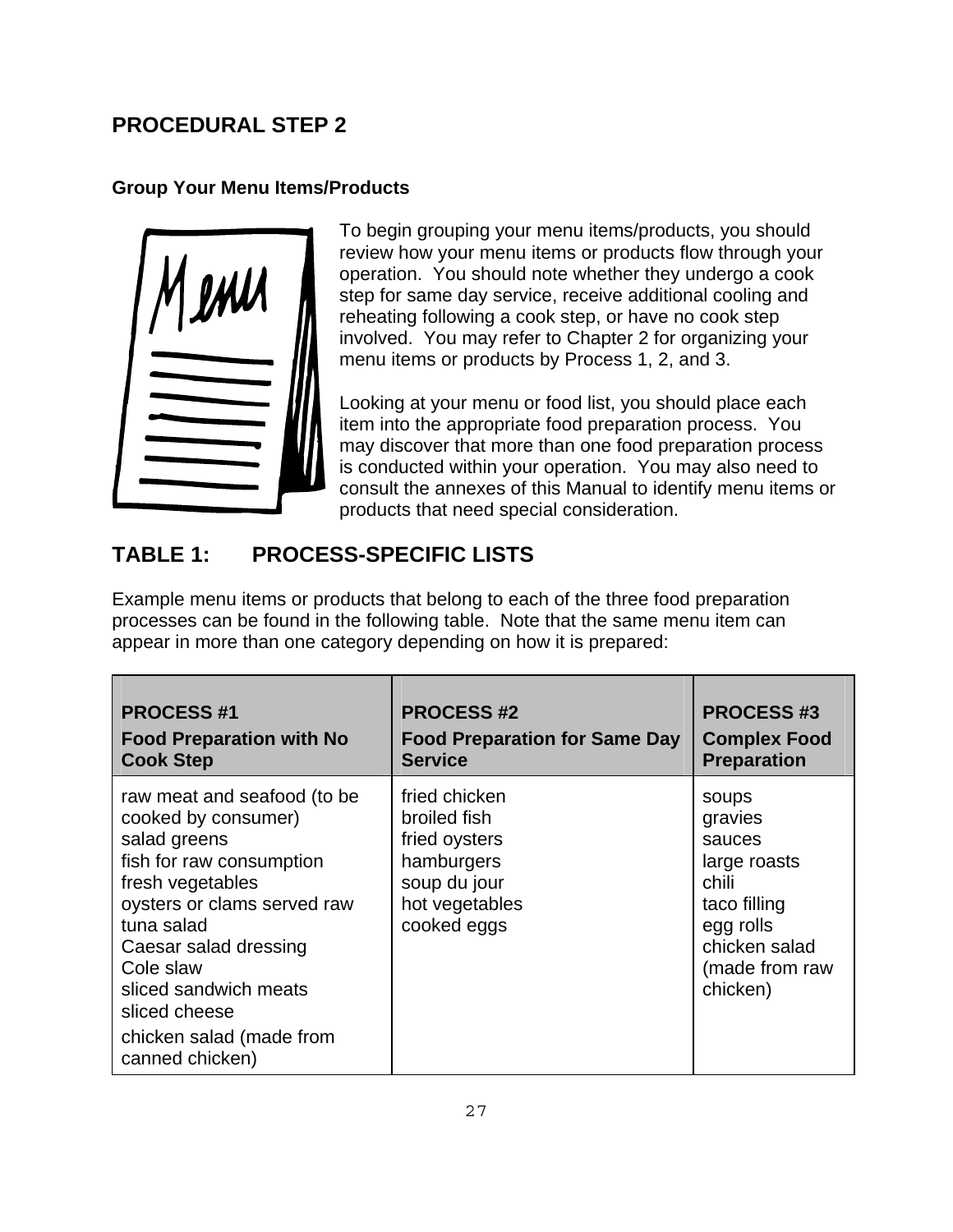#### **PROCEDURAL STEP 3**

#### **Conduct a Hazard Analysis**

In developing a food safety management system, you should identify the food safety hazards that exist in the flow of food in your operation from receiving to service or sale. By identifying the food safety hazards present in your system, you should then be able

to determine the possible control measures that may be implemented to achieve active managerial control of the foodborne illness risk factors leading to out-of-control hazards. Control measures are any actions or activities that can be used to prevent, eliminate, or reduce an identified hazard.

While the hazard analysis in the process approach to HACCP is probably less complicated than in traditional HACCP, this section is not intended to provide all the information you will need to conduct a hazard analysis of your products. For a more in-depth discussion on the hazard analysis process, including questions to ask yourself and a listing of foods, associated hazards, and control measures in retail and food service, you may consult Annex 3 of this Manual. It is also



recommended that you consult Annex 2 of this Manual if your establishment serves or sells seafood. In addition, FDA strongly recommends that you consult your health inspector or other food safety professional during this and all other phases of your food safety management system development.

As described in Chapter 2, the specific food safety hazards for each of the products within a particular food preparation process may be varied, but the recommended control measures for each of the products in each process will generally be the same. As you conduct the hazard analysis, you will most likely find that regardless of the specific food safety hazards present in the products in any particular food preparation process, the foods within each of the food preparation processes share common categories of hazards. This is why the control measures you apply to the products in each of the three food preparation processes will generally be the same. Because of this, you may use general categories to designate the types of food safety hazards present in your operation.

For example, in process 2 you may have baked chicken, fried fish, grilled hamburgers, and baked meatloaf that are all cooked and hot held before service. While each of these foods may have unique food safety hazards, they all share general categories of hazards and therefore the control measures that you may implement are basically the same. Vegetative bacteria are controlled through proper cooking, spore-forming or toxin-forming bacteria are controlled through proper hot holding, and fecal-oral route pathogens such as *Shigella*, *Salmonellae*, and viruses are controlled through good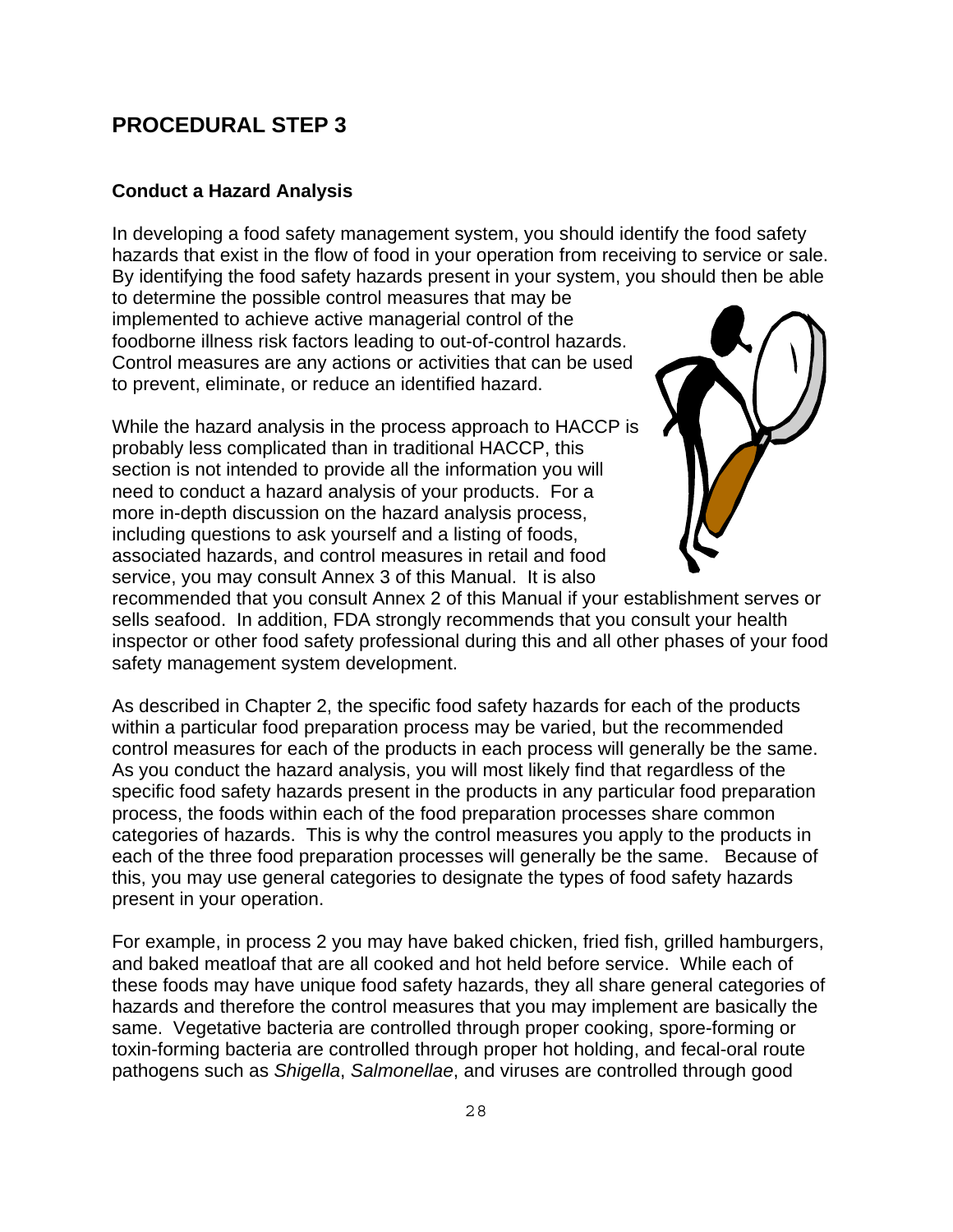hygienic practices such as proper handwashing, no bare hand contact with ready-to-eat food, and implementation of employee health policies. In addition, pathogens resulting from cross-contamination may be controlled by proper sanitization and storage practices. Other hazard categories and control measures may exist in this example.

The categories listed below are not all-inclusive and there may be overlap between them. You may use different terminology from what is outlined in this Manual. The category names that you use are unimportant as long as you know what hazards are present in your system. Examples of general hazard categories that you may use to fill in your tables are as follows:

#### • **BIOLOGICAL**

- 1. Vegetative bacteria (such as *Salmonella*, *Campylobacter*, *E.coli*, and *Vibrio*)
- 2. Spore-forming or toxin-forming bacteria (such as Bacillus cereus, Clostridium perfringens, Clostridium botulinum, and Staphylococcus aureus)
- 3. Fecal-oral route pathogens (such as parasites, various bacteria, and viruses)
- 4. Viruses (such as Hepatitis A and Noroviruses)
- 5. Bacteria, parasites, or viruses from cross-contamination [applies to the transfer of disease-causing microorganisms to ready-to-eat food by hands, food-contact surfaces, sponges, cloth towels and utensils that are contaminated with disease-causing microorganisms. Also applies to the transfer of disease-causing microorganisms from raw animal foods with higher cook temperatures (i.e. chicken) to raw animal foods of less or cooking temperatures (i.e. pork)]

## • **CHEMICAL**

- 6. General chemical contamination (cleaning compounds, sanitizers, allergens, etc.)
- 7. Scombroid toxin (histamine production in certain fish) (See Annex 2)
- 8. Ciguatera toxin (natural toxin in certain fish) (See Annex 2)

#### • **PHYSICAL**

9. General physical hazards such as bone or metal fragments, bandages, jewelry, etc.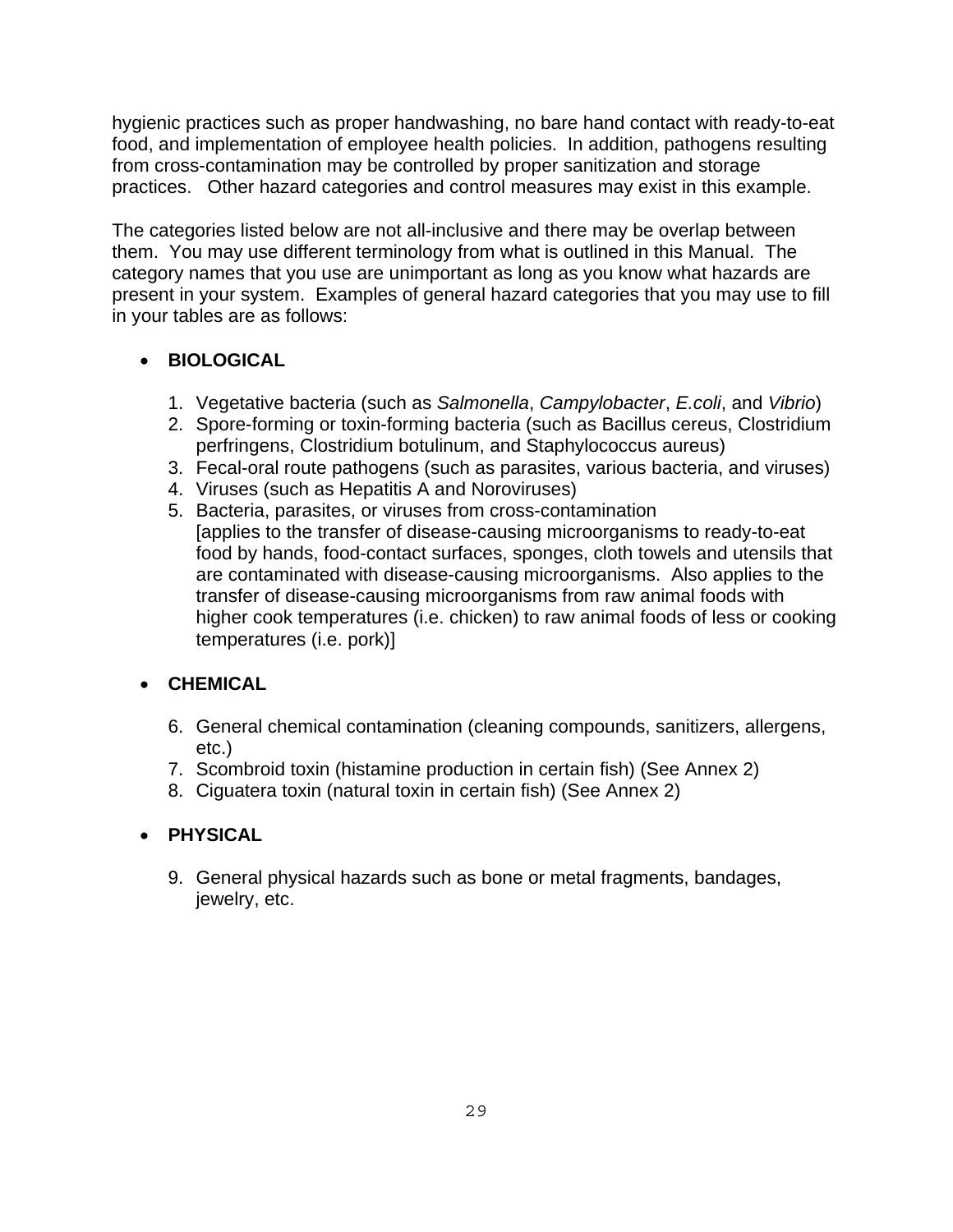Some questions to ask yourself as you evaluate the food safety hazards present in your products include:

- Are there any ingredients or menu items of special concern such as those listed in Annex 2?
- Is this a potentially hazardous food requiring specific temperature controls?
- How will it be served? Immediately? Held on a buffet?
- Does this food have a history of being associated with illnesses?
- Will this require a great deal of preparation, making preparation time, employee health, and bare hand contact with ready-to-eat food a special concern?
- How will employees exhibiting symptoms such as diarrhea or vomiting be handled?
- Are you serving food to a population that is known to be highly susceptible to foodborne illness (e.g., residents of health care facilities, persons in child or adult day care facilities, etc.)?

If you already have a working knowledge of the hazards associated with products in your establishment, you can fulfill the hazard analysis step by identifying the control measures in the *Food Code* that are associated with each operational step in your food preparation processes. You may consult Annex 3 of the FDA *Food Code* to help you in understanding the public health rationale behind the control measures and critical limits.

In the next procedural step, you should determine which of the control measures identified in your hazard analysis are essential to the food's safety, i.e. cooking. You may choose to implement control measures in your HACCP plans at CCPs or through your prerequisite programs.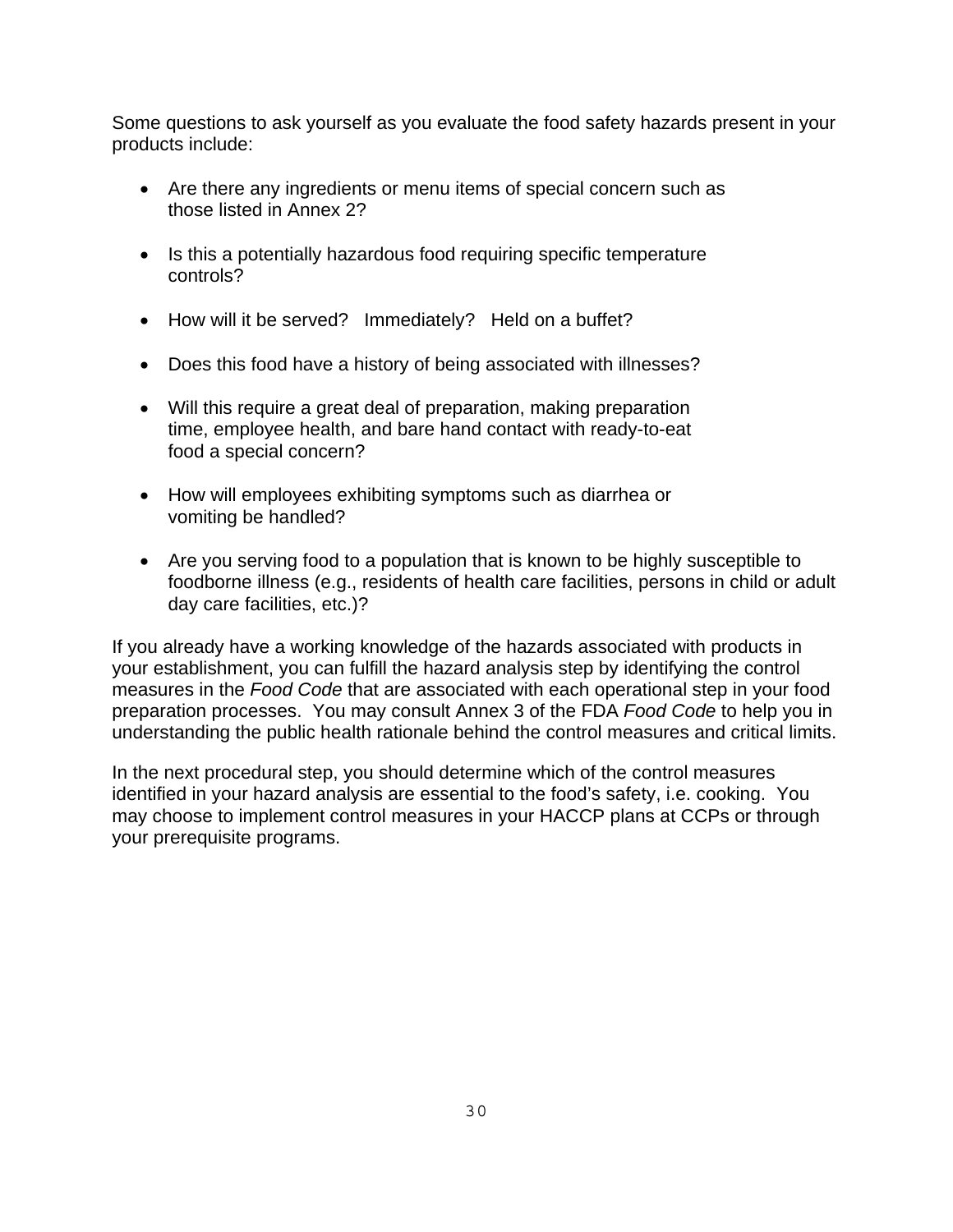## **PROCEDURAL STEP 4**

#### **Implement Control Measures in Prerequisite Programs or at CCPs in Your HACCP Plans and Establish Critical Limits**

The objective of this procedural step is to implement control measures in your food safety management system to prevent, eliminate, or reduce hazards to acceptable levels. Once control measures have been identified in Procedural Step 3 – Hazard Analysis, you should determine how you will achieve active managerial control. Control may be achieved at Critical Control Points (CCPs) in your HACCP plans or through prerequisite programs.



By definition, a CCP is an operational step at which control can be applied and is essential to prevent or eliminate a hazard or reduce it to an acceptable level. If an operational step is the last step at which control can be applied to prevent or eliminate a hazard or reduce it to an acceptable level, then you should consider controlling it as a CCP. If a step later in the process will control the hazards of concern, that step, rather than the one in question, will most likely be a CCP.

Depending on your operation, control measures may be effectively implemented in your prerequisite programs. For instance, you may decide that cold holding during storage is best controlled through prerequisite programs rather than through your HACCP plans. It is important to consider the flow of food as you make this determination.

The *Food Code* provides specific measurable criteria referred to as critical limits designed to prevent, eliminate, or reduce hazards in foods. The critical limits are based on the best available science and pertain to control measures applied within operational steps. Common examples might be time/temperature standards and no bare hand contact with ready-to-eat food.

You should make sure that you have established the appropriate critical limits to control the identified hazards. It is recommended that you refer to the most recent version of the *Food Code* or your state, local, or tribal regulations for help with determining the appropriate critical limits for the identified control measures.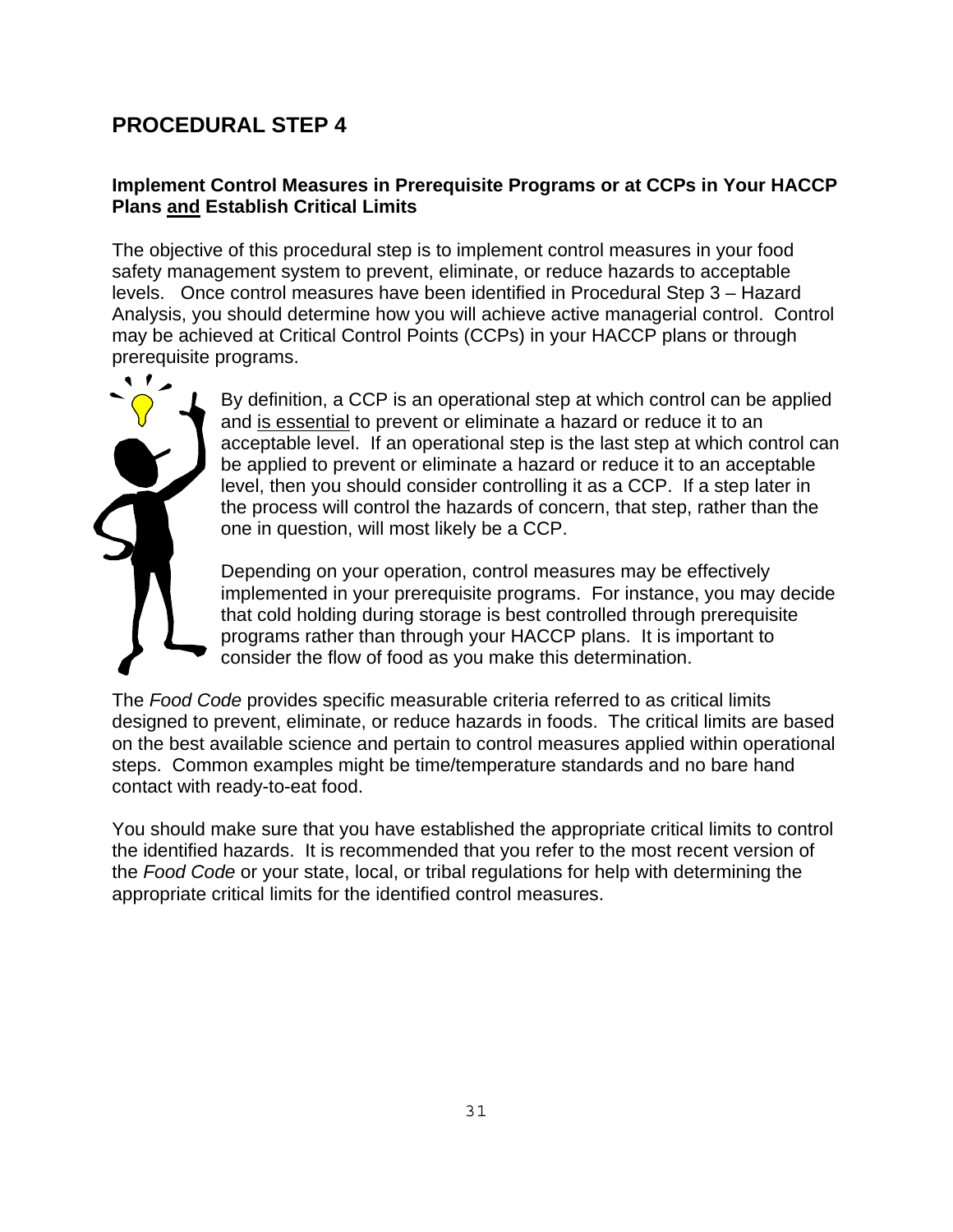## **COMMON OPERATIONAL STEPS USED IN RETAIL AND FOOD SERVICE**

The following information about the common operational steps conducted at retail is provided to assist in your decision-making as you move through the procedural steps presented in this document. Common operational steps conducted at retail include, but are not limited to, receiving, storing, preparing, cooking, cooling, reheating, hot and cold holding, assembly/set-up/packing, serving, and selling.

## **RECEIVING**

Receiving is an important operational step to food safety. At receiving, your main concern is contamination from pathogens and the formation of harmful toxins.



Two recommended control measures of importance during this operational step include –

- Receiving the food at proper temperatures and getting perishable food into cold storage quickly
- Obtaining food, ingredients, and packaging materials from approved sources (suppliers who are regulated and inspected by appropriate regulatory authorities)

Ready-to-eat, potentially hazardous food is a special concern at receiving. Because this food will not be cooked before service, pathogenic bacterial growth could be considered a significant hazard during this step for refrigerated, ready-to-eat foods. Having prerequisite programs in place to control product temperature is generally adequate to control the hazards present at receiving of most of these products. Besides checking the product temperature, you should check the appearance, odor, color, and condition of the packaging.

Seafood, whether ready-to-eat or not, requires special attention during receiving. Federal regulations require processors of seafood and seafood products for interstate distribution to have a HACCP plan. These processors are the only approved sources for seafood sold in interstate commerce; therefore, you may ask your interstate seafood supplier for documentation that the firm has a HACCP plan in place. Processors of seafood and seafood products that are sold or distributed only within a state may or may not be required to have a HACCP plan, depending on the state, local, or tribal regulations.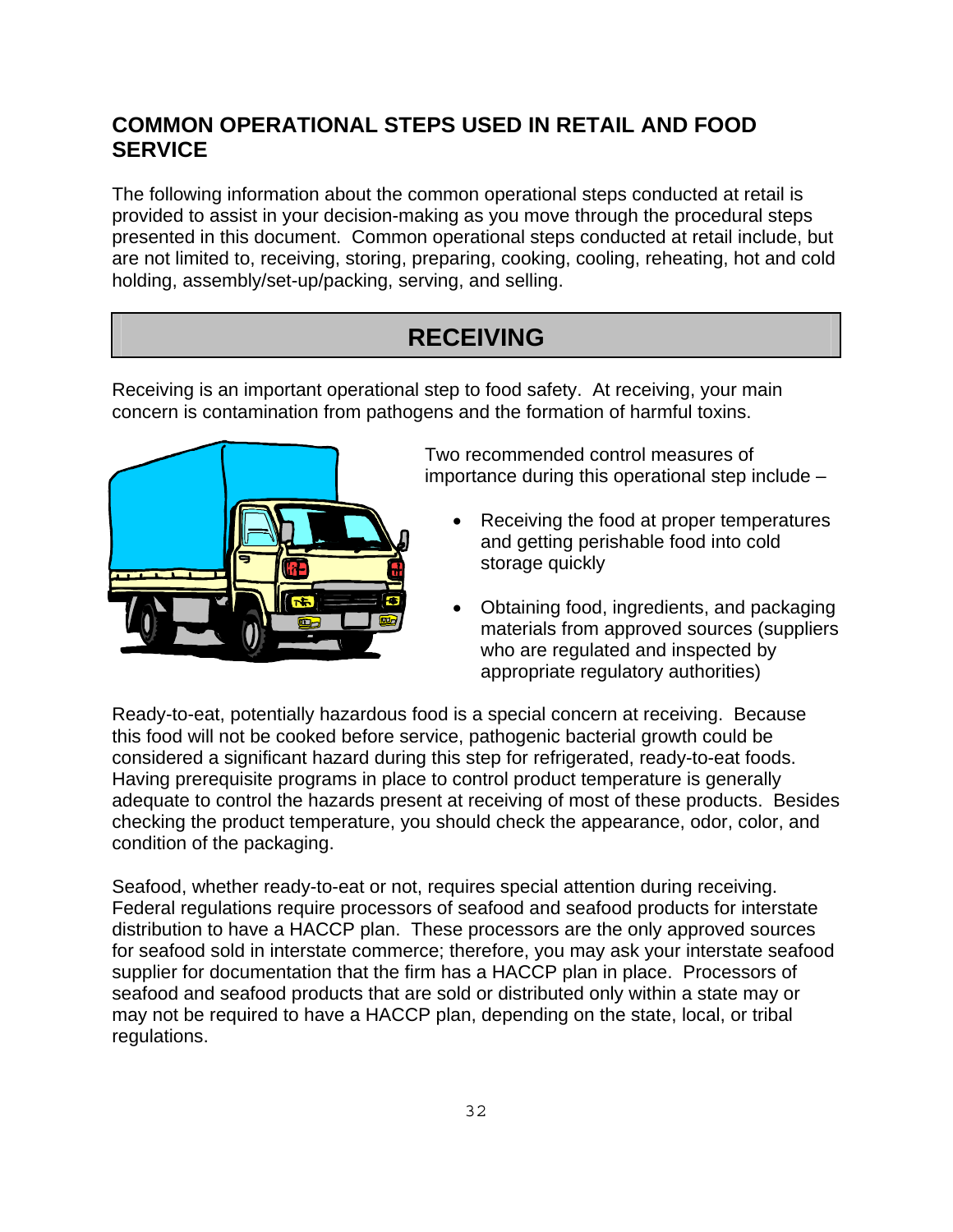In order to destroy parasites in certain species of fish intended for raw consumption, either you or the seafood processor should freeze the fish at a given time and temperature. You should ask to see specifications on these species of fish to be sure that they have been frozen to destroy the parasites.

Molluscan shellfish (oysters, clams, mussels, and scallops) that are received raw in the shell or shucked should be purchased from suppliers who are listed on the FDA Interstate Certified Shellfish Shippers' List or on a list maintained by your state shellfish control authority. Shellfish received in the shell should bear a tag (or a label for shucked shellfish) that states the date and location of harvest, in addition to other specific information.



Finfish harvested from certain areas may naturally contain a toxin called ciguatera. Other finfish may develop a toxin after harvest if strict temperature control is not maintained. This toxin is called scombrotoxin (histamine). For finfish, temperature control and approved sources are important at receiving because cooking will not eliminate these toxins. For more information on toxins and parasites in fish, you may refer to Annex 2 of this Manual.

## **STORAGE**

When food is in refrigerated storage, your food safety management system should focus on –

- Maintaining temperature control to limit the growth of pathogenic bacteria that may be present in a ready-to-eat product
- Storing food so that cross-contamination of ready-to-eat food with raw animal foods is prevented



When determining the storage temperature and monitoring frequency of products in cold storage, you may decide to set the temperature lower than what is required by your local regulations. By setting the temperature lower than what is required by your regulations, small upward deviations in temperature that you detect through frequent monitoring can be quickly corrected before bacteria begin to grow. For example, if you are storing potentially hazardous, ready-to-eat foods under refrigeration, you may decide to set a critical limit for the refrigeration units to operate at 38 ºF. This provides a safety cushion that allows you the opportunity to see a trend toward exceeding 41 ºF and to intervene with appropriate corrective actions before bacteria begin to grow to dangerous levels.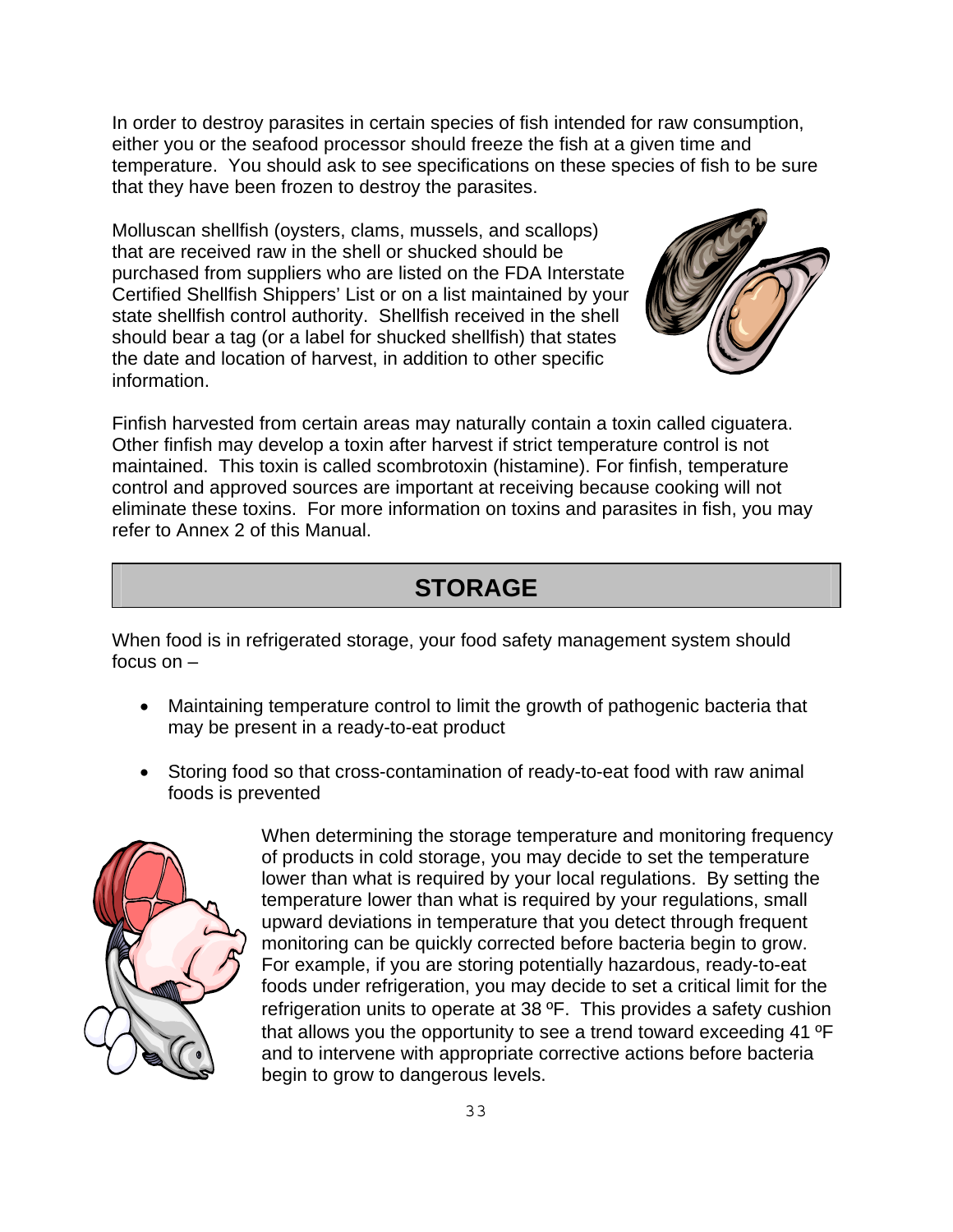Monitoring procedures for ready-to-eat food ideally include internal product temperature checks. You should assess whether it is realistic and practical for you to do this depending on the volume of food you are storing.

You may choose to base your monitoring system on the air temperature of the refrigerated equipment as a prerequisite program. How often you should monitor the air temperature depends on –

- Whether the air temperature of the refrigerator accurately reflects the internal product temperature – (Remember, your food safety refrigeration temperature must be based on the internal product temperature of the food stored within a refrigeration unit, not the ambient air temperature)
- The capacity and use of your refrigeration equipment
- The volume and type of food products stored in your cold storage units
- The prerequisite programs that support monitoring this process
- Shift changes, volume of business, and other operational considerations

Special consideration should be given to the storage of scombroid toxin-forming fish due to the potential formation of histamine. To control histamine formation in scombroid toxin-forming fish, the critical limit temperature of 41 ºF should be managed either through your HACCP plan as a CCP or through your prerequisite programs. Also, your HACCP plan or prerequisite programs should ensure that reduced oxygen packaged smoked fish is maintained at 38 ºF to prevent the outgrowth of *Clostridium botulinum*  Type E.

Separating raw foods from ready-to-eat products in your operation's refrigeration and storage facilities can control the potential for cross-contamination. When determining how you will arrange foods in your storage units to prevent cross-contamination, you should consider the flow of food. For example, if chicken and beef are stored side-byside on a shelf, consider whether or not employee practices will allow the raw chicken to drip onto the beef. Also, you should consider storing ready-to-eat, potentially hazardous food away from the door, in the coolest part of the walk-in cooler. These products will not undergo any further kill step; thus, preventing the growth of spore-forming bacteria is especially important for these products.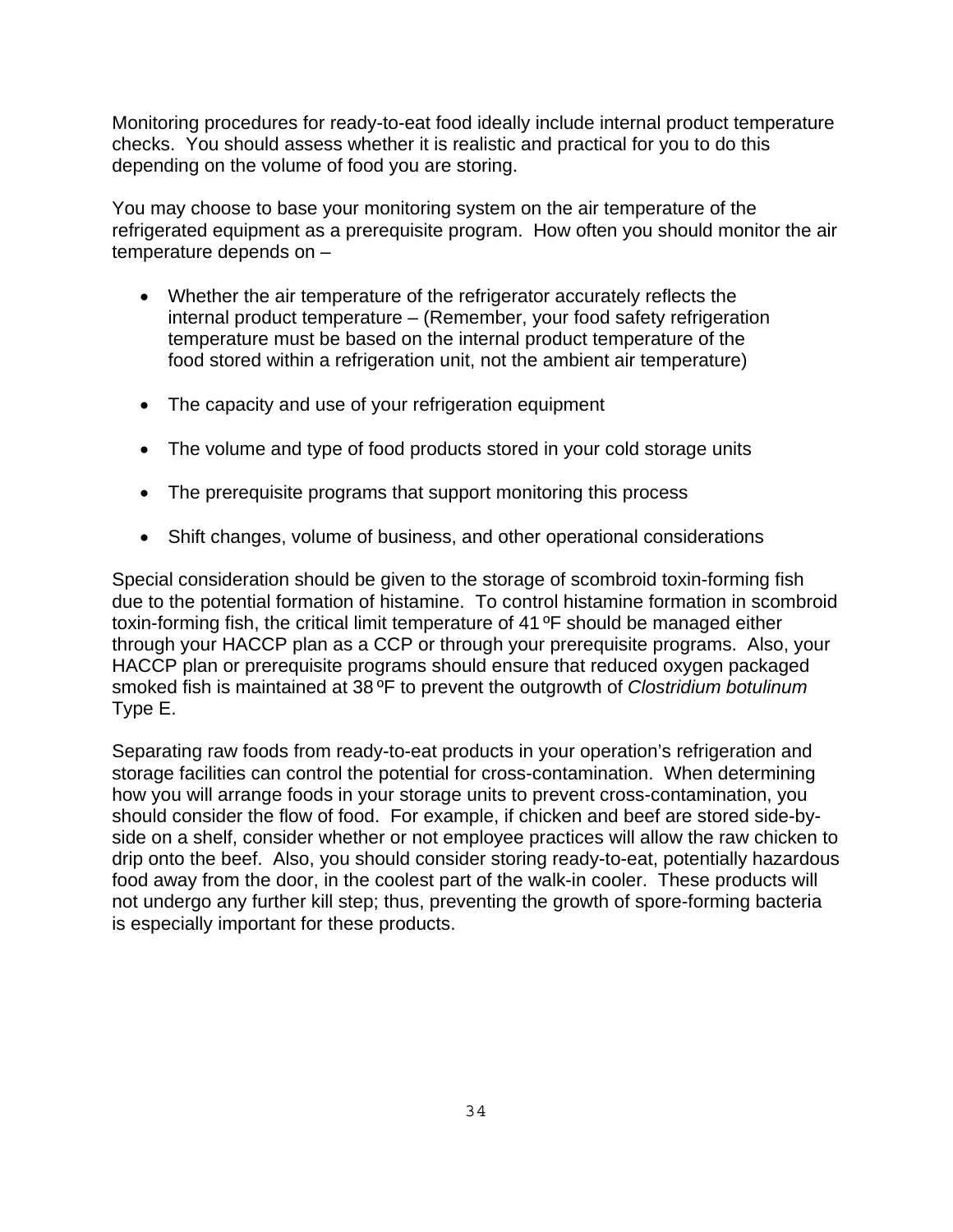# **PREPARATION**



Of all the operational steps, preparation has the greatest variety of activities that should be controlled, monitored, and in some cases, documented. It is impossible to include in this Manual a summary that covers the diversity of menus, employee skills, and facility designs that impact the preparation of food. The preparation step may involve several processes, including thawing, mixing together ingredients, cutting, chopping, slicing, or breading.

At the preparation step, prerequisite programs can be developed to control some hazards and assist in the implementation of a food safety management system that minimizes –

- bacterial growth
- contamination from employees and equipment

Small batch preparation is an important tool for controlling bacterial growth because limiting the amount of food prepared minimizes the time the food is kept at a temperature that allows for growth. Pre-planning the volume of food and the time needed for preparation minimizes the time food is in the temperature danger zone at this operational step.

When thawing frozen foods, maintaining proper product temperature and managing time are the primary controls for minimizing bacterial growth. Procedures should be in place to minimize the potential for microbial, chemical, and physical contamination during thawing.

Use of pre-chilled ingredients to prepare a cold product such as tuna salad may assist you in maintaining temperature control for this process.

Front-line employees will most likely have the greatest need to work with the food. A well-designed and managed personal hygiene program that has been communicated to all employees will minimize the potential for bacterial, parasitic, and viral contamination. It is suggested that your program include instructions to your employees as to when and how to wash their hands. It is also very important to identify and restrict or exclude ill employees from working with food, especially if they have diarrhea, vomiting, fever, or jaundice.

Special consideration should be given to eliminating bare hand contact in the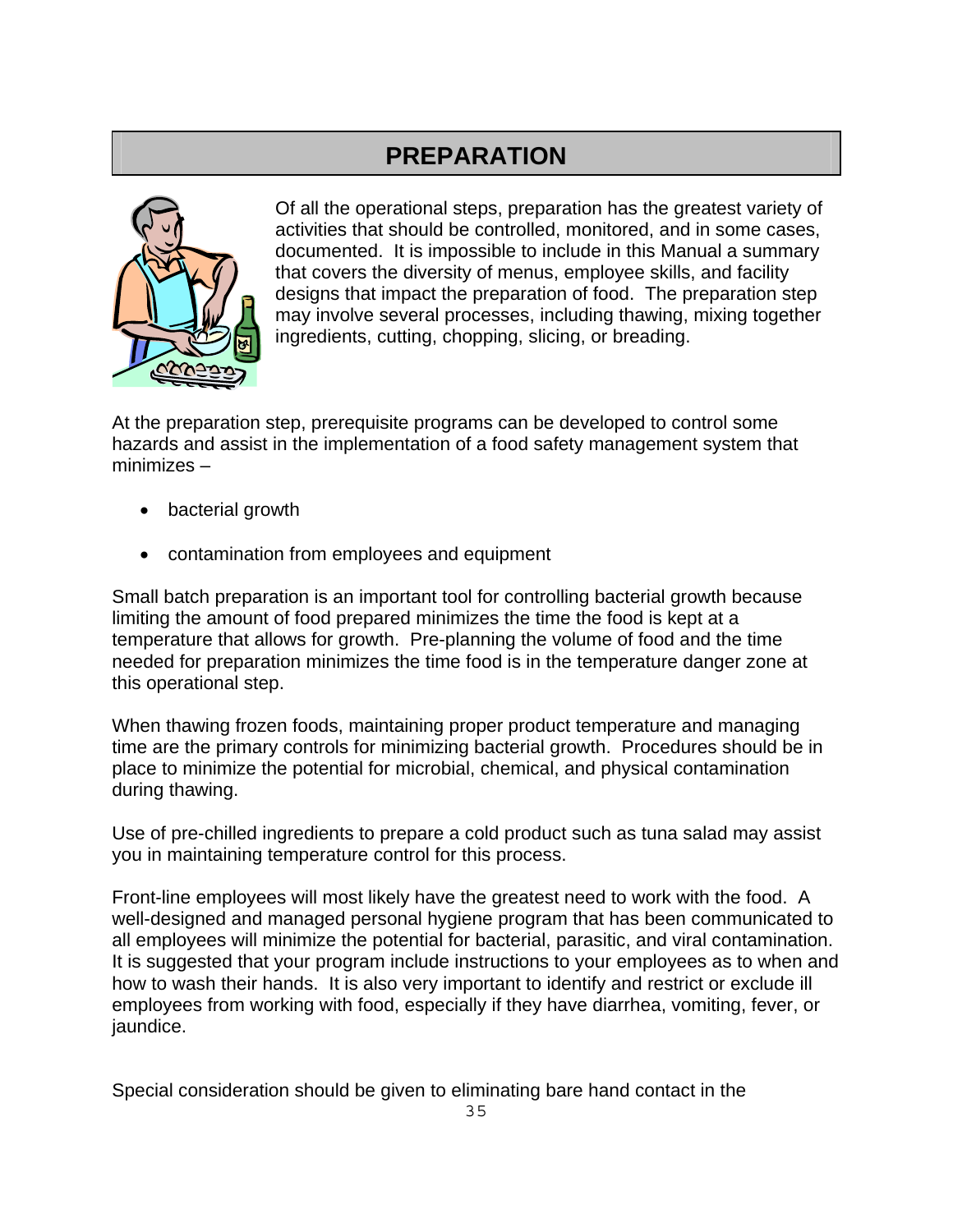preparation of ready-to-eat foods. How will you accomplish controlling the hazards presented by hand contact with ready-to-eat foods? Does the time of day, frequency, or duration of the preparation step allow for easy monitoring? You should review your operation to determine whether this operational step will be controlled as a CCP in your HACCP plans or as a prerequisite program.

Procedures should be in place to prevent cross-contamination from utensils and equipment. Designated areas or procedures that separate the preparation of raw foods from ready-to-eat foods minimize the potential for bacterial contamination. Proper cleaning and sanitizing of food-contact surfaces is recommended in this operational step.

## **COOKING**

This operational step only applies to foods listed in Processes #2 and #3. Cooking foods of animal origin is the most effective operational step for reducing or eliminating biological contamination. Cooking to proper temperatures for a specified time will kill most harmful bacteria and parasites. Therefore, frequent monitoring of cooking temperatures is highly recommended.

You should determine the best system to use for ensuring that the proper cooking temperature and time are reached. Checking the internal product temperature is the desirable monitoring method. However, when large volumes of food are cooked, a temperature check of each individual item may not be practical. For instance, a quick service operation may cook several hundred hamburgers during lunch. Since checking the temperature of each hamburger will probably not be reasonable for you to do, you should routinely verify that the specific process and cooking equipment are capable of attaining a final internal product temperature at all locations in or on the cooking equipment.

Once a specific process has been shown to work for you, the frequency of record keeping (to be discussed in Procedural Step 7) may be reduced. In these instances, a record keeping system should be established to provide scheduled product temperature checks to ensure that the process is working.

Special consideration should be given to time and temperature when cooking raw animal foods**.** In developing your HACCP plans or prerequisite programs, it is important to understand that the critical limits are product-specific during the cooking step. For example, the safe cooking temperature/time for poultry is 165 ºF for 15 seconds, while 155 ºF for 15 seconds is the safe cooking temperature for ground beef.

To ensure adequate destruction of pathogens by heat, the cooking operational step

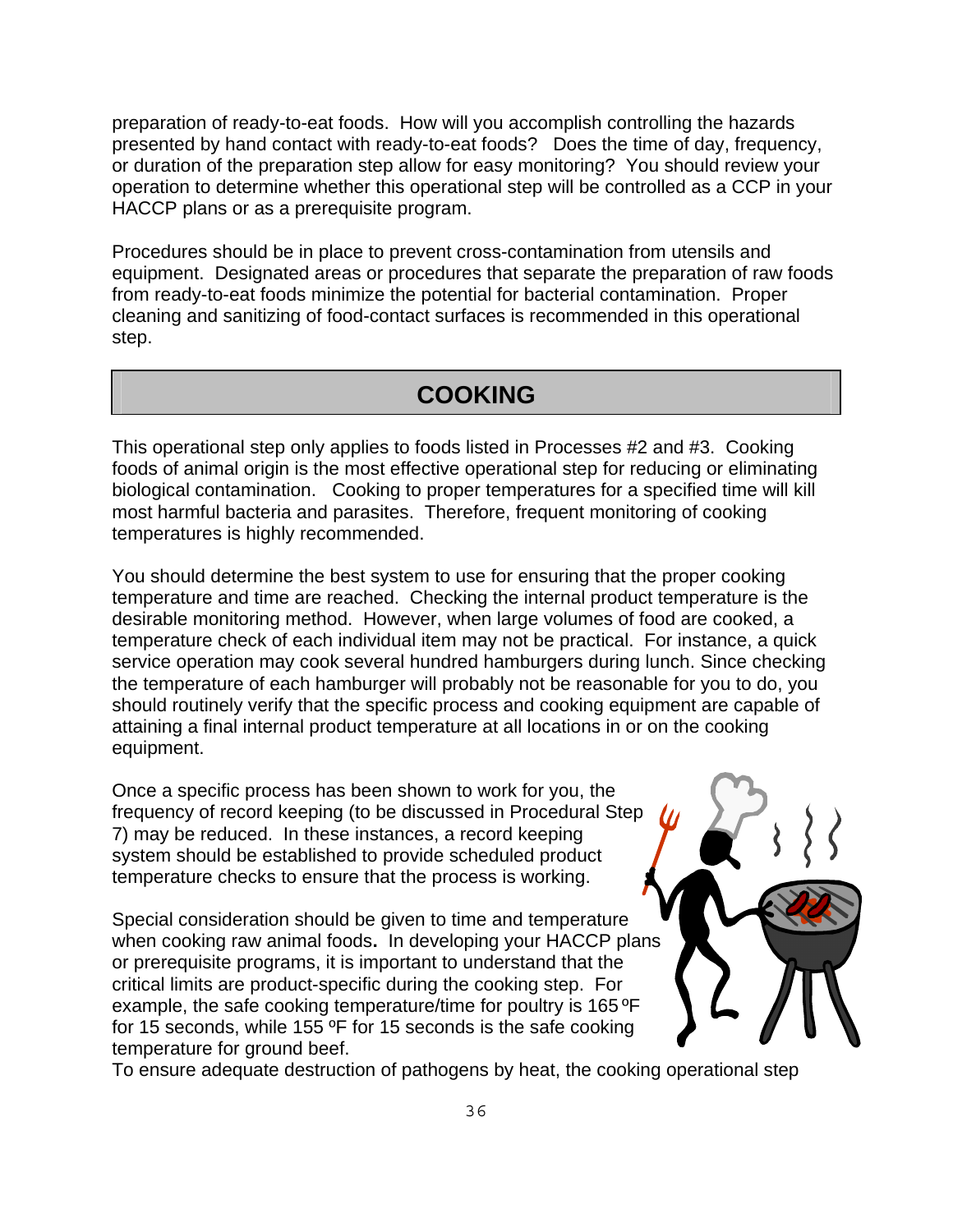should be managed either as a CCP in your HACCP plans or as a prerequisite program and be based upon the same level of safety established by the critical limits in the *Food Code*. Consult the latest edition of the *Food Code* available on the FDA/CFSAN website (http://www.cfsan.fda.gov/~dms/foodcode.html) or your local or state regulations for further guidance.

# **COOLING**

One of the most labor-intensive operational steps is rapidly cooling foods to control bacterial growth. Improper cooling of potentially hazardous foods has been consistently identified as one of the factors contributing to foodborne illness. Foods that have been cooked and held at improper temperatures provide an excellent environment for the growth of spore-forming bacteria. Recontamination of a cooked food item by poor employee practices or cross-contamination from other food products, utensils, and equipment is also a concern at this operational step.

 Improperly cooling food can begin a snowball effect that cannot be reversed. Even with proper reheating, toxins released by toxin-producing bacteria after cooking and improper cooling may not be destroyed to levels safe enough for human consumption. Special consideration should be given to large food items such as roasts, turkeys, thick soups, stews, chili, and large containers of rice or refried beans. These foods take a long time to cool because of their mass and volume. If the hot food container is tightly covered, the cooling rate will be further slowed. By reducing the volume of the food in an individual container and leaving an opening for heat to escape by keeping the cover loose, the rate of cooling can be dramatically increased.

Commercial refrigeration equipment is designed to hold cold food at the proper temperature, not cool large masses of food. Some alternatives for cooling foods include:

- Using rapid chill refrigeration equipment designed to cool the food to acceptable temperatures quickly by using increased compressor capacity and high rates of air circulation
- Avoiding the need to cool large masses by preparing smaller batches closer to periods of service
- Stirring hot food while the food container is in an ice water bath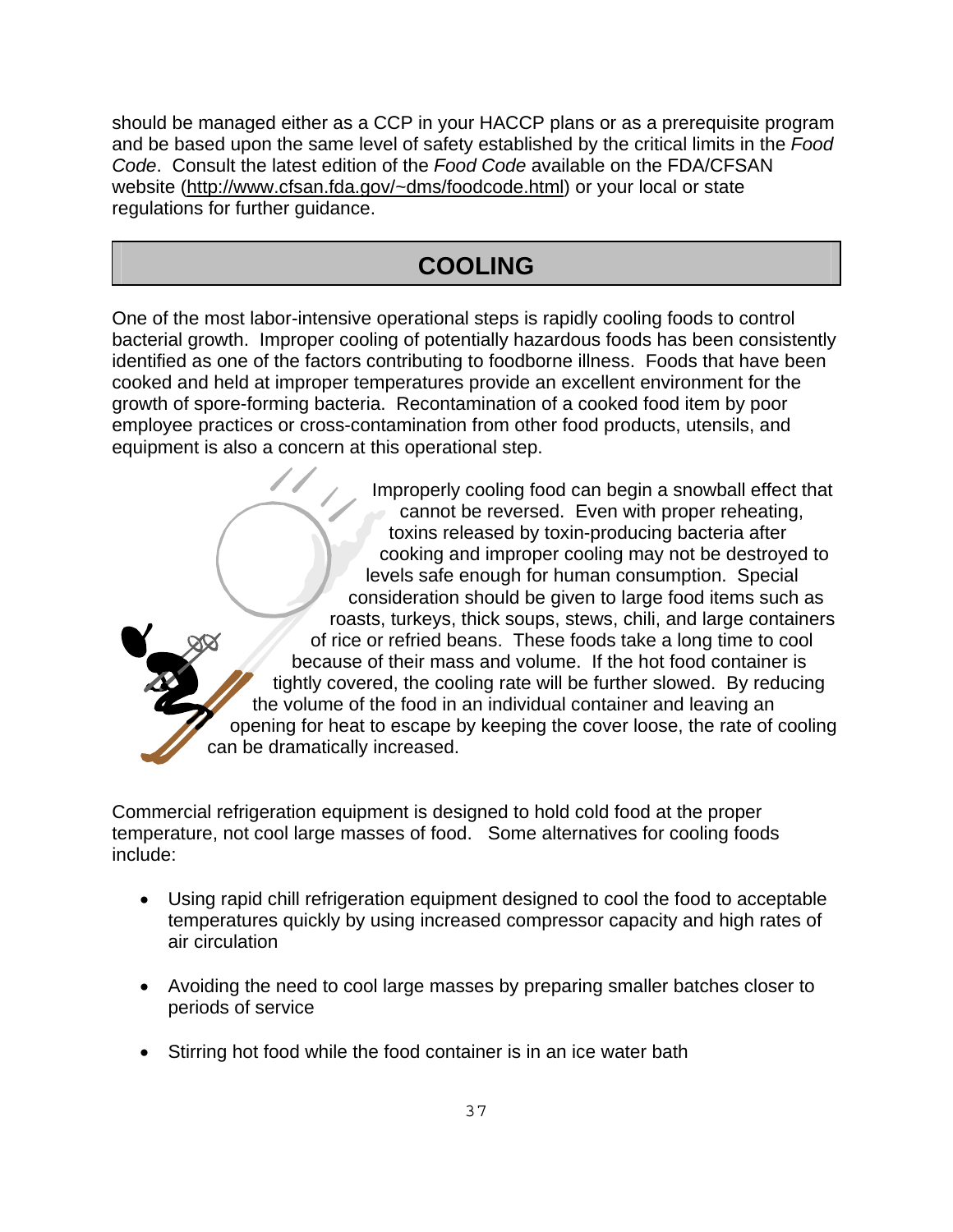- In soups or stews, redesigning your recipe so that you cook a concentrated base and add enough cold water or ice to make up the volume that you need
- Prechilling ingredients used to make products such as chicken and tuna salad

Whichever cooling method you choose, you should verify that the process works. A record keeping system should be established to provide scheduled product temperature checks to ensure the process is working. If a specific process has been shown to work for you, the frequency of record keeping may be re-evaluated. To control biological hazards, it is recommended that the cooling operational step be managed either as a CCP in your HACCP plans or as a prerequisite program and be based upon the same level of safety established by the critical limits in the *Food Code*.

## **REHEATING**

This operational step applies only to those foods that you listed in Process #3. If food is held at improper temperatures for enough time, pathogens have the opportunity to multiply to dangerous numbers. Proper reheating provides an important control for eliminating some of these organisms. Remember that although proper reheating will kill most organisms of concern, it will not eliminate toxins such as those produced by *Staphylococcus aureus* and *Bacillus cereus* or foodborne viruses.

Special consideration should be given to the time and temperature in the reheating of cooked foods. To control biological hazards, it is recommended that reheating be managed either as a CCP in your HACCP plans or as a prerequisite program and be based upon the same level of safety established by the critical limits in the *Food Code*.

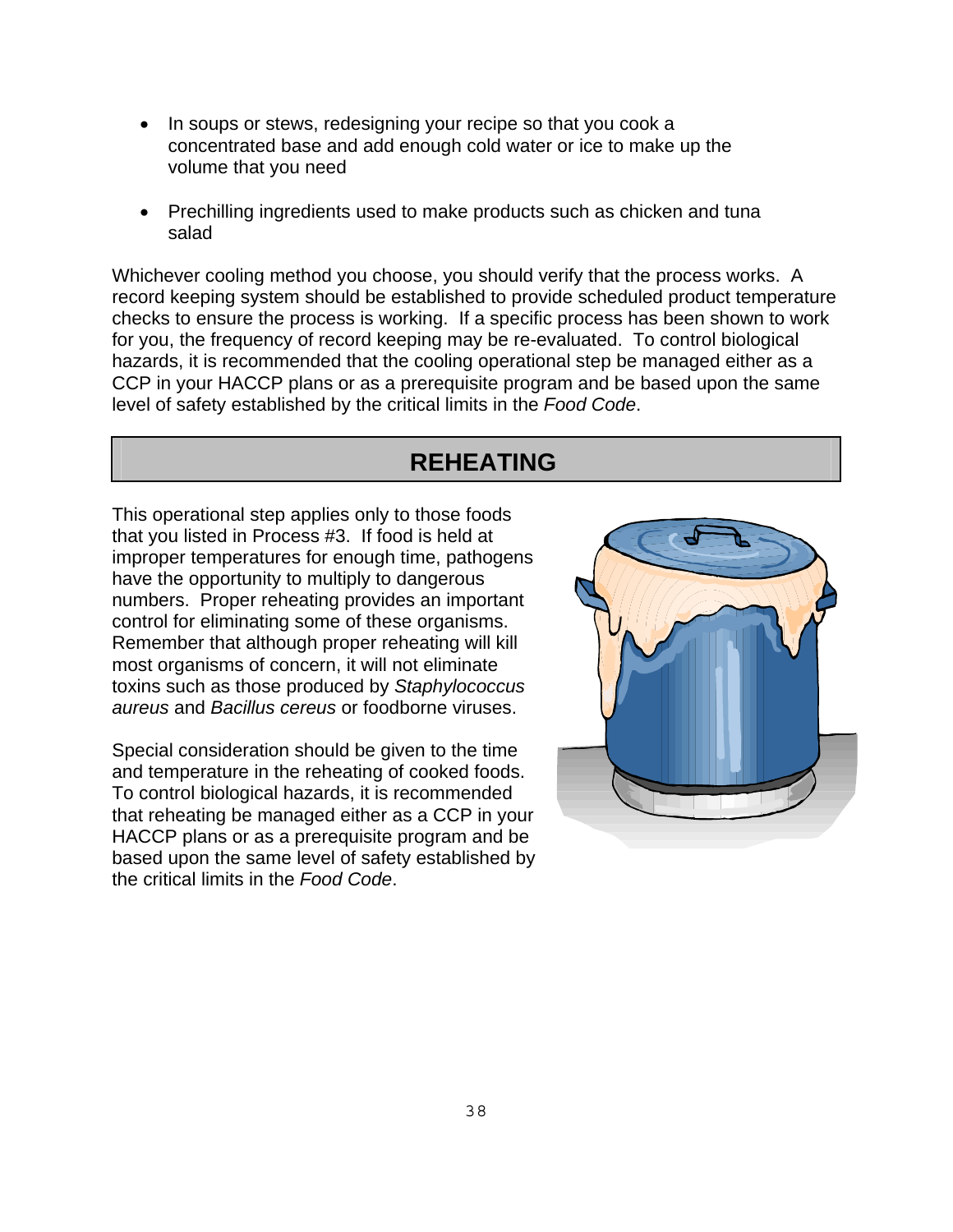# **HOLDING (HOT, COLD, OR TIME)**

All three processes may involve the holding of foods, i.e. hot and cold holding or use of time alone as public health control. When there is a cooking step to eliminate bacteria, all but the spore-forming bacteria should be destroyed. If cooked food is not held at the proper temperature or, absent temperature control, for the appropriate time, the rapid growth of these spore-forming bacteria is a major concern.

When food is held, cooled, and reheated in a food establishment there is an increased risk from contamination caused by personnel, equipment, procedures, or other factors. Harmful bacteria that are introduced into a product that is not held at proper temperature have the opportunity to multiply to large numbers in a short period of time. Once again, management of personal hygiene and the prevention of crosscontamination impact the safety of the food at this operational step.



Keeping food products at 135 ºF or above during hot holding and keeping food products at or below 41 ºF is effective in preventing microbial growth**.** As an alternative to temperature control, the *Food Code* details actions when time alone is used as a control, including a comprehensive monitoring and food marking system to ensure food safety.

How often you monitor the temperature of foods during hot holding determines what type of corrective action you are able to take when 135 ºF is not met. If the critical limit is not met, your options for corrective action may include evaluating the time the food is out of temperature to determine the likelihood of hazards, and based on that evaluation, reheating or discarding the food. Your frequency of monitoring during this operational step may mean the difference between reheating the food to 165 ºF or discarding it.

When determining the monitoring frequency of cold product temperatures, it is recommended that the interval between temperature checks is established to ensure that hazards are being controlled and time is allowed for an appropriate corrective action. For example, if you are holding potentially hazardous ready-to-eat foods under refrigeration, such as potato salad at a salad bar, you may decide to set a critical limit at 41 °F or below. You may also want to set a target, or operating limit, less than 41 °F in order to provide a safety cushion that allows you the opportunity to see a trend toward exceeding 41 ºF and to intervene with appropriate corrective actions.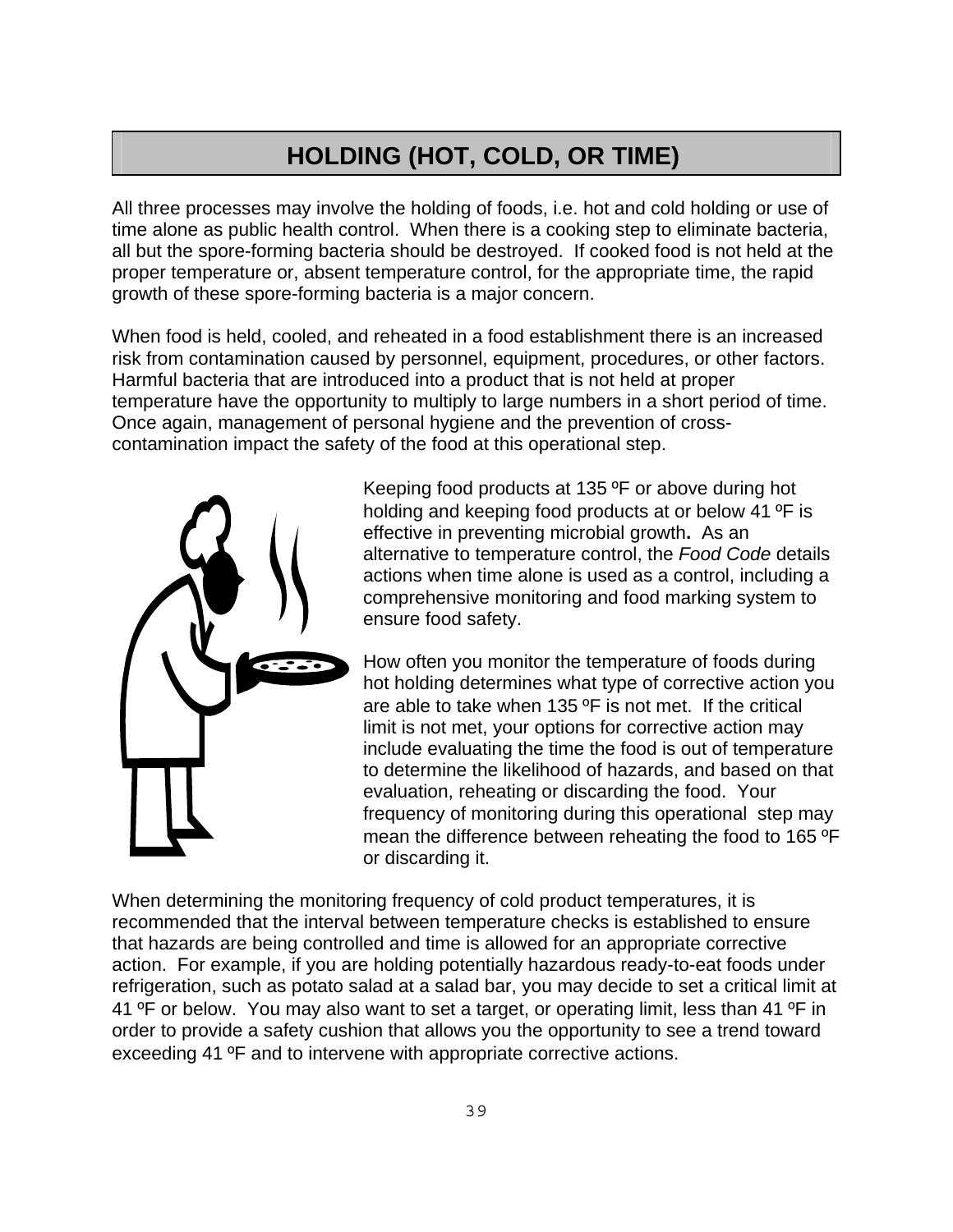To control biological hazards, it is recommended that hot or cold holding or use of time alone as a public health control be managed either as a CCP in your HACCP plans or as a prerequisite program and be based upon the same level of safety established by the critical limits in the *Food Code*.

# **SET UP, ASSEMBLY, AND PACKING**

Set up, assembly, and packing are operational steps used by some retail food establishments, including caterers [e.g., restaurant-caterers, interstate conveyance caterers, commissaries, grocery stores (for display cases), schools, nursing homes, hospitals, or food delivery services].



Set up, assembly, and packing may involve wrapping food items, assembling these items onto trays, and packing them into a transportation carrier or display case. An example would be an airline flight kitchen where food entrees are wrapped, assembled, and placed into portable food carts that are taken to a final holding cooler. Hospital kitchens would be another example where patient trays are assembled and placed into carriers for transportation to nursing stations. Food may be placed in bulk containers for transportation to another site where it is served.

Your food safety management system should address the potential for bacterial contamination and growth, bare hand contact with ready-to-eat foods, and proper handwashing.

# **SERVING/SELLING**

This is the final operational step before the food reaches the customer. When employees work with food and food-contact surfaces, they can easily spread bacteria parasites, and viruses. Managing personal hygiene is important to controlling these hazards**.** It is recommended that a management program for employee personal hygiene be implemented that addresses the following:

- Procedures for proper handwashing
- The appropriate use of gloves and dispensing utensils
- Control of bare hand contact with ready-to-eat foods
- Exclusion and restriction of ill employees

Specific procedures are recommended for customer self-service displays such as salad bars and buffet lines to protect food from contamination. Special consideration should be given to preventing cross-contamination from soiled utensils and equipment and minimizing contamination from the customer.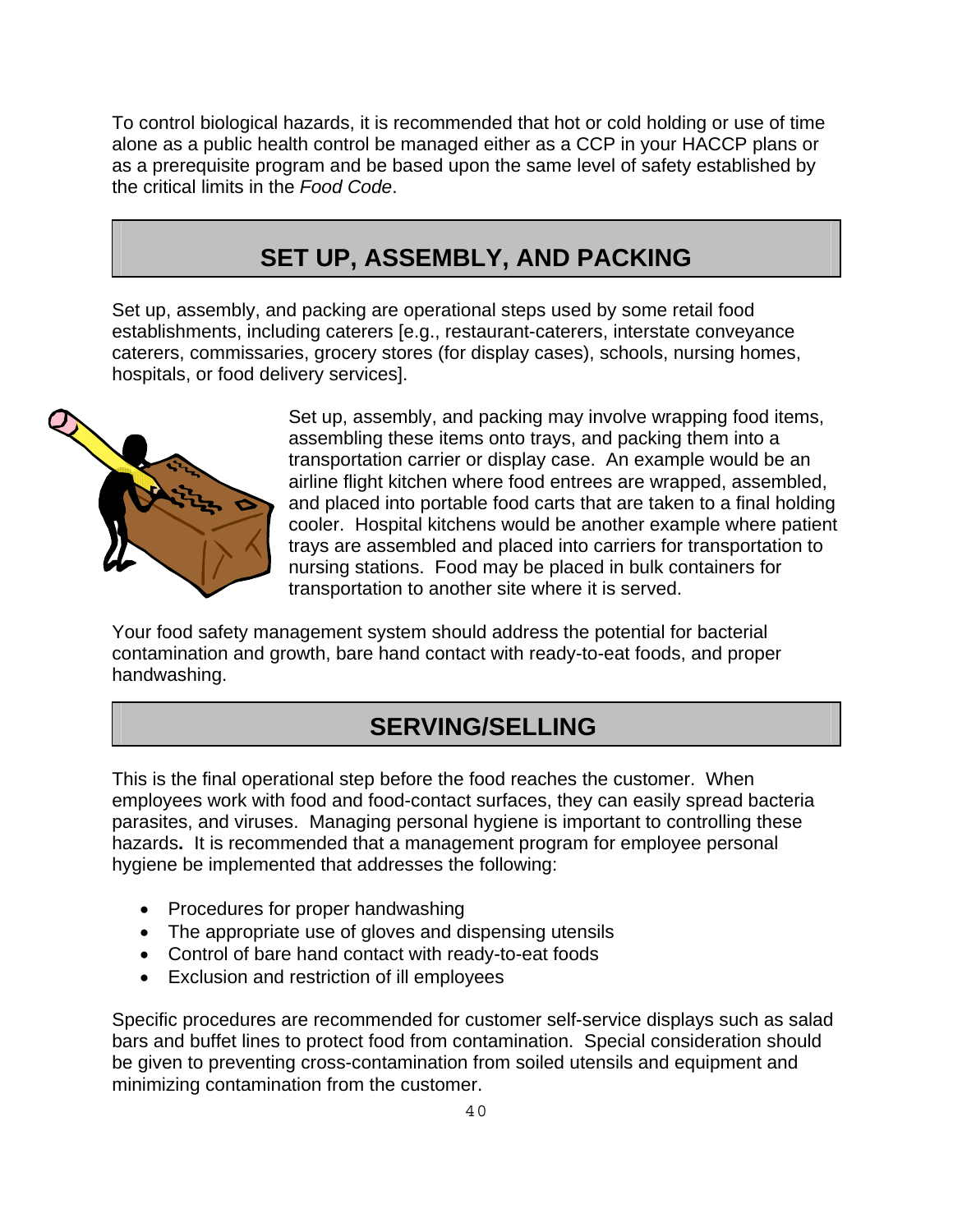#### **Establish Monitoring Procedures**

Monitoring is observing or measuring specific operational steps in the food process to determine if your critical limits are being met. This activity is recommended to make sure your critical control points are under control. Monitoring will identify when there is a loss of control or a trend toward a loss of control so that corrective actions (discussed in Procedural Step 6) can be taken.



- What will you monitor?
- How will you monitor?
- When and how often will you monitor?
- Who will be responsible for monitoring?

In your food safety management system, certain processes have been identified as requiring active managerial control. What you are going to monitor depends on the critical limits you have established. Final temperature and time measurements are very important, and you should determine how you will effectively monitor the critical limits for them.

Determining the appropriate means for monitoring is an important factor in developing your food safety management system. If equipment is selected to monitor a specific CCP, you should ensure that it is accurate and routinely calibrated to ensure critical limits are met. The equipment you choose should also be appropriate for the monitoring that is being done. For example, a thermocouple with a thin probe is the most appropriate tool for measuring the final product temperature of thin hamburger patties.

When deciding how often you will monitor, you should ensure that the monitoring interval will be reliable enough to ensure hazards are being controlled. Your procedure for monitoring should be simple and easy to follow.

Individuals chosen to be responsible for a monitoring activity may be a manager, line supervisor, or other reliable employee. FDA recommends that employees be given the training and equipment necessary to properly perform the monitoring activities.

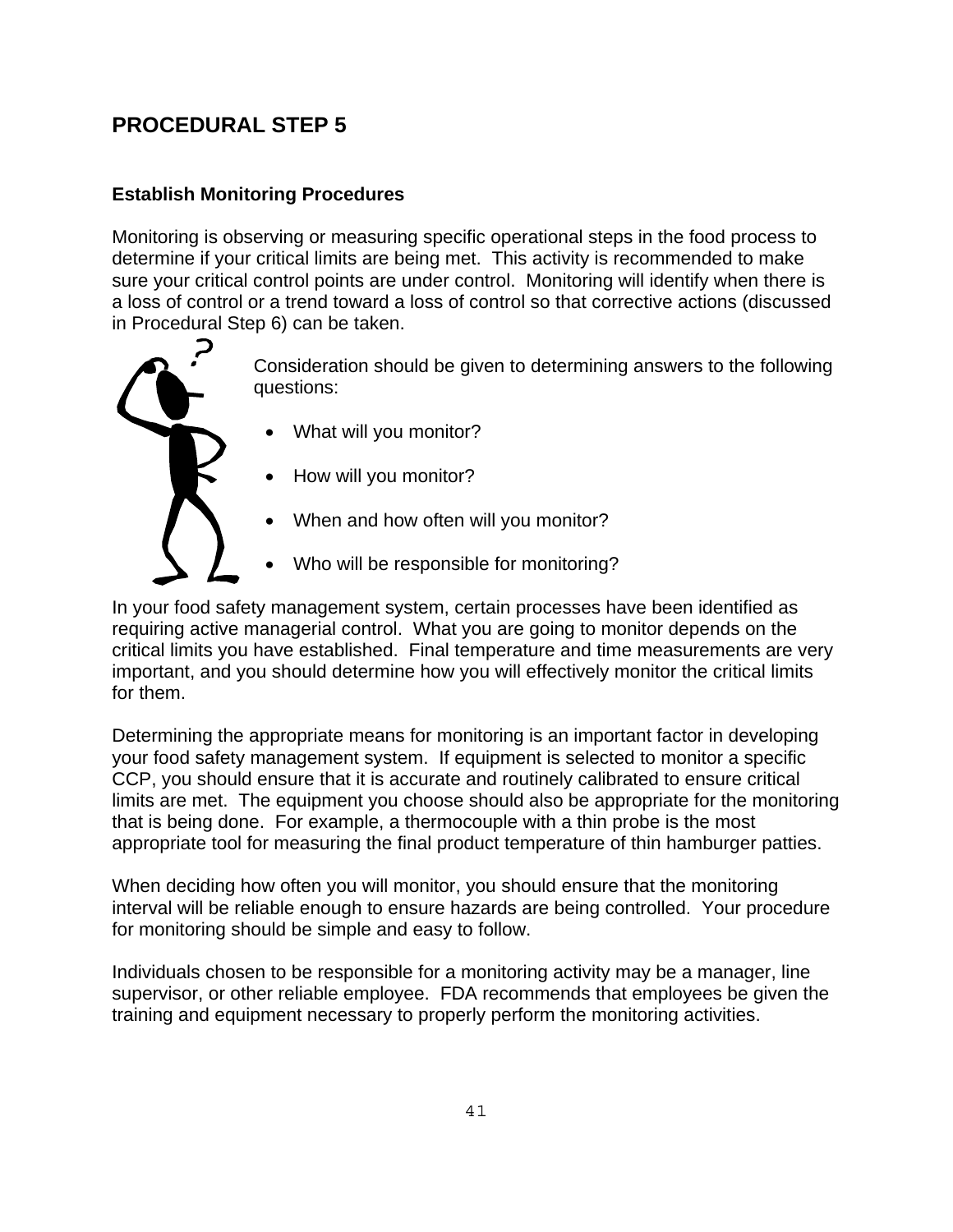#### **Develop Corrective Actions**

You should decide what type of corrective action to take if a critical limit is not met by asking yourself the following questions:

- What measures do you expect employees to take to correct the problem?
- Do your employees understand the corrective action?
- Can the corrective action be easily implemented?
- Are different options needed for the appropriate corrective actions depending on the process and monitoring frequency?
- How will these corrective actions be documented and communicated to management so the system can be modified to prevent the problem from occurring again?



Whenever a critical limit is not met, a corrective action must be carried out immediately. A corrective action may be simply continuing to heat food to the required temperature. Other corrective actions may be more complicated, such as rejecting a shipment of raw oysters that does not have the required tags or segregating and holding a product until an evaluation is done.

In the event that a corrective action is taken, you should review and modify your food safety management system, if necessary. Even with the best of systems, errors occur during food storage and preparation. A food safety management system based on the HACCP principles is designed to detect errors and correct them before a hazard occurs. A benefit to both you and your regulator is the ability to show that immediate corrective action was taken to ensure that no unsafe food was served or sold to the consumer. It is important to communicate to management all corrective actions in writing or electronically.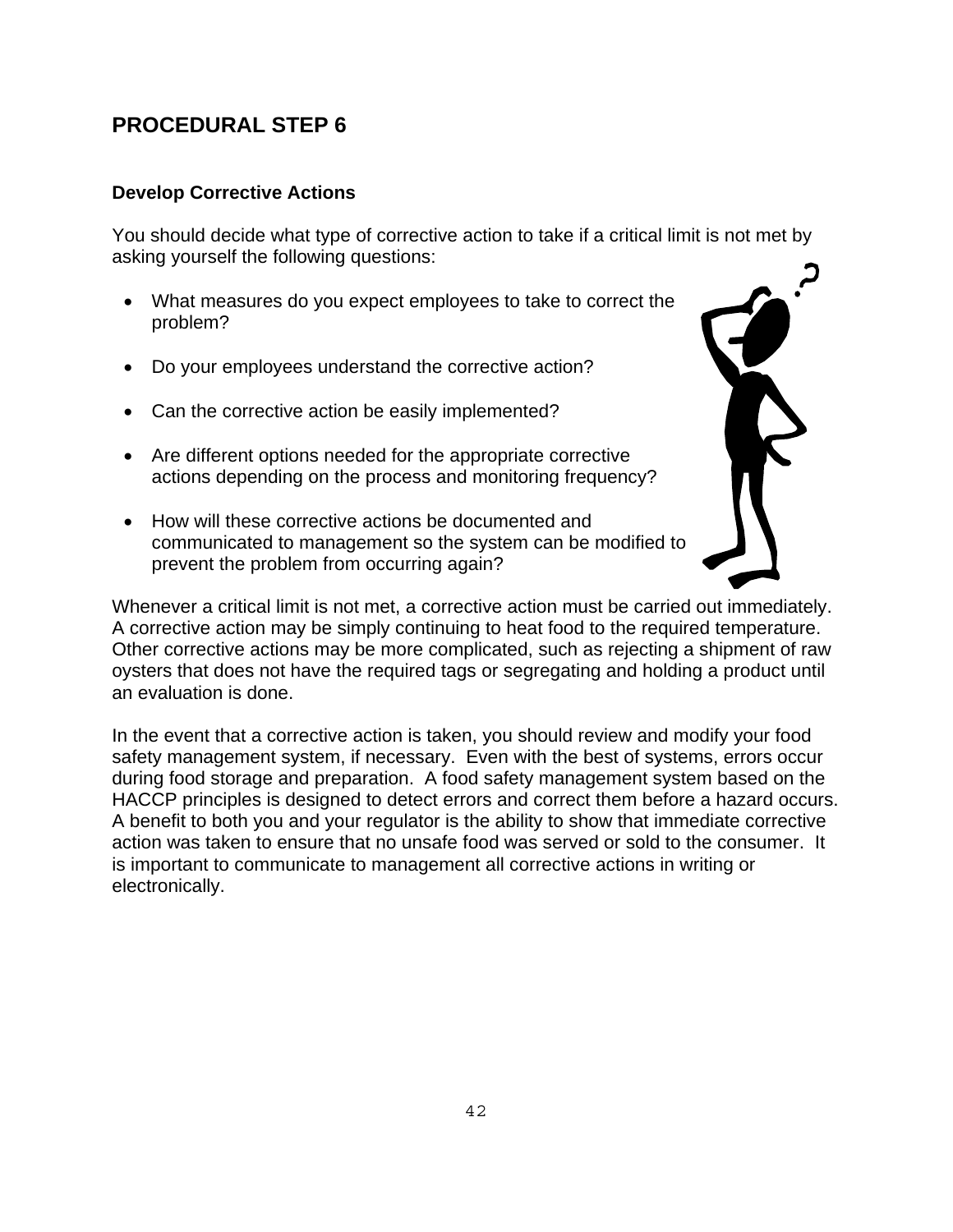#### **Conduct Ongoing Verification**

Because HACCP is a system to maintain continuous control of food safety practices, implementation of the system should to be verified. Verification is simply making sure that you are performing the activities as described in your food safety management system.

**Routine monitoring should not be confused with verification. Verification is making sure that all the activities carried out in the implementation of your food safety management system are being done properly and at the required frequency. Monitoring is one of the many activities that needs to be verified. This is a vital step in ensuring that you have established active managerial control of identified hazards.** 



Verification should be conducted by someone other than the person who is directly responsible for performing the activities specified in the food safety management system. That person might be a manager, supervisor, designated individual, food safety professional, or even your health inspector. If involved in the verification process, your inspector can offer suggestions for how you can strengthen your food safety management system.

Verification activities are conducted frequently, such as daily, weekly, monthly, etc., and may include –

- Observing that person(s) are carrying out the critical procedures correctly
- Observing the person doing the monitoring and determining whether monitoring is being done as planned
- Reviewing the monitoring records to determine if they are completed accurately and consistently
- Determining whether the records show that the frequency of monitoring stated in the plan is being followed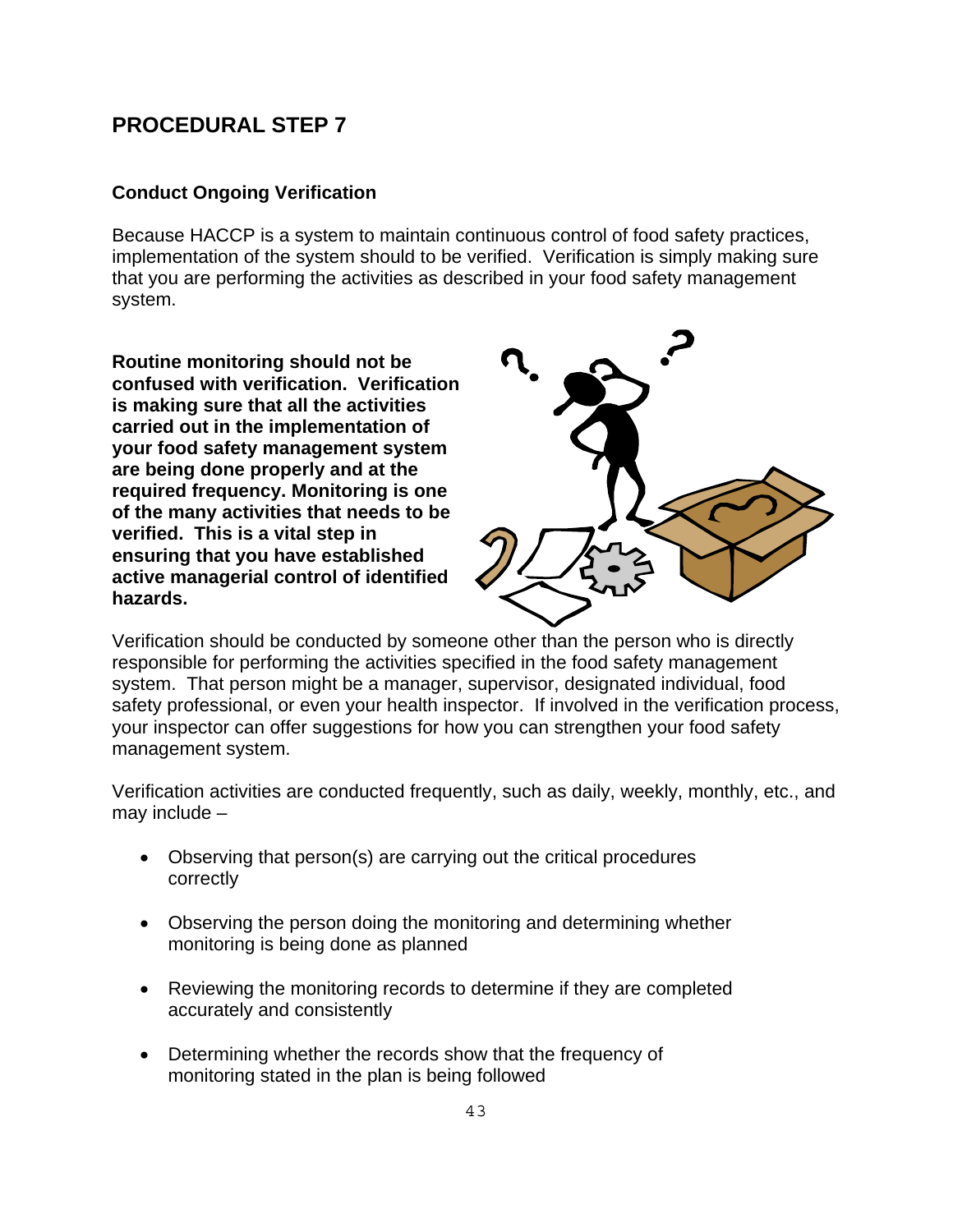- Ensuring that corrective action was taken when the person monitoring found and recorded that the critical limit was not met
- Confirming that all equipment, including equipment used for monitoring, was operated, maintained and calibrated properly

#### **Frequency of Verification**

Verification should occur at a frequency that can ensure the food safety management system is being followed **continuously** to –

- Prevent unsafe food from reaching the consumer
- Take corrective action without loss of product
- Confirm that prescribed personnel practices are followed
- Ensure that personnel have the tools for proper personal hygiene and sanitary practices (e.g., handwashing facilities, sanitizing equipment, cleaning supplies, temperature measuring devices, etc.)
- Comply with the established control procedures

#### **Verification - Examples**

Listed below are four examples of verification procedures:

- $\triangleright$  Receiving logs: The manager reviews temperature logs of refrigerated products at various intervals, such as on a weekly basis, or even daily if –
	- Receiving a high volume
	- Products received include scombroid toxin-forming fish such as fresh tuna.
- $\triangleright$  Cooling logs: The kitchen manager checks that the "cooling log" is maintained for leftover foods on a weekly basis. The kitchen manager checks to see that the time the food is placed in the cooler, its initial temperature, and measurements of the time and temperature as the food is cooled are recorded and initialed on the log sheet.
- $\triangleright$  Handwashing and no bare hand contact logs: Nightly, the closing manager checks to see if the logs maintained at the handwashing sinks and preparation areas are complete.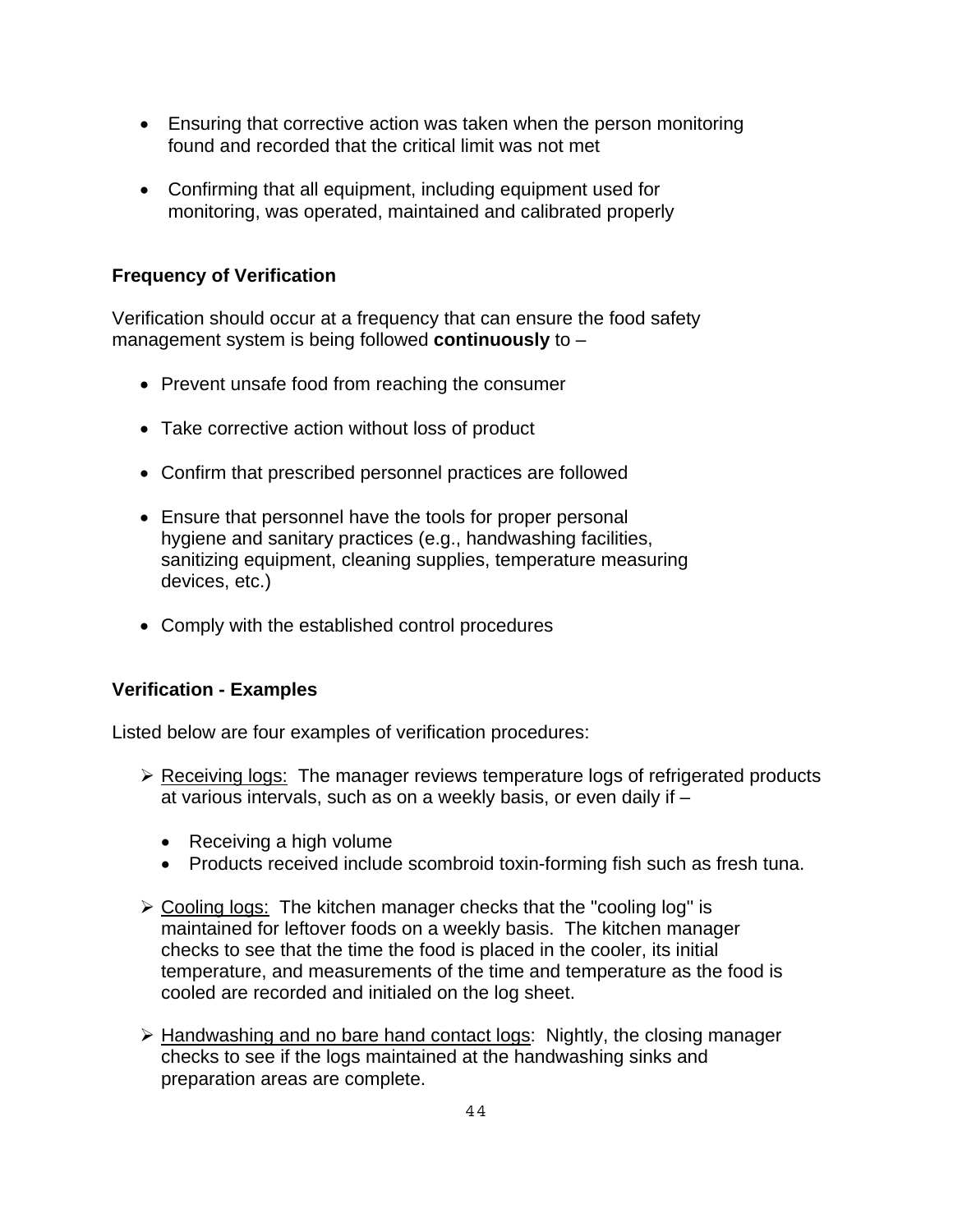

¾ Cooking: The manager checks the time/temperature monitoring records for cooking nightly to see that the required number of temperature measurements were taken during each shift.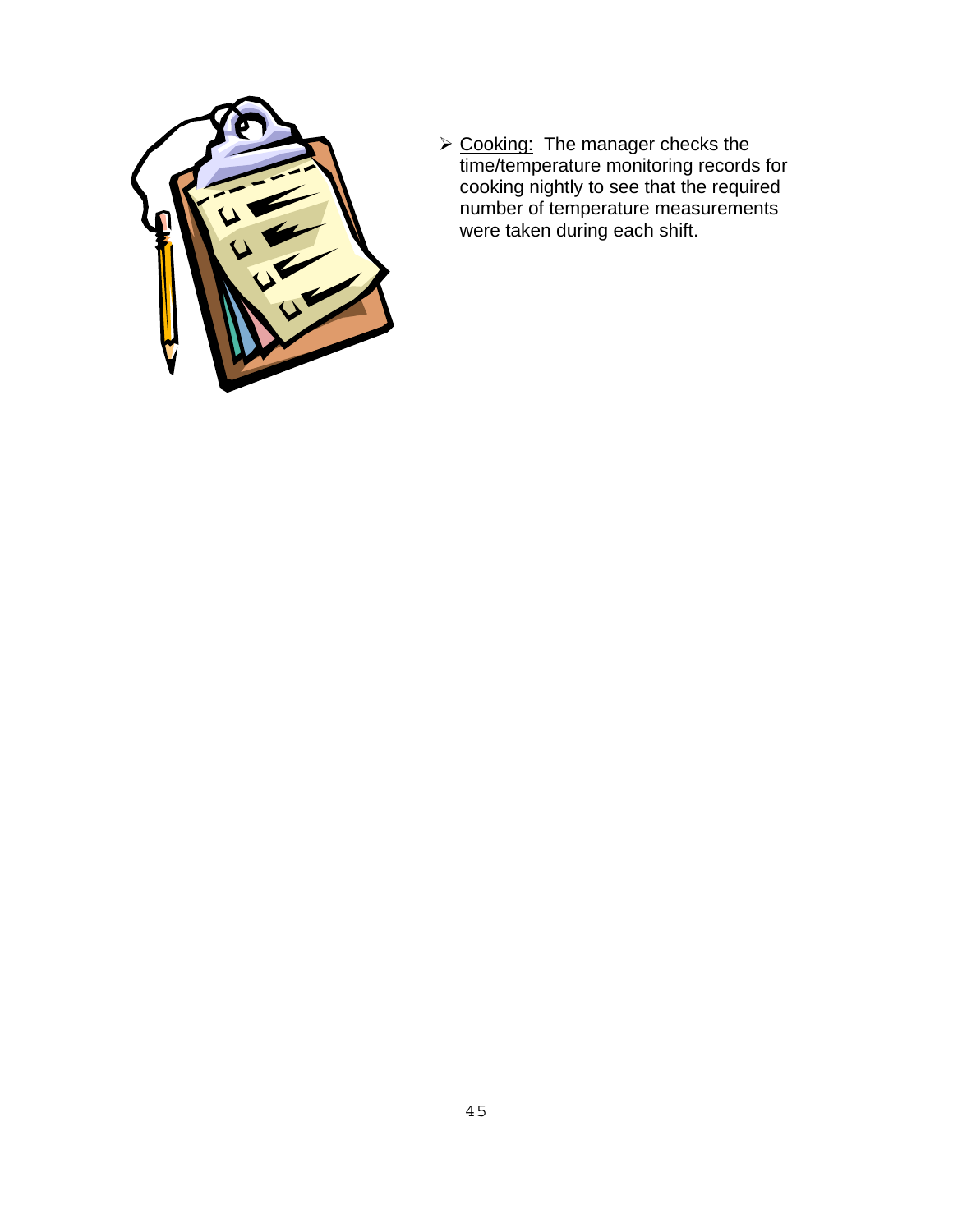#### **Keep Records**

As the manager of your operation, you may have several duties to perform in addition to making sure that the activities in your food safety management system are being performed at the proper frequency and with the proper method. Documenting these activities provides one mechanism for verifying that the activities were properly completed.

While record keeping is voluntary in most retail and food service operations, maintaining documentation of the activities in your food safety management system may be vital to its success. Remember that by keeping records you are going above and beyond what your regulations normally require. Records provide documentation that appropriate corrective actions were taken when critical limits were not met. In the event your establishment is implicated in a foodborne illness, documentation of activities related to monitoring and corrective actions can provide proof that reasonable care was exercised in the operation of your establishment. Records may also show that on-going verification was conducted on the food safety management system. In many cases, your records can serve a dual purpose of ensuring quality and food safety.

In order to develop the most effective record keeping system for your operation, you should determine what documented information will assist you in managing the control

of food safety hazards. A record keeping system can be simple and needs to be designed to meet the needs of your individual establishment. You do not necessarily need to develop new records to document the actions in the system.

Some recorded information like shellfish tags should already be part of your food safety management system, and an additional record may not be needed. Your record keeping system may use existing paperwork such as delivery invoices for documenting product temperature. Many retail and food service establishments have implemented comprehensive record keeping systems without having to generate a mountain of paperwork

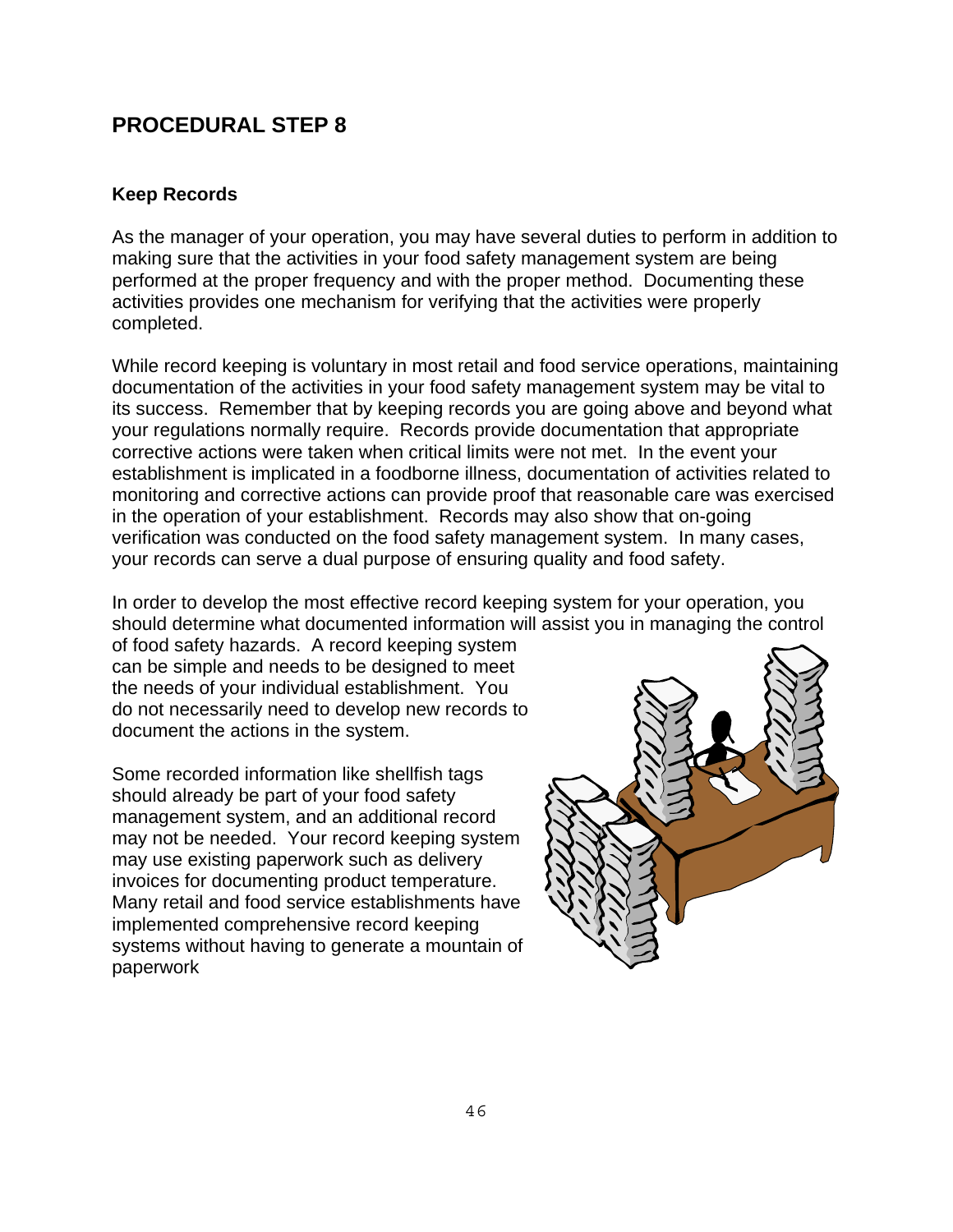Employees are an important source for developing simple and effective record keeping procedures. You should ask employees how they are currently monitoring CCPs or prerequisite programs and discuss with them the types of corrective actions they are currently taking when a critical limit is not met. Managers are responsible for designing the system, but effective day-to-day implementation involves every employee.

The simplest record keeping system that lends itself to integration into existing operations is always best. A simple, yet effective, system is easier to use and communicate to your employees.

Record keeping systems designed to document process rather than product information may be more useful in a retail and food service establishment, especially if you frequently change menu items or products. Accurately documenting processes like cooking, cooling, and reheating provides a mechanism for ensuring that you have active managerial control of risk factors.

There are at least 5 types of records that may be maintained to support your food safety management system:

- Records documenting the activities related to the prerequisite programs
- Monitoring records
- Corrective action records
- Verification and validation records (discussed under Procedural Step 9)
- Calibration records

Once a specific process has been shown to work for you, such as an ice bath method for cooling certain foods, the frequency of record keeping may be modified. This approach is extremely effective for labor-intensive processes related to –

- Cooking large volumes of food where a temperature check of each individual item is impractical
- Implementing a verified process that will allow employees to complete the procedure in a scheduled workday
- Cooling foods or leftovers at the end of the business day
- Maintaining cold holding temperatures of ready-to-eat, potentially hazardous foods in walk-in refrigeration units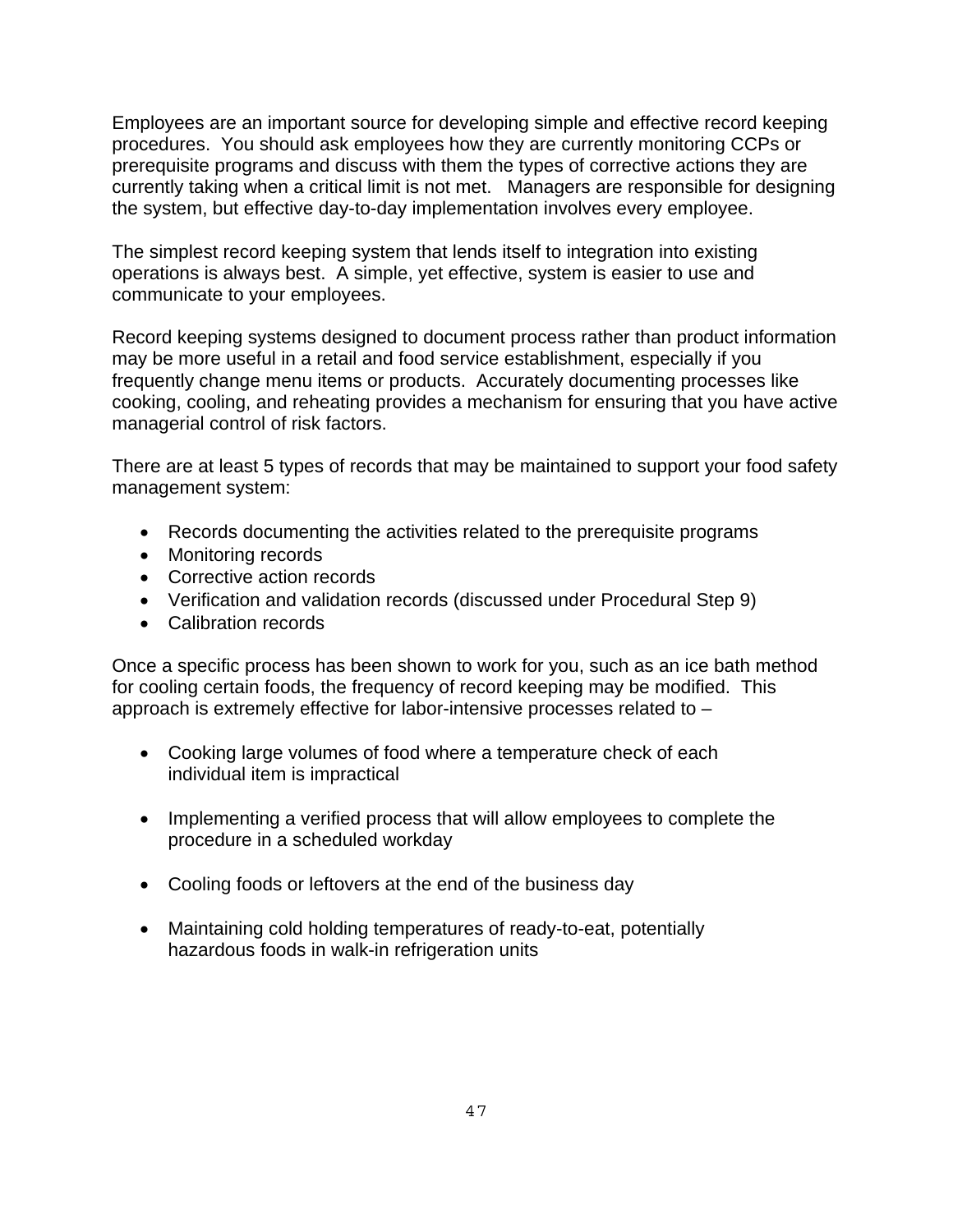#### **Special Considerations Regarding Records**

You are encouraged to periodically obtain feedback from your regulatory authority regarding how well your system is working. You can invite your regulatory authority to review or verify your voluntarily-implemented food safety management system. This allows them the opportunity to offer suggestions for problems that they find in the operation of your system, including discrepancies with the monitoring and record keeping procedures.

Remember that the maintenance of records is required in the *Food Code* only in a limited number of cases.When your food safety management system is voluntary, their review of your system is by invitation only and they can only document violations that they *observe* as they would during routine inspections. Records generated in support of a voluntary food safety management systems may not to be used to verify compliance with your regulations unless the records are specifically required by your regulations.

An example of when records may be used to verify compliance with your regulations would be the maintenance of shellstock tags. If there is a requirement in your regulations that shellstock tags be maintained in chronological order for at least 90 days, a health inspector may verify this requirement using your records.

In contrast, if your health inspector finds documented cases of inadequately cooked or hot held foods being sold to consumers, he or she cannot take regulatory action against you based on the documentation. Documentation of hot holding and cooking, like most processes in your regulations, is probably not required. The fact that you are keeping records of these processes means that you are probably going above and beyond what is required by your regulations. Of course, your health inspector may point out discrepancies and offer recommendations to you in hopes of preventing the problems from happening again.

Of course, if during the review of your system evidence is found that a product still in circulation poses a serious health threat to the public, the health inspector may initiate an appropriate regulatory investigation as dictated by your regulatory agency. If it is known by your health inspector or you that a product still on the market poses a health threat to consumers, both of you should play your respective roles to remove the product immediately. This may involve voluntary recall of the suspected products.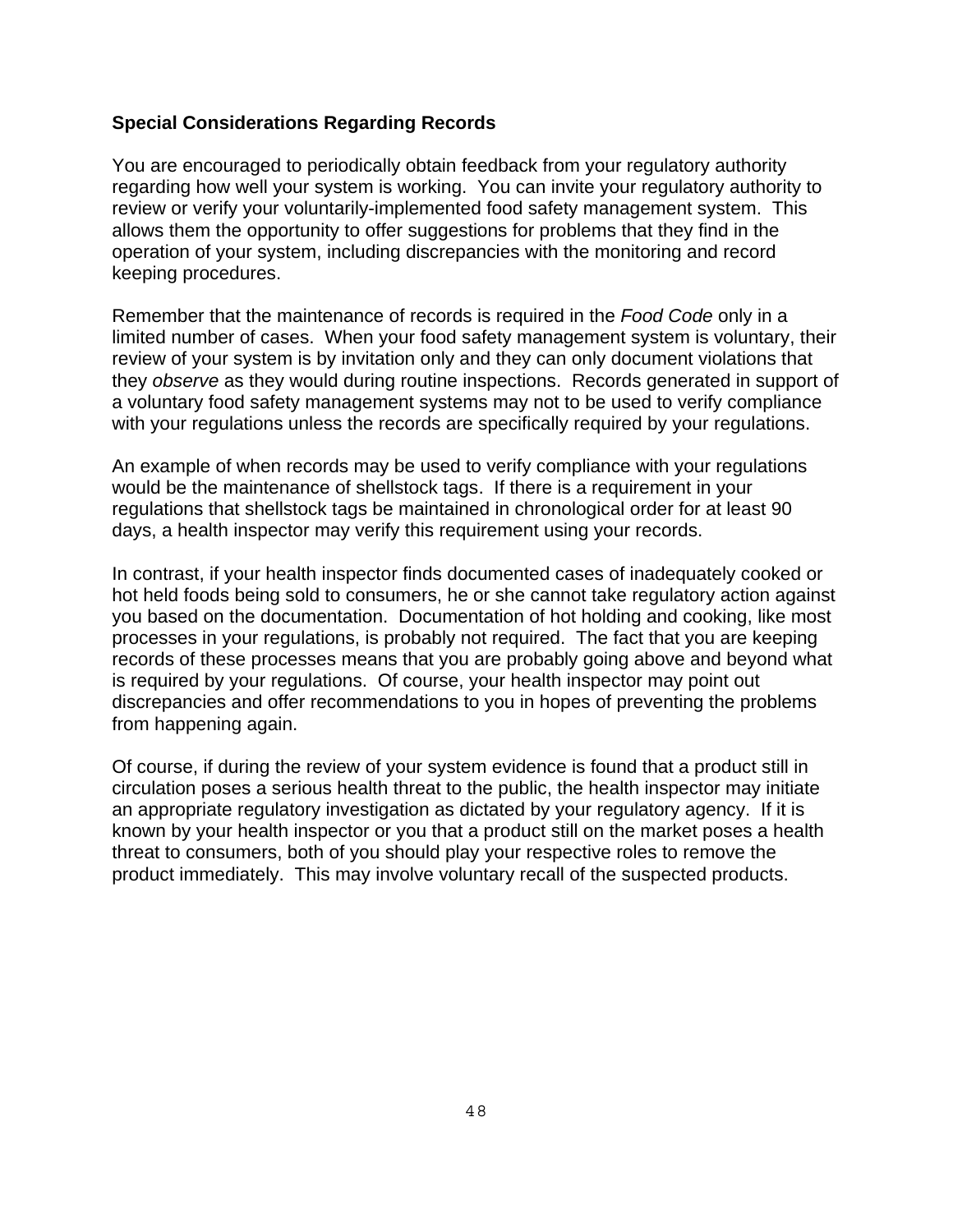### **Conduct Periodic Validation**

Once your food safety management system is established, you should periodically review it to determine whether the food safety hazards are controlled when the system is implemented properly. In this Manual, this review is known as validation.

Changes in suppliers, products, or preparation procedures may prompt a revalidation of your food safety management system. A small change could result in a drastically different outcome from what you expect.

You may benefit from both internal (quality assurance) and external validations that may involve assistance from the regulatory authority or other consultants.

Validation is conducted less frequently (e.g., yearly) than on-going verification. It is a review or audit of the plan to determine if –

- Any new product/processes/menu items have been added to the menu
- Suppliers, customers, equipment, or facilities have changed
- Prerequisite programs are current and implemented
- Worksheets are still current
- CCPs are still valid, or if new CCPs are needed
- Critical limits are set realistically and are adequate to control the hazard (e.g., the time needed to cook a turkey to meet the *Food Code* internal temperature requirement)
- Monitoring equipment has been calibrated as planned

Validation helps you to –

- Improve the system and HACCP plan by identifying weaknesses
- Eliminate unnecessary or ineffective controls
- Determine if the HACCP plan needs to be modified or updated

You can use the Validation Worksheet that follows to assist with the validation process.

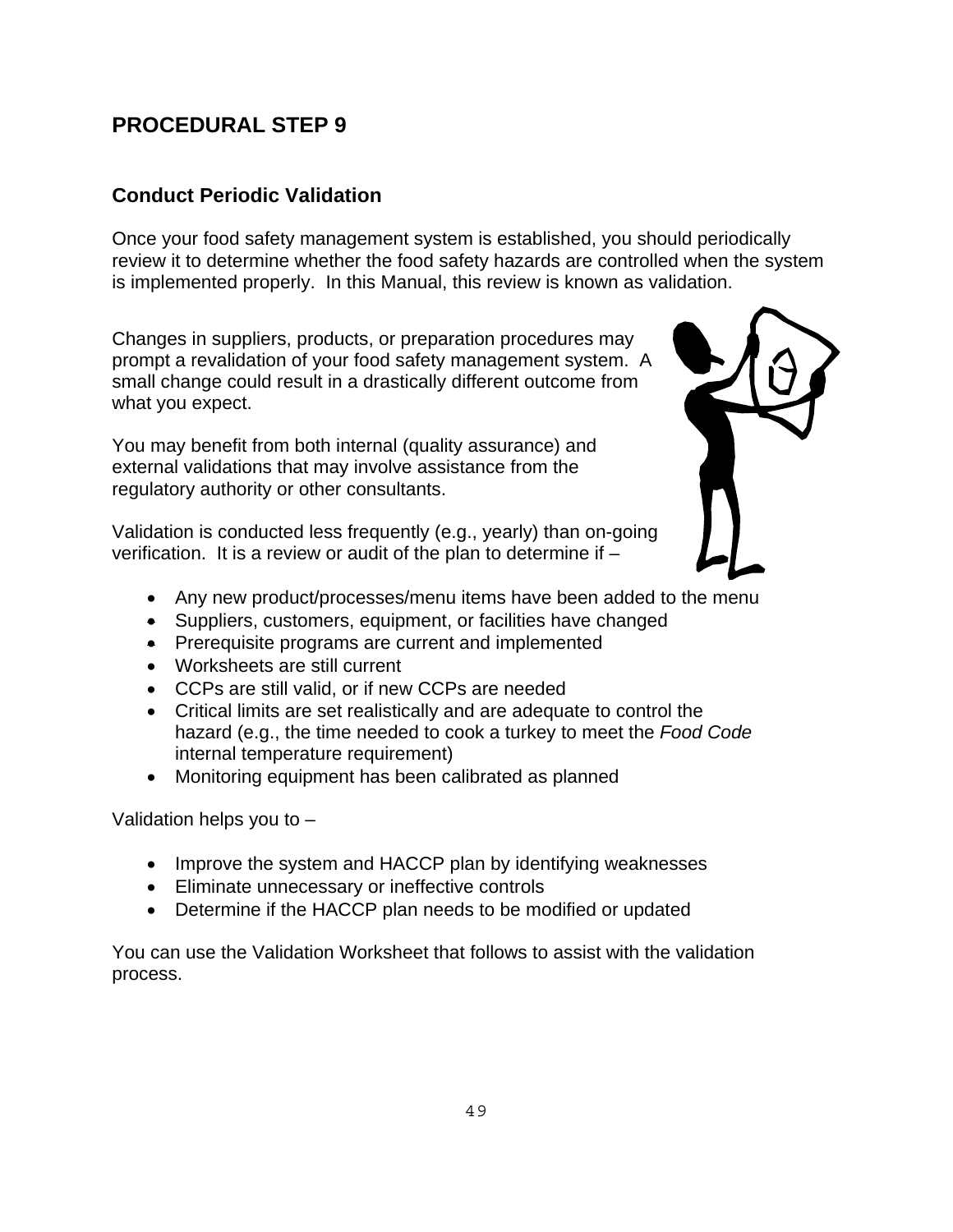### **Validation Worksheet**

|           | Date of last validation: _________________________                                              |                                                                                                                                                    |               |                                            |             |                   |  |
|-----------|-------------------------------------------------------------------------------------------------|----------------------------------------------------------------------------------------------------------------------------------------------------|---------------|--------------------------------------------|-------------|-------------------|--|
|           | The length of time this record is kept on file (i.e. # months or years): _____________          |                                                                                                                                                    |               |                                            |             |                   |  |
| 1.<br>(a) | Has a new product, process, or menu item<br>been added since the last validation?               | $No \ \_$<br>Yes<br>Go to Question #1b                                                                                                             |               |                                            |             |                   |  |
|           | (b) Has the supplier, customer, equipment,<br>or facility changed since the last<br>validation? | Yes $\_\_$<br>No the set of the set of the set of the set of the set of the set of the set of the set of the set of the set o<br>Go to question #2 |               |                                            |             |                   |  |
| 2.        | Are the existing worksheets<br>accurate and current?                                            | No $\rightarrow$<br>Yes<br>Go to Question #3                                                                                                       |               | Worksheet information updated: Date: Name: |             |                   |  |
| 3.        | Are the identified hazards<br>accurate and current?                                             | No $\rightarrow$<br>Yes<br>Go to Question #4                                                                                                       |               | Hazard analysis updated:                   |             | Date: Name: Name: |  |
| 4.        | Are the existing CCPs correctly<br>identified?                                                  | No $\qquad \qquad \qquad$<br>Yes<br>Go to Question #5                                                                                              | $\rightarrow$ | <b>CCPs updated:</b>                       | Date: Date: |                   |  |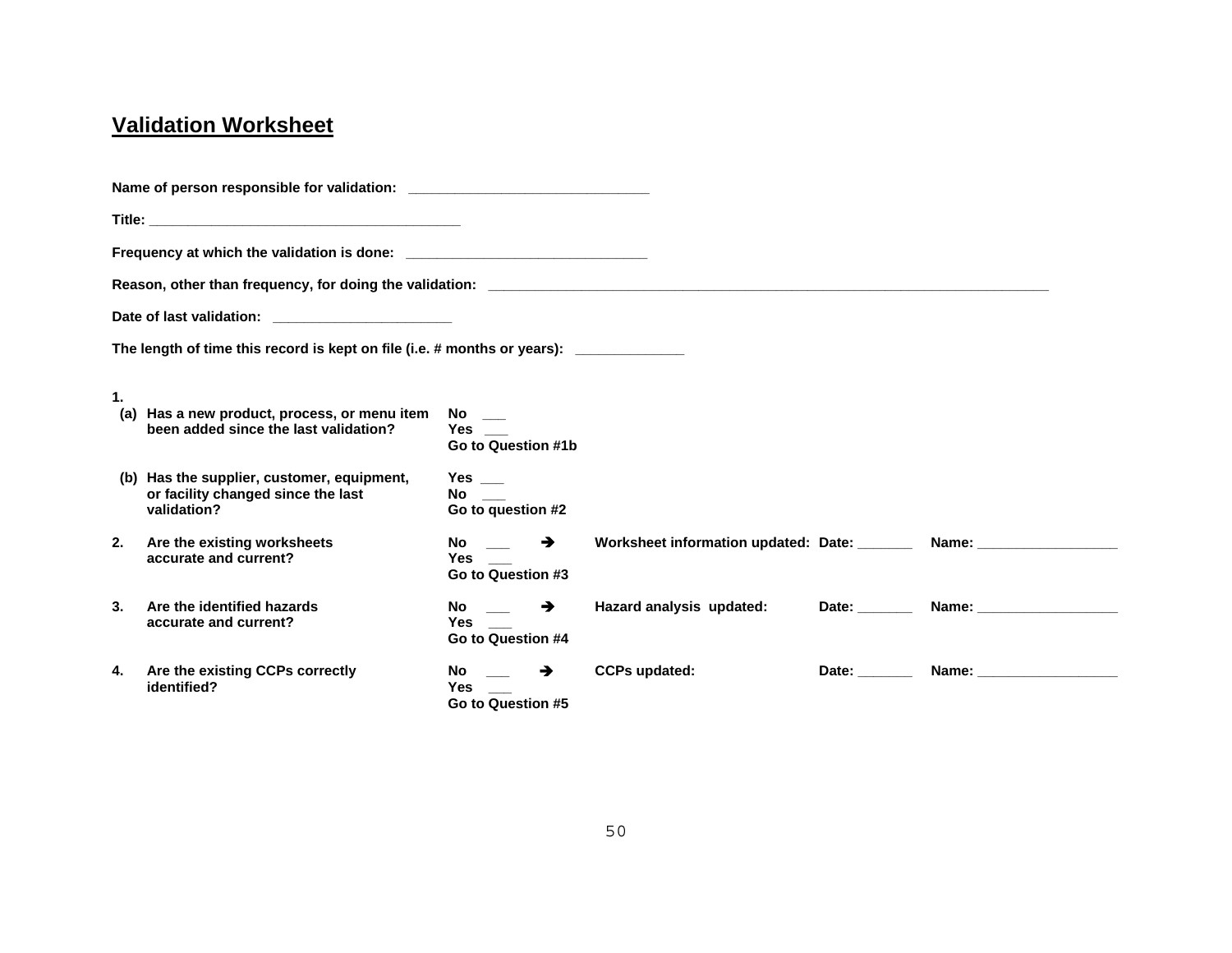| 5.                                                                                                                                     | Are the existing critical limits<br>appropriate to control each hazard?                                                                                                           | No<br>Yes<br>Go to Question #6                      | $\rightarrow$ | CLs updated:                                                        | Date: ______ |                   |
|----------------------------------------------------------------------------------------------------------------------------------------|-----------------------------------------------------------------------------------------------------------------------------------------------------------------------------------|-----------------------------------------------------|---------------|---------------------------------------------------------------------|--------------|-------------------|
| 6.                                                                                                                                     | Do the existing monitoring<br>procedures ensure that the<br>critical limits are met?                                                                                              | No $\rightarrow$<br>Yes $\_\_$<br>Go to Question #7 |               | Monitoring procedures updated: Date: Name: Name: Name:              |              |                   |
| 7.                                                                                                                                     | Do existing corrective actions ensure<br>that no injurious food is served or<br>purchased?                                                                                        | No $\rightarrow$<br>Yes<br>Go to Question #8        |               | <b>Corrective Actions updated:</b>                                  |              | Date: Name: Name: |
| 8.                                                                                                                                     | Do the existing on-going verification<br>procedures ensure that the food safety<br>system is adequate to control hazards<br>and is consistently followed?                         | No $\rightarrow$<br>Yes $\_\_$<br>Go to Question #9 |               | <b>On-going verification</b><br>procedures updated:                 |              | Date: Name: Name: |
| 9.                                                                                                                                     | Does the existing record keeping system<br>provide adequate documentation that the<br>critical limits are met and corrective actions Go to Question #10<br>are taken when needed? | No $\rightarrow$<br>Yes $\_\_$                      |               | <b>Record keeping procedures</b><br>updated:                        |              |                   |
|                                                                                                                                        | 10. Are the existing prerequisite programs<br>current?                                                                                                                            | No $\rightarrow$<br>Yes                             |               | <b>Prerequisite Programs</b><br>updated:                            |              | Date: Name: Name: |
| The validation procedure is now complete. The next validation is due __________________.                                               |                                                                                                                                                                                   |                                                     |               |                                                                     |              |                   |
| The changes made to the food safety management system were conveyed to the line supervisor or front-line employees on _______________. |                                                                                                                                                                                   |                                                     |               |                                                                     |              |                   |
|                                                                                                                                        |                                                                                                                                                                                   | Completed by:                                       |               | Name<br><u> 1999 - Johann Stoff, Amerikaansk politiker († 1908)</u> |              |                   |
|                                                                                                                                        |                                                                                                                                                                                   |                                                     |               | Title                                                               |              |                   |
|                                                                                                                                        |                                                                                                                                                                                   |                                                     |               | <b>Date</b>                                                         |              |                   |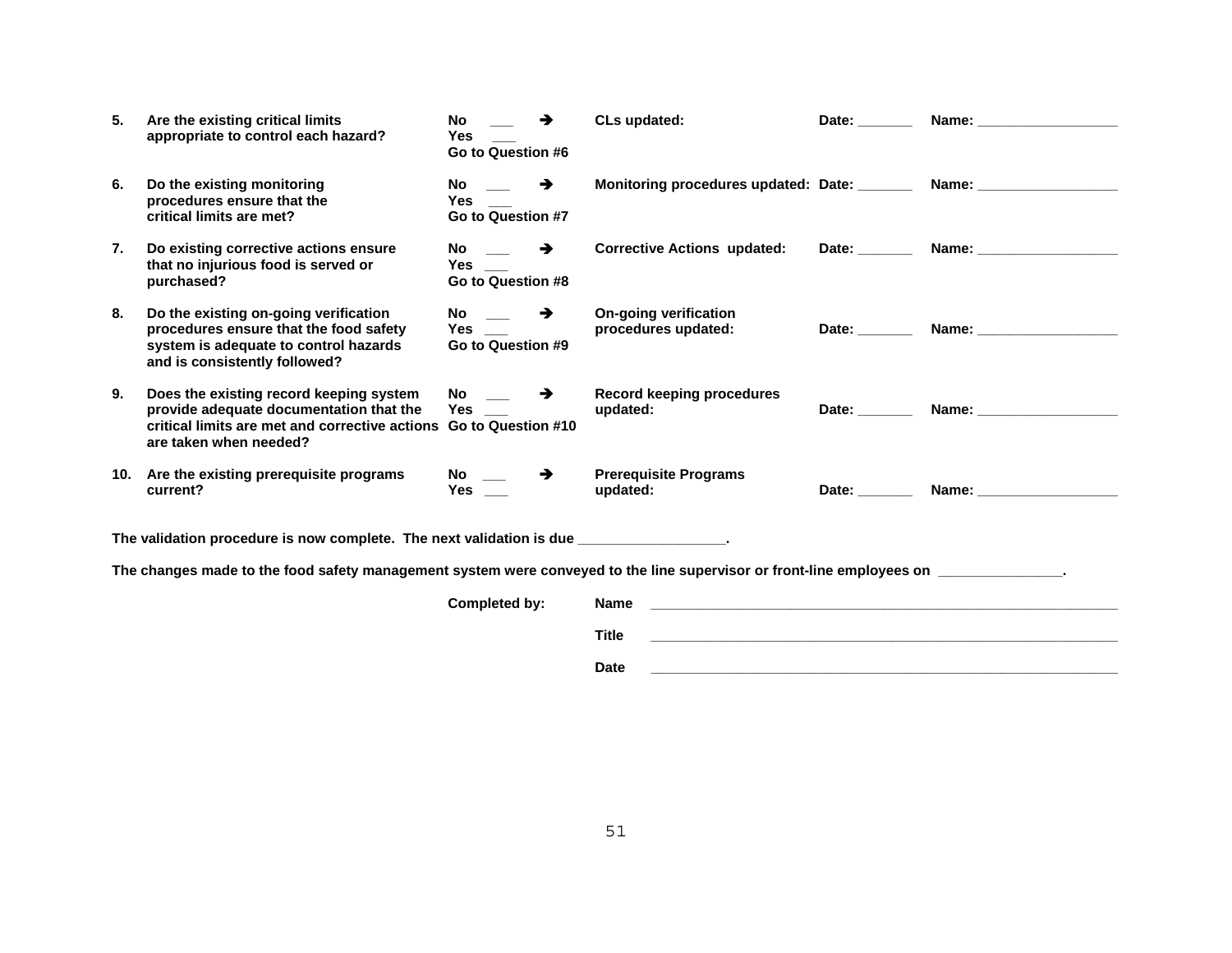### **CONCLUSION**

Whether you used this manual to build a new food safety management system for your operation or merely to enhance the one you already have in place, congratulations! You are taking proactive steps to improve the safety of foods prepared and sold in your establishment. Remember that if you have any questions or concerns, you should consult your regulatory authority or other food safety professional. They will be happy to work with you to accomplish our common goal of delivering safe, quality food to consumers.

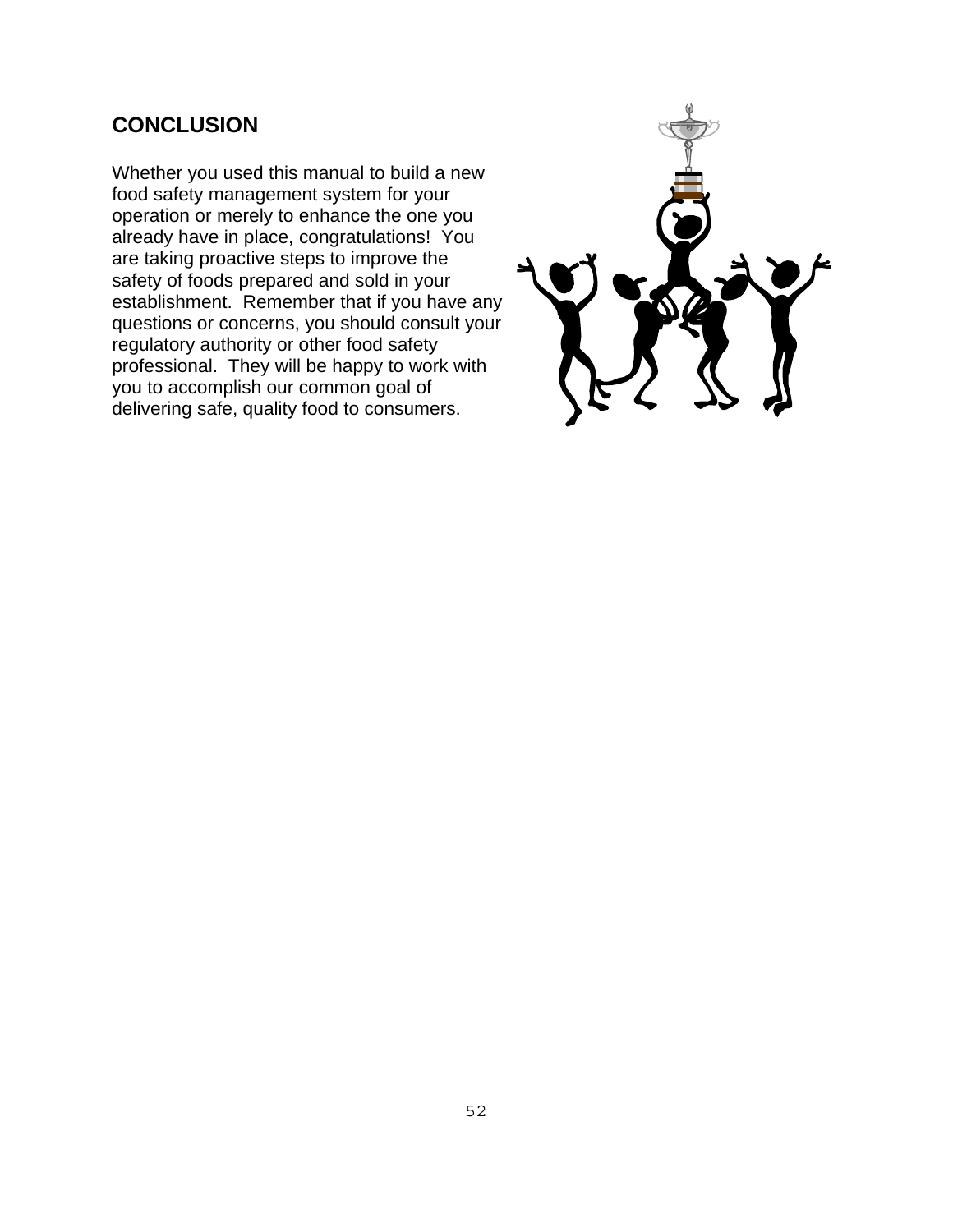# **Glossary**

The definitions cited in Chapter 1 of the latest edition of the FDA *Food Code* should be used to supplement this Glossary. In some cases, this Glossary condenses those definitions for the purposes of this particular document.

**ACCEPTABLE LEVEL** means the presence of a food safety hazard at levels low enough not to cause an illness or injury.

**APPROVED SOURCE** means an acceptable supplier to the regulatory authority based on a determination of conformity with principles, practices, and generally recognized standards that protect public health.

**ACTIVE MANAGERIAL CONTROL** means the purposeful incorporation of specific actions or procedures by industry management into the operation of their business to attain control over foodborne illness risk factors.

**BACTERIA** means single-cell microorganisms without distinct nuclei or organized cell structures.

**CCP** means Critical Control Point.

**CONTAMINATION** means the unintended presence in food of potentially harmful substances, including microorganisms, chemicals, and physical objects.

**CONTROL MEASURE** means any action or activity that can be used to prevent, eliminate or reduce an identified hazard. Control measures determined to be essential for food safety are applied at critical control points in the flow of food.

**CORRECTIVE ACTION** means an activity that is taken by a person whenever a critical limit is not met.

**CRITICAL CONTROL POINT (CCP)** means an operational step in a food preparation process at which control can be applied and is essential to prevent or eliminate a hazard or reduce it to an acceptable level.

**CRITICAL LIMIT** means one or more prescribed parameters that must be met to ensure that a CCP effectively controls a hazard.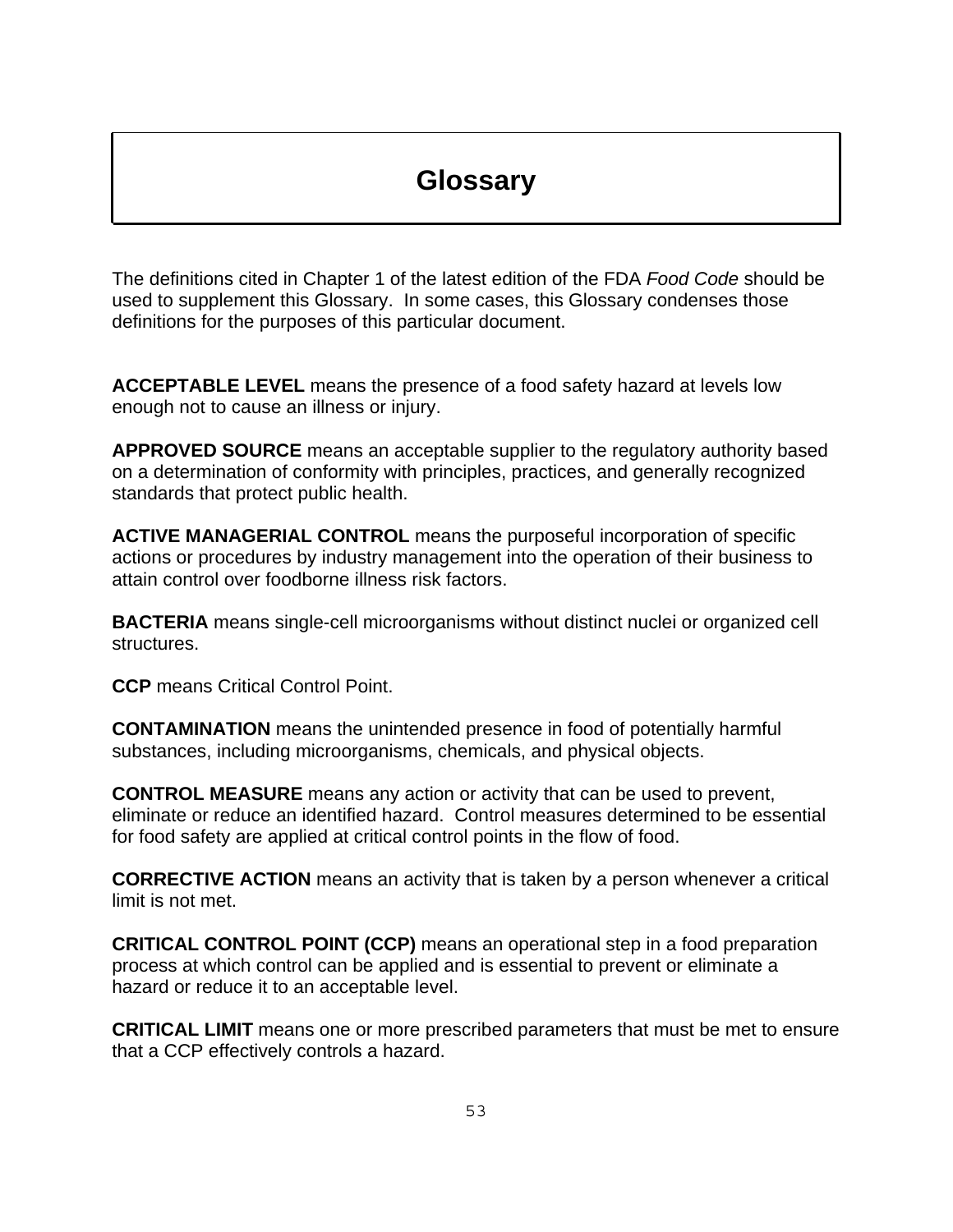**CROSS-CONTAMINATION** means the transfer of harmful substances or diseasecausing microorganisms to food by hands, food-contact surfaces, sponges, cloth towels and utensils that touch raw food, are not cleaned, and then touch ready-to-eat foods. Cross-contamination can also occur when raw food touches or drips onto cooked or ready-to-eat foods.

**DEVIATION** means the failure to meet a required critical limit for a critical control point.

**DANGER ZONE** means the temperature range between 5 ºC (41 ºF) and 57 ºC (135 ºF) that favors the growth of pathogenic microorganisms.

**EXCLUDE** means to prevent a person from working as a food employee or entering a food establishment except for those areas open to the general public.

**FISH** means fresh or saltwater finfish, crustaceans and other forms of aquatic life (including alligator, frog, aquatic turtle, jellyfish, sea cucumber, sea urchin and the roe of such animals) other than birds or mammals, and all mollusks, if such life is intended for human consumption; and

> includes an edible human food product derived in whole or in part from fish, including fish that have been processed in any manner.

**FOOD** means raw, cooked, or processed edible substance, ice, beverage, chewing gum, or ingredient used or intended for use or for sale in whole or in part for human consumption.

**FOOD ESTABLISHMENT** means an operation at the retail or food service level, i.e., that serves or offers food directly to the consumer and that, in some cases, includes a production, storage, or distributing operation that supplies the direct-to-consumer operation. Refer to Chapter 1, Defining Retail Food and Food Service Industries, for examples.

**FOOD PREPARATION PROCESS** means a series of operational steps conducted to produce a food ready to be consumed.

**FOODBORNE ILLNESS** means sickness resulting from the consumption of foods or beverages contaminated with disease-causing microorganisms, chemicals, or other harmful substances.

**FOODBORNE OUTBREAK** means the occurrence of two or more cases of a similar illness resulting from the ingestion of a common food.

**HACCP** means Hazard Analysis and Critical Control Point.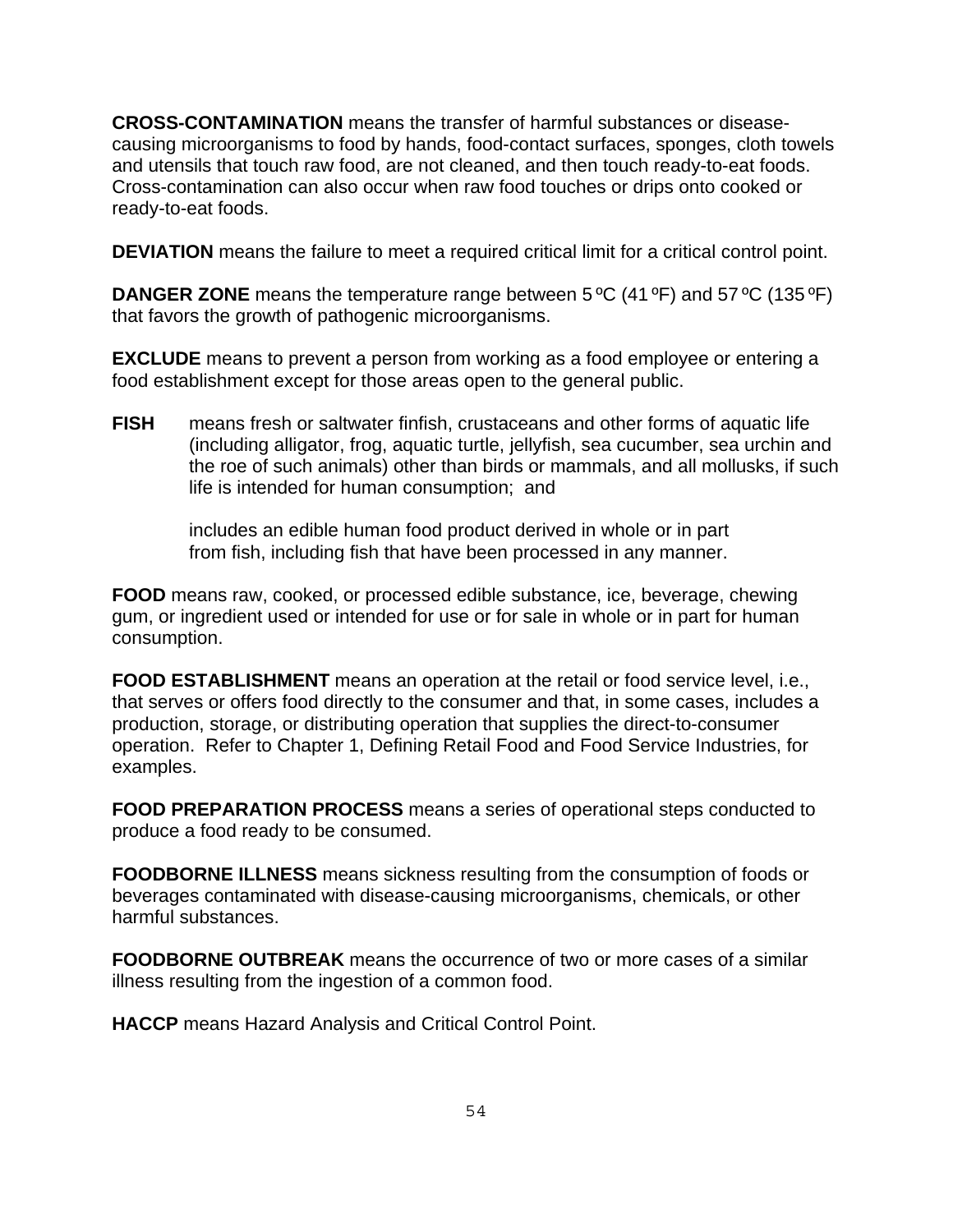**HACCP PLAN** means, for the purposes of this document, a written document that is based on the principles of HACCP and describes the procedures to be followed to ensure the control of a specific process or procedure.

**HACCP SYSTEM** means the result of implementing the HACCP principles in an operation that has foundational comprehensive, prerequisite programs in place. A HACCP system includes the HACCP plan and all prerequisite programs.

**HAZARD** means a biological, physical, or chemical property that may cause a food to be unsafe for human consumption.

**HAZARD ANALYSIS AND CRITICAL CONTROL POINT (HACCP)** means a prevention-based food safety system that identifies and monitors specific food safety hazards that can adversely affect the safety of food products.

**INTERNAL TEMPERATURE** means the temperature of the internal portion of a food product.

**MEAT** means the flesh of animals used as food including the dressed flesh of cattle, swine, sheep, or goats and other edible animals, except fish, poultry, and wild game animals.

**MICROORGANISM** means a form of life that can be seen only with a microscope; including bacteria, viruses, yeast, and single-celled animals.

**MOLLUSCAN SHELLFISH** means any edible species of raw fresh or frozen oysters, clams, mussels, and scallops or edible portions thereof, except when the scallop product consists only of the shucked adductor muscle.

**MONITORING** means the act of observing and making measurements to help determine if critical limits are being met and maintained.

**NATIONAL SHELLFISH SANITATION PROGRAM** (NSSP) means the voluntary system by which regulatory authorities for shellfish harvesting waters and shellfish processing and transportation and the shellfish industry implement specified controls to ensure that raw and frozen shellfish are safe for human consumption.

**NSSP** means National Shellfish Sanitation Program.

**OPERATIONAL STEP** means an activity or stage in the flow of food through a food establishment, such as receiving, storage, preparation, cooking, etc**.** 

**PARASITE** means an organism that lives on or in another, usually larger, host organism in a way that harms or is of no advantage to the host.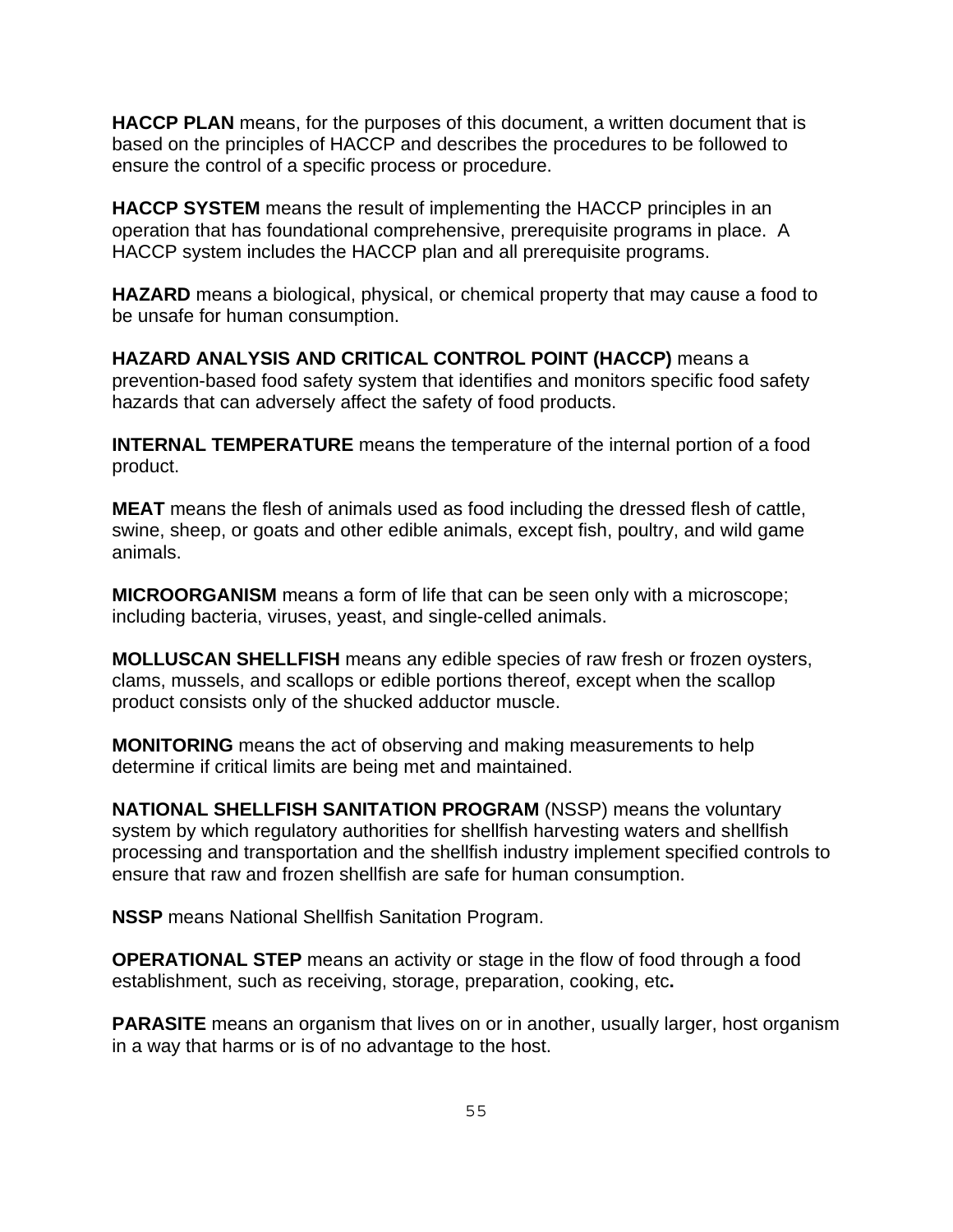**PATHOGEN** means a microorganism (bacteria, parasites, viruses, or fungi) that causes disease in humans.

**PERSONAL HYGIENE** means individual cleanliness and habits.

**pH** means the measure of the acidity of a product.

#### **POTENTIALLY HAZARDOUS FOOD:**

means a food that is natural or synthetic and that requires temperature control because it is capable of supporting:

- the rapid and progressive growth of infectious or toxigenic microorganisms,
- the growth and toxin production of *Clostridium botulinum*, or
- in raw shell eggs, the growth of *Salmonella* Enteritidis; and

Includes foods of animal origin that are raw or heat-treated; foods of plant origin that are heat-treated or consists of raw seed sprouts, cut melons, and garlic in oil mixtures that are not acidified or otherwise modified at a processing plant in a way that results in mixtures that do not support growth of pathogenic microorganisms as described above.

**PREREQUISITE PROGRAMS** means procedures, including Standard Operating Procedures (SOPs), that address basic operational and sanitation conditions in an establishment.

**PROCEDURAL STEP** means an individual activity in applying this Manual to a food establishment's operations.

**PROCESS APPROACH** means a method of categorizing food operations into one of three categories:

- Process 1: Food preparation with no cook step wherein ready-to-eat food is received, stored, prepared, held and served;
- Process 2: Food preparation for same day service wherein food is received, stored, prepared, cooked, held and served; or
- Process 3: Complex food preparation wherein food is received, stored, prepared, cooked, cooled, reheated, hot held, and served.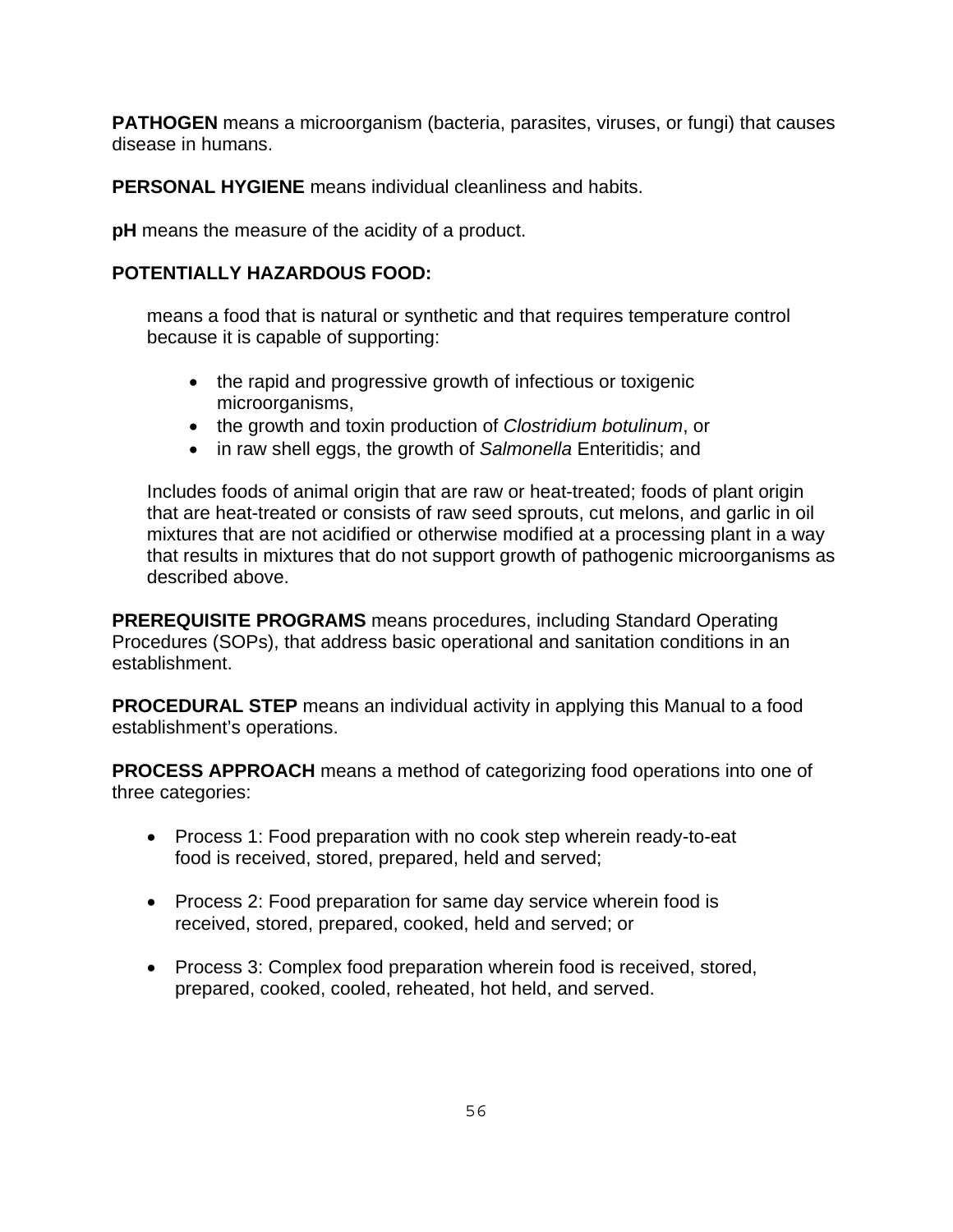#### **READY-TO-EAT (RTE) FOOD** means:

- raw animal foods that have been properly cooked;
- fish intended for raw consumption that has been frozen to destroy parasites;
- raw fruits and vegetables that are washed;
- fruits and vegetables that are cooked for hot holding;
- plant food for which further washing, cooking, or other processing is not required for food safety, and from which rinds, peels, husks, or shells, if naturally present, are removed;
- substances derived from plants such as spices, seasonings, and sugar; a bakery item such as bread, cakes, pies, fillings, or icing for which further cooking is not required for food safety;
- dry, fermented sausages, such as dry salami or pepperoni;
- salt-cured meat and poultry products, such as prosciutto ham, country-cured ham, and Parma ham; and
- dried meat and poultry products, such as jerky or beef sticks; and low acid foods that have been thermally processed and packaged in hermetically sealed containers.

**RECORD** means a documentation of monitoring observations and verification activities.

**REGULATORY AUTHORITY** means a federal, state, local, or tribal enforcement body or authorized representative having jurisdiction over the food establishment.

**RESTRICT** means to limit the activities of a food employee so that there is no risk of transmitting a disease that is transmissible through food and the food employee does not work with exposed food, clean equipment, utensils, linens, and unwrapped singleservice or single-use articles.

**RISK FACTOR** means one of the broad categories of contributing factors to foodborne illness outbreaks, as identified in the Centers for Disease Control and Prevention (CDC) Surveillance Report for 1993-1997, that directly relates to foodborne safety concerns within retail and food service establishments. The factors are Food from Unsafe Sources, Inadequate Cooking Temperatures, Improper Holding Temperatures, Contaminated Equipment, and Poor Personal Hygiene.

**SEVERITY** means the seriousness of the effect(s) of a hazard.

**SOP** means Standard Operating Procedure.

**SHELLFISH** means bivalve molluscan shellfish.

**SPORE** means a very tough, dormant form of certain bacterial cells that is very resistant to desiccation, heat, and a variety of chemical and radiation treatments that are otherwise lethal to vegetative cells.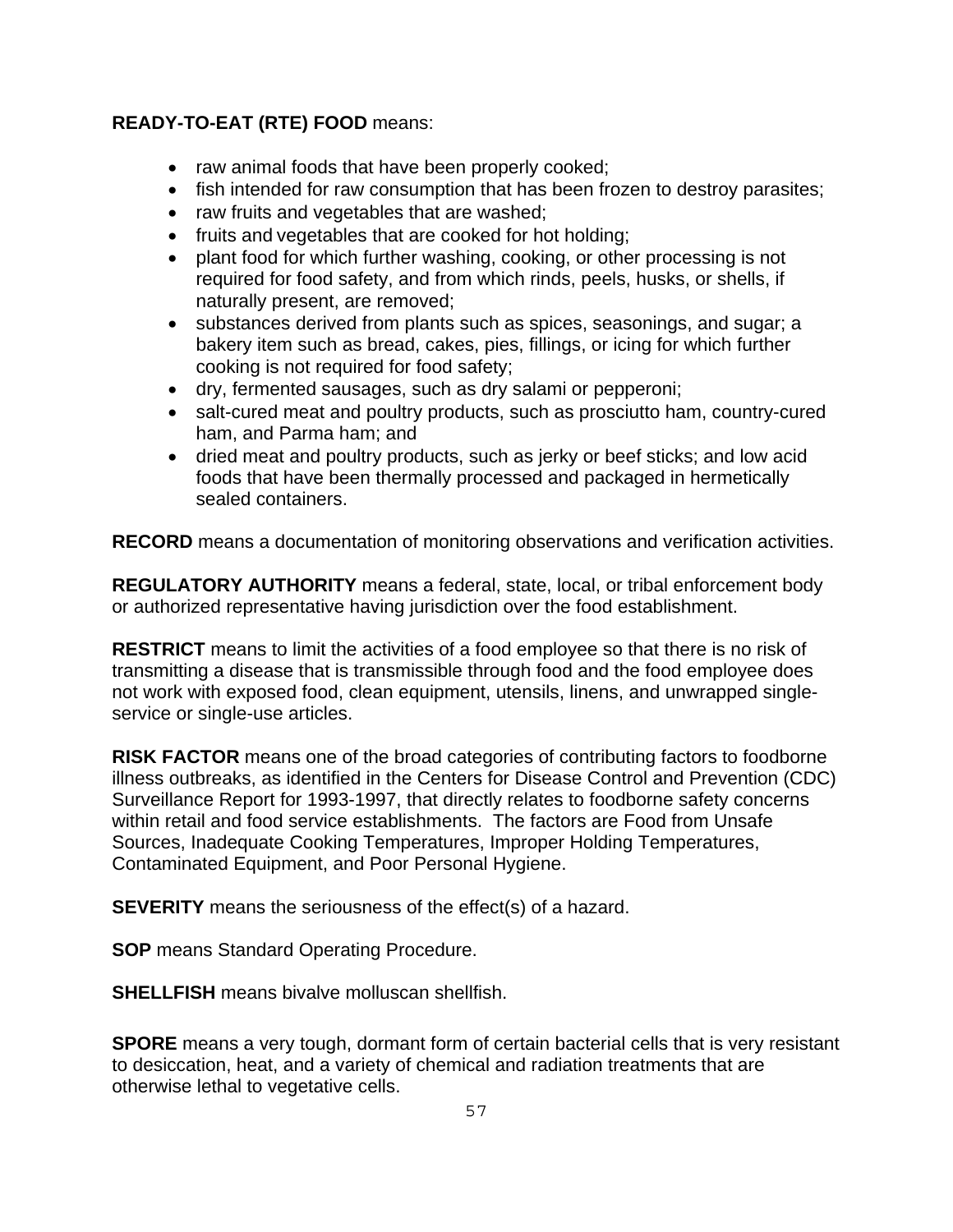**SPORE-FORMER** means a bacterium capable of producing spores under adverse conditions.

**STANDARD OPERATING PROCEDURE** (SOP) means a written method of controlling a practice in accordance with predetermined specifications to obtain a desired outcome.

**TEMPERATURE MEASURING DEVICE** means a thermometer, thermocouple, thermistor, or other device for measuring the temperature of food, air, or water.

**TOXIGENIC MICROORGANISMS** means pathogenic bacteria that cause foodborne illness in humans due to the ingestion of poisonous toxins produced in food.

**VALIDATION** means that element of verification focused on collecting and evaluating scientific and technical information to determine if the HACCP plan, when properly implemented, will effectively control the hazards.

**VEGETATIVE CELL** means a bacterial cell which is capable of actively growing.

**VERIFICATION** means, for the purpose of this document, ensuring that monitoring and other functions of a HACCP plan are being properly implemented.

**VIRUS** means a submicroscopic parasite consisting of nucleic acid (DNA or RNA) surrounded by a protein coat, and sometimes also encased in a lipid and glycoprotein envelope. Viruses are completely dependent on a living host cell to survive and multiply, and therefore can not multiply in or on food.

**WATER ACTIVITY (Aw)** means the quotient of the water vapor pressure of the substance, divided by the vapor pressure of pure water at the same temperature. Generally speaking, it is the amount of water available in the product to allow bacteria to live and grow.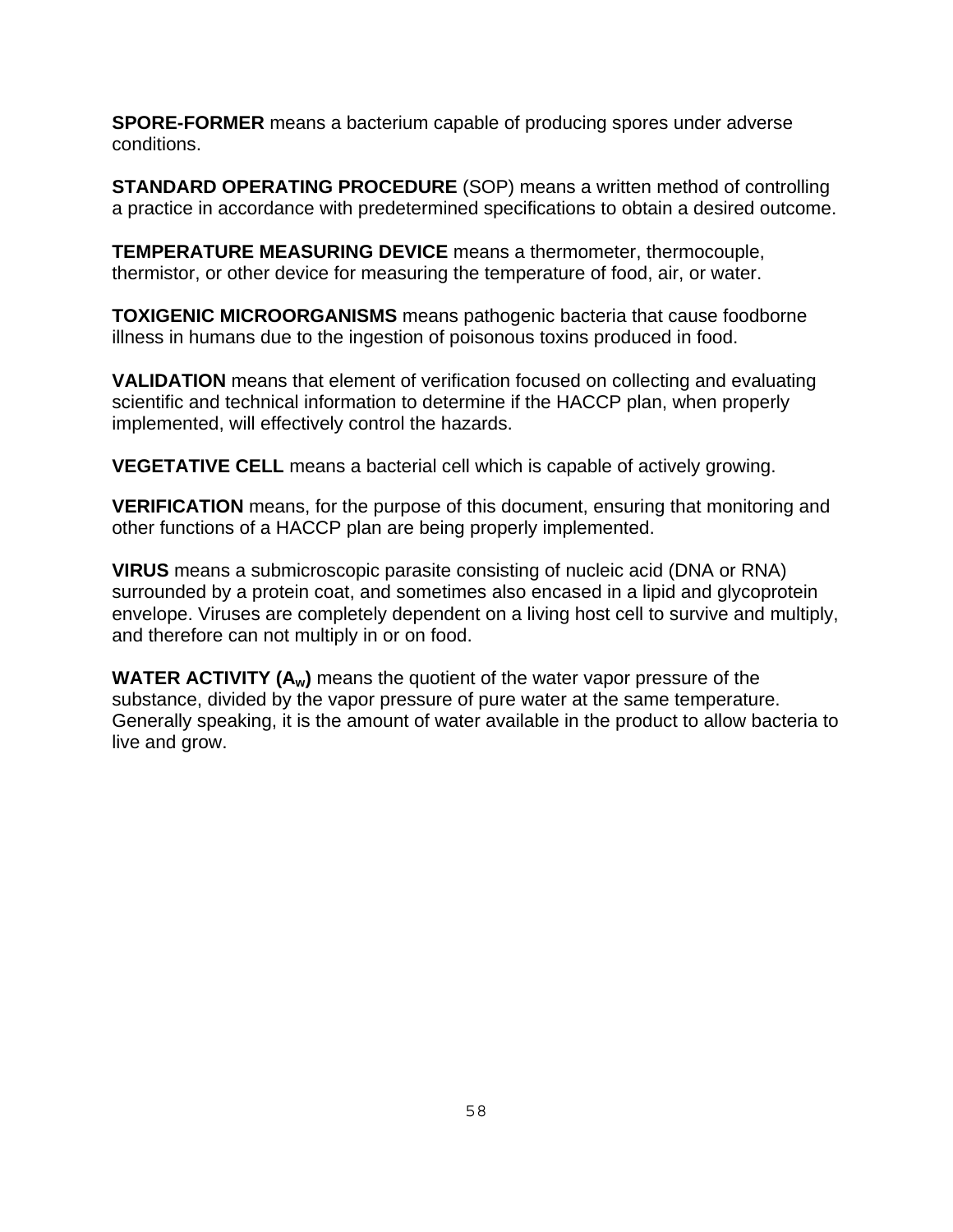# **Annex 1 - Resources and References**

The following is a partial list of references and sources of information that may be helpful in developing a food safety management system in your establishment. Many other references that address specific foods are listed in the FDA *Food Code*, Annex 2. This list is not intended to be all-inclusive or exclusive and the listing of a material that is not published by the federal government does not imply or convey FDA endorsement of that material.

## **AGENCIES**

#### **United States Food and Drug Administration**

#### • **Center for Food Safety and Applied Nutrition, Retail Food Protection Team**

U.S. Food and Drug Administration FDA, HFS-627 5100 Paint Branch Parkway College Park, MD 20740-3835

#### • **Center for Food Safety and Applied Nutrition, Office of Compliance**

 Dr. John E. Kvenberg, Deputy Director, OC U.S. Food and Drug Administration HFS-600 5100 Paint Branch Parkway College Park, MD 20740-3835

#### • **Regional Field Offices (Regional Retail Food Specialists)**

**Northeast** (Maine, New Hampshire, Massachusetts, Vermont, Rhode Island, Connecticut, and New York):

158-15 Liberty Avenue, HFR-NE4 Jamaica, NY 11433-1034 (718) 662-5621 FAX (718) 662-5434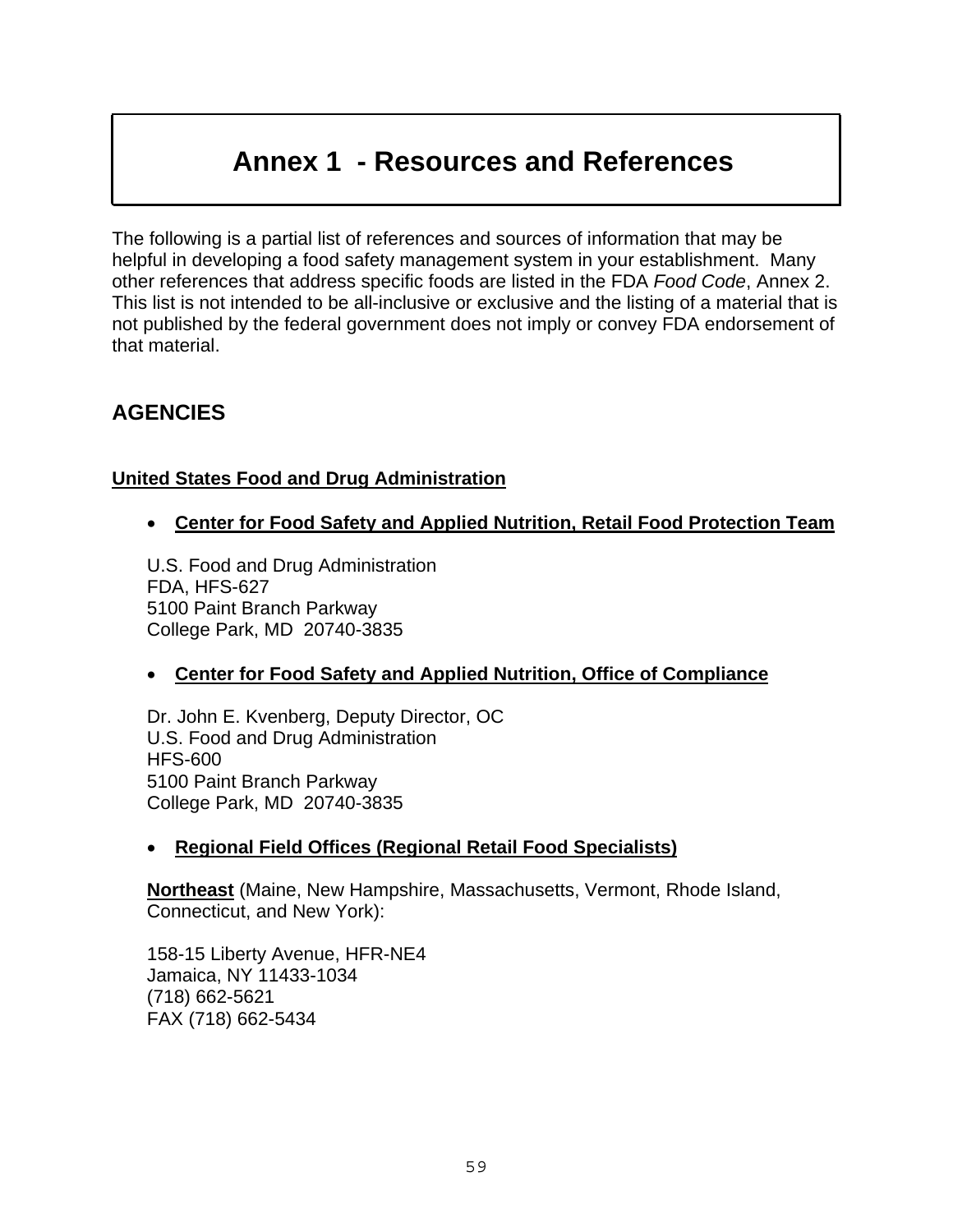One Montvale Avenue, HFR-NE250 Stoneham, MA 02180-3542 (781) 596-7700 FAX (781) 596-7896

**Central - Mid Atlantic** (New Jersey, Delaware, District of Columbia, Maryland, Pennsylvania, Virginia, West Virginia, Kentucky, and Ohio):

101 West Broad Street Suite 400 Falls Church, VA 22046 (703) 235-8440 ext. 502

**Central – Mid West** (Illinois, Indiana, Michigan, Minnesota, North Dakota, South Dakota, and Wisconsin):

 20 North Michigan Ave., Suite 50 HFR-MW15 Chicago, IL 60602-4811 (312) 353-9400 FAX (312) 886-1682

240 Hennepin Avenue Minneapolis, MN 55401 (612) 334-4100 ext. 115 FAX (612) 334-4134

**Southeast** (Alabama, Florida, Georgia, Louisiana, Mississippi, North Carolina, South Carolina, Puerto Rico, Tennessee, and Virgin Islands):

 $60 - 8$ <sup>th</sup> Street, N.E. HFR-SE13 Atlanta, GA 30309-3959 (404) 253-1200 ext. 1265, 1267, 1268, 1273 FAX (404) 253-1207

**Southwest** (Arkansas, Oklahoma, Texas, Colorado, New Mexico, Wyoming, Utah, Missouri, Kansas, Iowa, and Nebraska):

 4040 N. Central Expressway, Suite 900 HFR-SW16 Dallas, TX 75204 (214) 253-4948, 4947, 4945 FAX (214) 253-4960 11510 W. 8th Street, HFR-SW36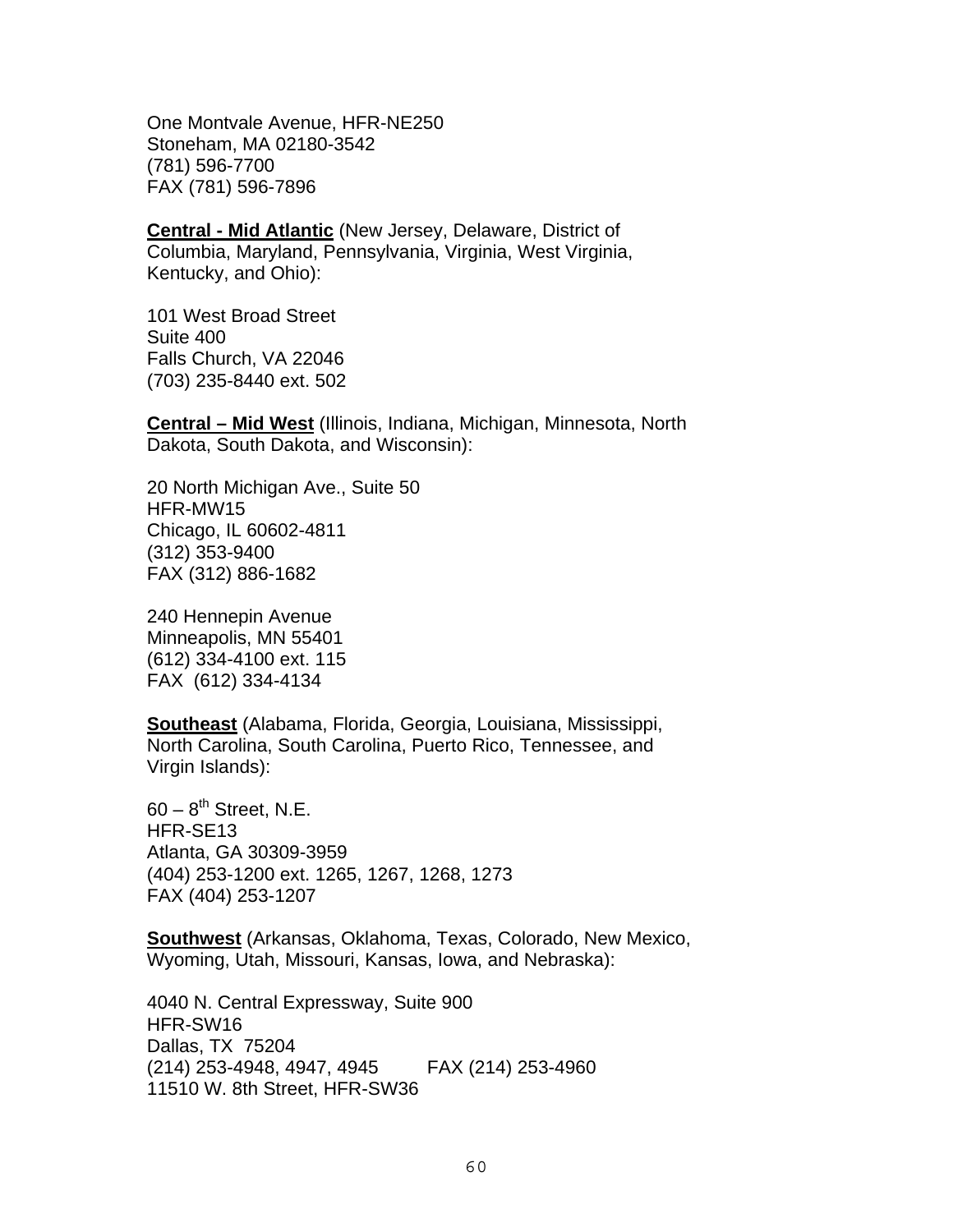Lenexa, KS 66285-5905 (913) 752-2401 FAX (913) 752-2487

 Building 20, Denver Federal Center P.O. Box 25087 Denver, CO 80225-0087 (303) 236-3026 FAX (303) 236-3551

**Pacific** (Alaska, Arizona, American Samoa, California, Hawaii, Guam, Nevada, Idaho, Oregon, Washington, and Montana):

 Office of Regional Director - Pacific Region Oakland Federal Bldg., HFR-PA16 1301 Clay Street, Suite 1180N Oakland, CA 94612-5217 (510) 637-3960 ext. 27 FAX (510) 637-3976

 51 West Third Street Tempe, AZ 85281 (480) 829-7396 ext. 35 FAX (480) 829-7677

 9780 SW Nimbus Avenue Beaverton, OR 97008-7163 (503) 671-9711 ext. 16 (503) 671-9445

#### • **Division of Human Resource Development, State Training Team.**

 15000 Crabbs Branch Rd. HFC-60 Rockville, MD 20855 (301) 594-0959 FAX (301) 594-1966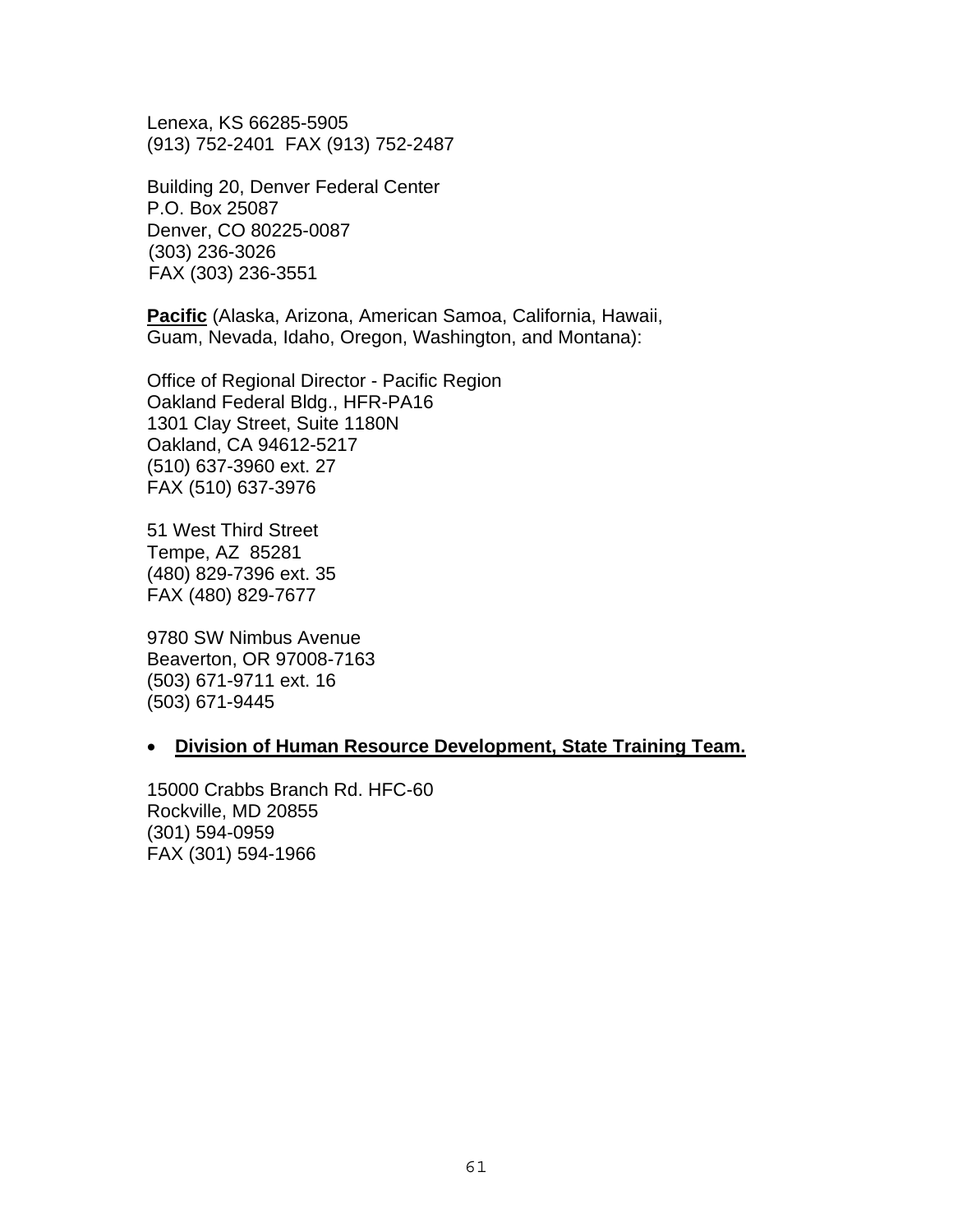#### **United States Department of Agriculture**

#### • **Food Safety and Inspection Service**

 Office of the Director USDA FSIS PPID/HACCP Room 6912, Suite 6900E 1099 - 14th Street, N.W. Washington, DC 20250-3700 (202) 501-7319 FAX (202) 501-7639

### **ARTICLES**

Bryan, Frank. "Hazard Analyses of Street Foods and Considerations for Food Safety." Dairy, Food and Environmental Sanitation, February 1995, pp. 64-69.

Bryan, Frank. "HACCP: Present Status and Future in Contribution to Food Safety." Dairy, Food & Environmental Sanitation, November 1994, pp. 650- 655.

Bryan, Frank. "Procedures for Local Health Agencies to Institute a Hazard Analysis Critical Control Point Program for Food Safety Assurance in Food Service Operations." Journal of Environmental Health, March/April 1985, pp. 241-245.

Bryan, Frank. "Hazard Analysis of Food Service Operation." Food Technology, February 1981, pp. 78-87.

Bryan, Frank. "Hazard Analysis Critical Control Point Approach: Epidemiologic Rationale and Application to Food Service Operations." Journal of Environmental Health, August 1981, pp. 7-14.

Bryan, Frank. "Factors that Contribute to Outbreaks of Foodborne Disease." Journal of Food Protection, October 1978, pp. 816-827.

Bryan, F.L. and Lyon, J.B. "Critical Control Points of Hospital Food Service Operations. Journal of Food Protection, 1984.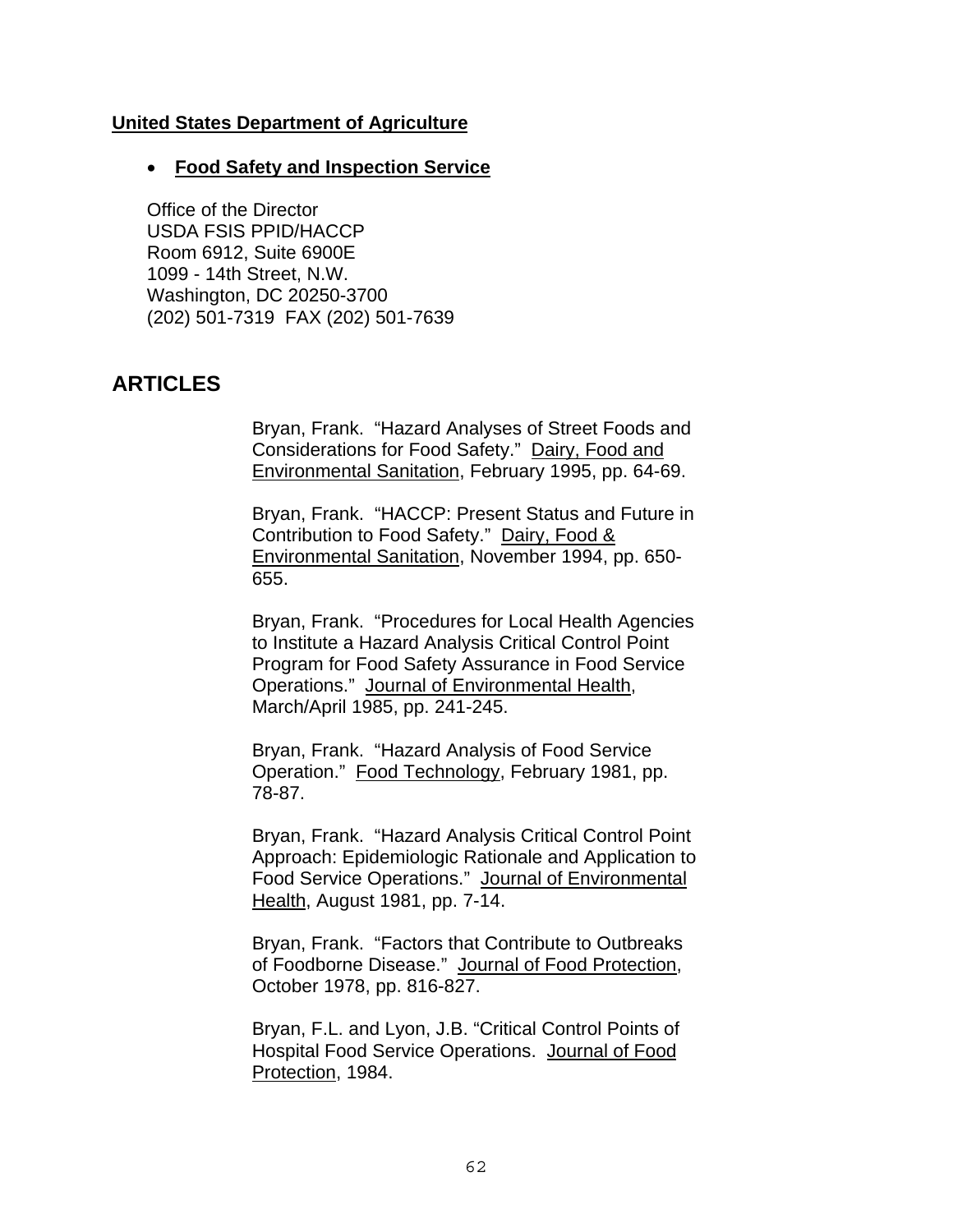Briley and Klaus. "Using Risk Assessment as a Method of Determining Inspection Frequency." Dairy and Food Sanitation, December 1985, pp. 468-474.

Centers for Disease Control and Prevention. Surveillance for Foodborne Disease Outbreaks – United States, 1993-1997. Morbidity Mortality Weekly Report. #49 (SS01), USPHS, March 17, 2000, pp. 1-51.

Mead, P.S., Slutsker, L., Dietz, V., McCraig, L.F., Bresee, J.S., Shapiro, C., Griffin, P.M., Tauxe, R.V. "Food-related Illness and Death in the United States." Emerg. Infect. Dis. Vol. 5, No. 5, 1999. in: http://www.cdc.gov/ncidod/EID/vol5no5/mead.htm.

National Advisory Committee on Microbiological Criteria for Food (NACMCF). 1997 Hazard Analysis and Critical Control Point System, USDA - FSIS Information Office, 1997.

National Advisory Committee on Microbiological Criteria for Food (NACMCF). 1992 Hazard Analysis and Critical Control Point System, Int. J. Food Microbiology, 16:1-23.

National Food Processors Assoc. "HACCP Implementation: A Generic Model for Chilled Foods." Journal of Food Protection, December, 1993, pp. 1077-1084.

President's Council on Food Safety. The Food Safety Strategic Plan, 2001. Ch. 2: Vision, Goals, Objectives, and Action items. Found at: http://www.foodsafety.gov/~fsg/cstrpl-4.html#chap2

Silliker, John, Ph.D. "Microbiological Testing and HACCP Programs." Dairy, Food and Environmental Sanitation, October 1995, pp. 606-610.

Stier, R.F., and Blumenthal, M.M., Ph.D. "Will HACCP be Carrot or Stick." Dairy,Food and Environmental Sanitation, October 1995, pp. 616 - 620.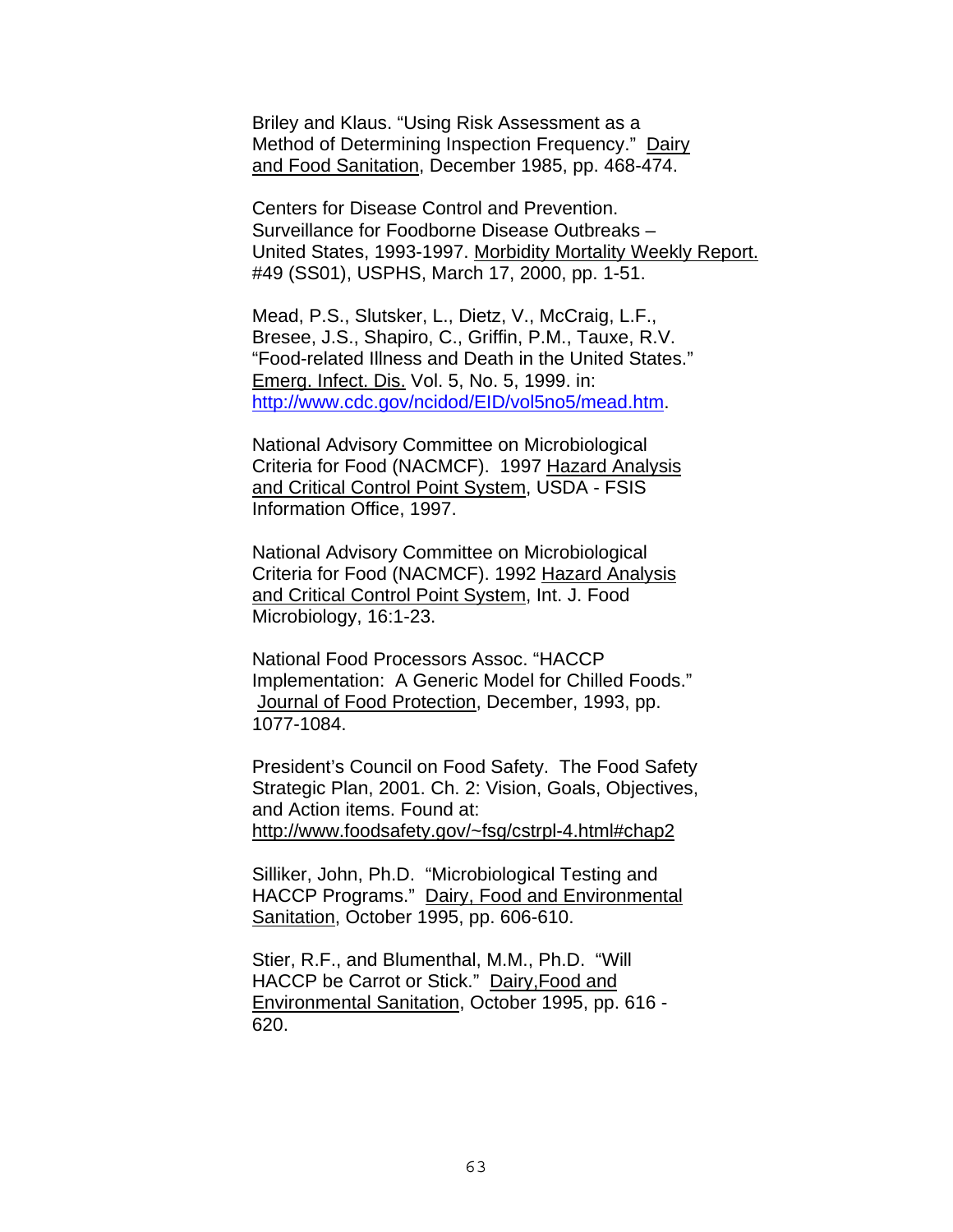Tisler, J.M. "The Food and Drug Administration's Perspective on HACCP," Food Technology, June 1991, pp. 125-127.

Tompkin, R.B. "The Use of HACCP in the Production of Meat and Poultry Products." Journal of Food Protection, September 1990, pp. 795-803.

Weingold, S.E. et. al. "Use of Foodborne Disease Data for HACCP Risk Assessment." Journal of Food Protection, September 1994, pp. 820-830.

#### **BOOKS**

Control of Communicable Diseases in Man, 16th ed., American Public Health Association, 1995.

Corlett, D.A. and Pierson, M.D. HACCP, Principles & Applications, ed., Chapman and Hall, New York, 1992.

Diseases Transmitted by Foods, 2nd ed., Centers for Disease Control, USPHS, 1982.

Fellows, P.J. Food Processing Technology, Principles and Practice, Ellis Horwood, New York, 1990.

Fennema, O.R. Food Chemistry, 2nd ed., Marcel Dekker, Inc., New York, 1985.

Foodborne Diseases, ed. D.O. Cliver, Academic Press, San Diego, California, 1990.

HACCP Reference Book, National Restaurant Assoc., The Educational Foundation, Chicago, 1994.

Jay, J.M. Modern Food Microbiology, 4th ed., Van Nostrand Reinhold, New York, 1992.

Potter, N. Food Science, 4th ed., Van Nostrand Reinhold, New York, 1986.

Procedures to Implement Hazard Analysis Critical Control Point Systems, International Association of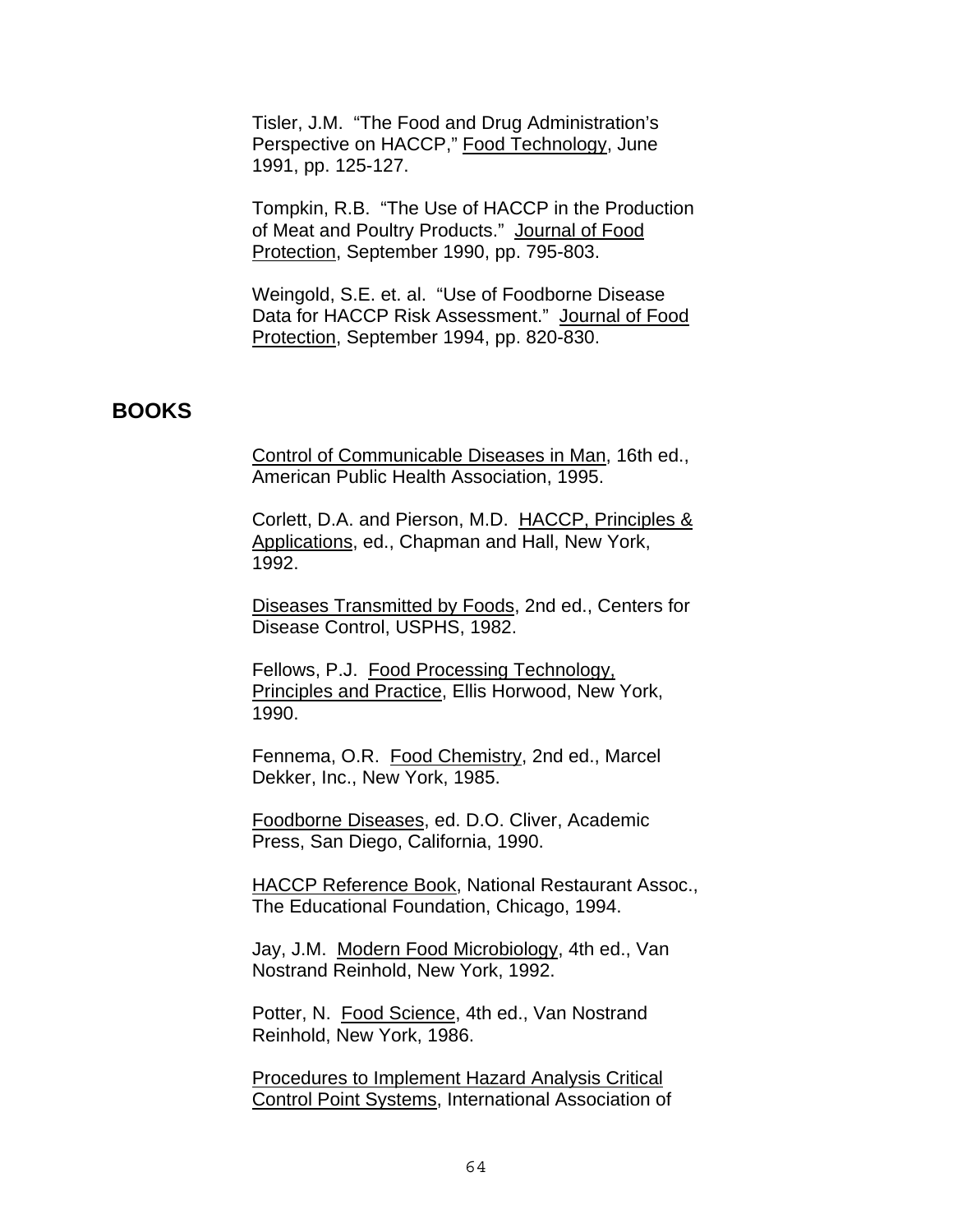Milk, Food and Environmental Sanitarians.

### **FDA PUBLICATIONS AND FEDERAL REGULATIONS**

**FDA Food Code**, current edition, may be purchased from the U.S. Department of Commerce, National Technical Information Service, via telephone: (703) 487-4650 or electronically via the FDA website: http://www.cfsan.fda.gov/~dms/foodcode.html

**Fish and Fishery Products - Code of Federal Regulations**, Title 21, Part 123 Fish and Fishery Products.

#### **Fish and Fishery Products Hazards and Controls**

**Guide**, Third Edition, June 2001. Food and Drug Administration, Washington, D.C. May be purchased from:

> National Technical Information Service U.S. Department of Commerce 703-487-4650.

The **Fish and Fishery Products Hazards and Controls Guide** is also available electronically at http://www.cfsan.fda.gov/~comm/haccpsea.html

Single copies may be obtained as long as supplies last from FDA district offices and from:

> U.S. Food and Drug Administration Office of Seafood 5100 Paint Branch Parkway College Park, MD 20740-3835

**National Shellfish Sanitation Program Model Ordinance for Molluscan Shellfish,** available on the FDA/CFSAN website at:

http://www.cfsan.fda.gov/~ear/nsspotoc.html or may be purchased from:

> National Technical Information Service U.S. Department of Commerce 703-487-4650.

#### **Report of the FDA Retail Food Program Database of Foodborne Illness Risk Factors**, available on the FDA/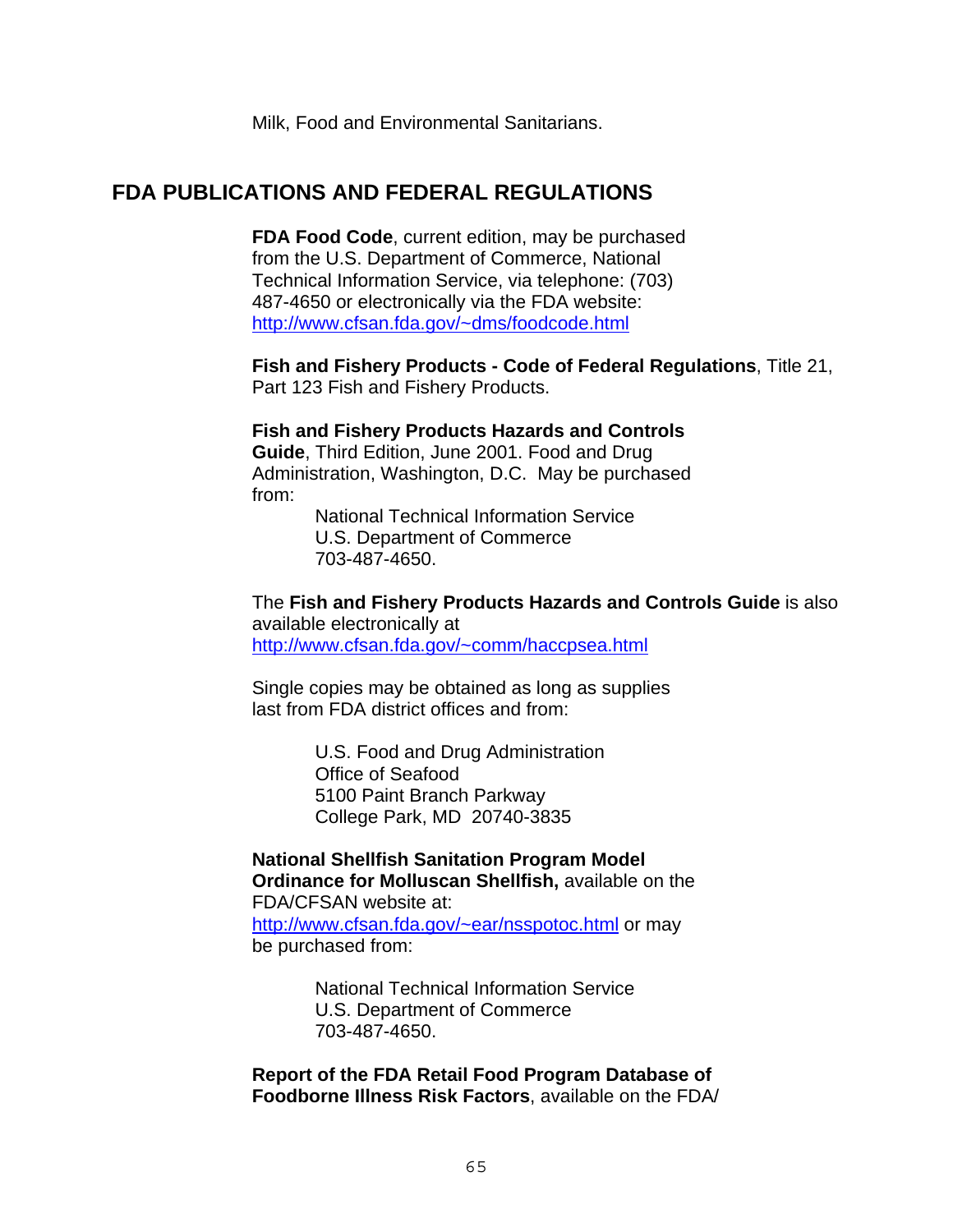CFSAN website at: http://www.cfsan.fda.gov/~dms/retrsk.html

**FDA Report on the Occurrence of Foodborne Illness Risk Factors in Selected Institutional Foodservice, Restaurant, and Retail Food Store Facility Types (2004),** available on the FDA/CFSAN website at: http://www.cfsan.fda.gov/~dms/retrsk2.html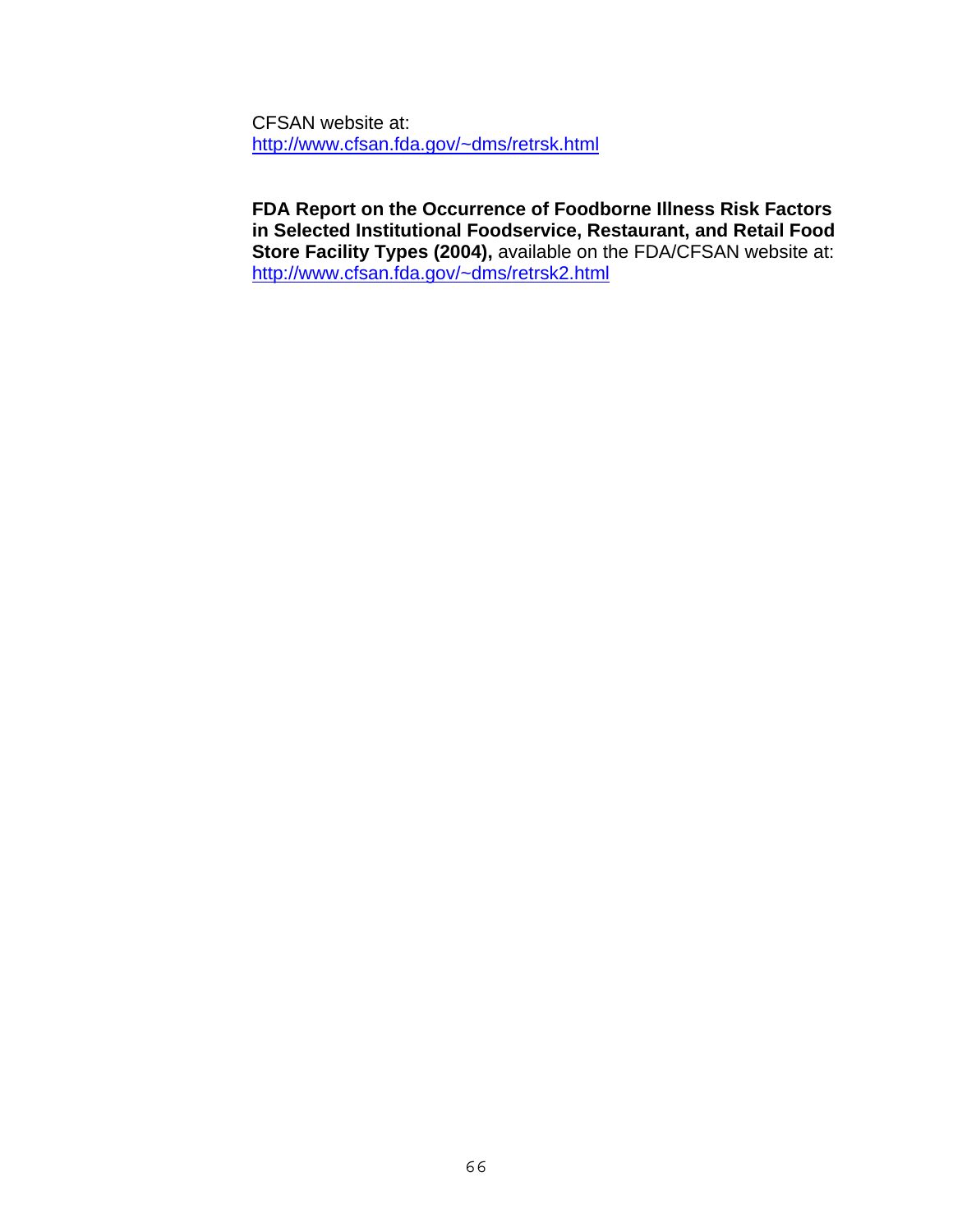# **Annex 2 – Seafood References**

This Annex is provided to assist those segments of the retail and food service industry that deal with seafood. It is suggested that the tables that follow be used during the hazard analysis procedural step.

| <b>Natural Toxins</b>                                               | <b>Type of fish (species)</b>                                                                                                                                                                                              | <b>Control</b>                                                                                                                                                                                                                       |
|---------------------------------------------------------------------|----------------------------------------------------------------------------------------------------------------------------------------------------------------------------------------------------------------------------|--------------------------------------------------------------------------------------------------------------------------------------------------------------------------------------------------------------------------------------|
| Paralytic Shellfish Poisoning (PSP)                                 | <b>Molluscan Shellfish</b><br>N.E. and N.W. coastal regions of<br>N. America                                                                                                                                               | NSSP approved waters<br>$(tags)^2$<br>(FDA ICSSL listing)                                                                                                                                                                            |
| Neurotoxic Shellfish Poisoning<br>(NSP)                             | Molluscan Shellfish harvested along coast<br>of Gulf of Mexico                                                                                                                                                             | NSSP approved waters<br>$(tags)^2$<br>(FDA ICSSL listing)                                                                                                                                                                            |
| Diarrhetic Shellfish Poisoning (DSP)                                | Molluscan Shellfish                                                                                                                                                                                                        | NSSP approved waters<br>$(tags)^2$<br>(FDA ICSSL listing)                                                                                                                                                                            |
| Amnesic Shellfish Poisoning (ASP)                                   | Molluscan Shellfish<br>N.E. & N.W. coasts of N. America                                                                                                                                                                    | NSSP approved waters<br>$(tags)^2$<br>(FDA ICSSL listing)                                                                                                                                                                            |
| Ciguatera Fish Poisoning (CFP)                                      | fin fish from extreme S.E. U.S., Hawaii,<br>Subtropical and Tropical areas:<br>barracuda<br>amberjack<br>horse-eye jack<br>black jack<br>other larger species of jack<br>king mackerel<br>large groupers<br>large snappers | Purchase from approved sources:<br>get fish from areas that are not<br>subject of an adverse advisory, or<br>get fish from a reef area known to<br>$\bullet$<br>be monitored for toxicity and not<br>covered by an adverse advisory. |
| Gempylotoxin, a strong purgative oil<br>(can cause severe diarrhea) | Escolar                                                                                                                                                                                                                    | FDA recommendation: Escolar should<br>not be marketed in interstate commerce                                                                                                                                                         |
| Etrodotoxin                                                         | Puffer Fish or Fugu, usually from Indo-<br>Pacific ocean, however some noted from<br>Atlantic Ocean, Gulf of Mexico and Gulf of<br>California                                                                              | Illegal to import or receive (exemption:<br>an agreement with one N.Y. importer)                                                                                                                                                     |

### **Table 1. Natural Toxins<sup>1</sup> in Seafood**

<sup>1</sup> Fish and Fishery Products Hazards and Controls Guide, Third Edition, June 2001<br><sup>2</sup>The tags must contain a unique state issued "certification number" specific for each certified dealer. If the firm is engaged in interstate commerce, this number appears in FDA's Interstate Certified Shellfish Shippers List.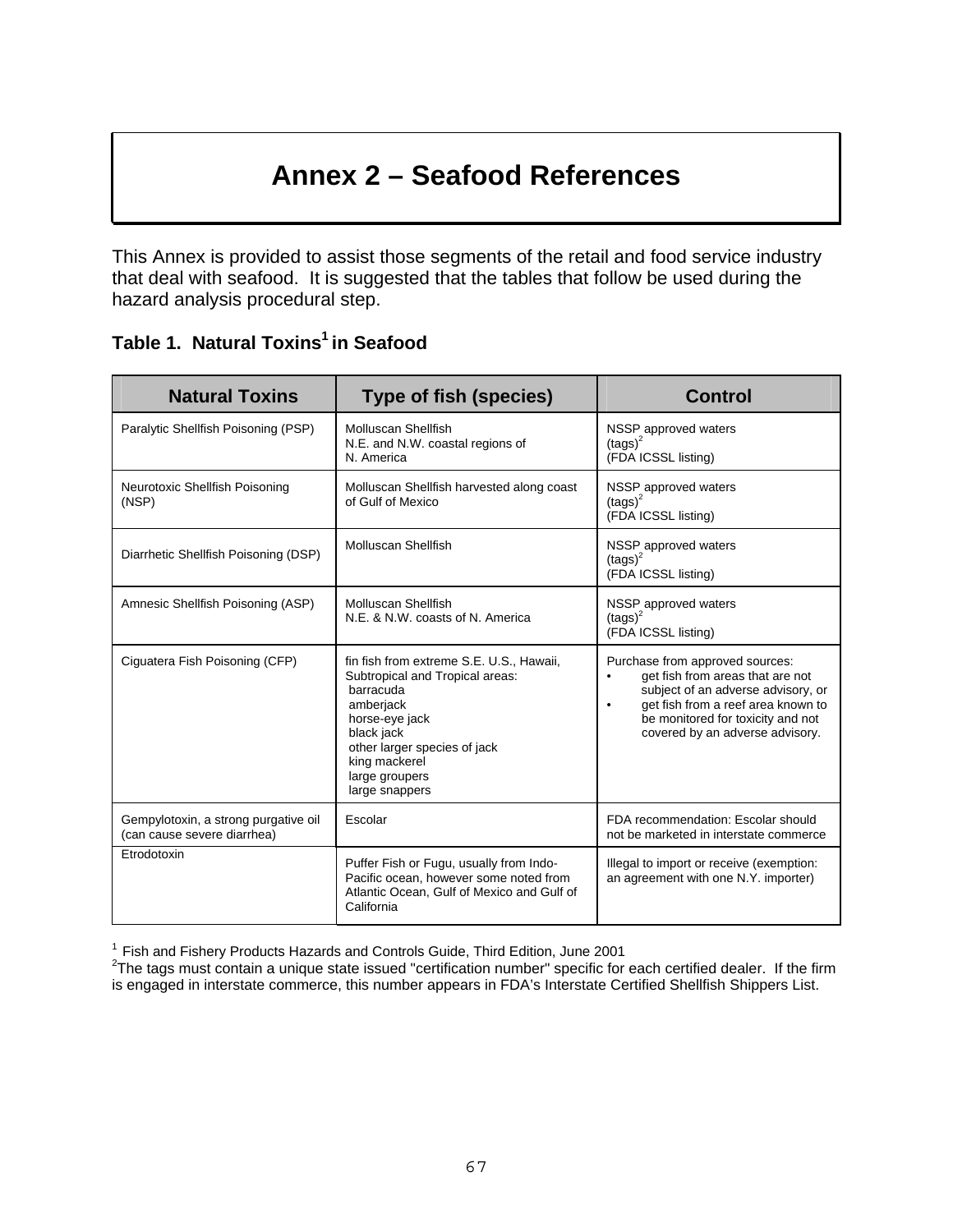| Table 2. Fish Considered to be Scombrotoxin-Forming Species <sup>1</sup> |  |
|--------------------------------------------------------------------------|--|
|--------------------------------------------------------------------------|--|

| <b>Toxin Formation</b>                                          | <b>Species - Market Names</b>                                                                                                                                                                                                                                                                                                                                                                                                                                                                        | <b>Control</b>                                                                                                                                                                                                                                                                                                                                                                                                                                                                          |
|-----------------------------------------------------------------|------------------------------------------------------------------------------------------------------------------------------------------------------------------------------------------------------------------------------------------------------------------------------------------------------------------------------------------------------------------------------------------------------------------------------------------------------------------------------------------------------|-----------------------------------------------------------------------------------------------------------------------------------------------------------------------------------------------------------------------------------------------------------------------------------------------------------------------------------------------------------------------------------------------------------------------------------------------------------------------------------------|
| Scombrotoxin formation as a<br>result of time/temperature abuse | Most scombroid poisonings from<br>tuna, mahi-mahi and bluefish.<br>Other species are:<br>Amberjack or yellowtail<br>Anchovy<br><b>Bluefish</b><br><b>Bonito</b><br><b>Escolar or Snake Mackerel</b><br>Gemfish<br>Herring (not River herring)<br>Jack<br>Jobfish<br>Kahawai<br>Mackerel (not Atka)<br>Mahi-Mahi<br>Marlin<br><b>Pilchard or Sardine</b><br>Sardine<br>Saury<br>Shad & roe<br>Shad, Gizzard<br>Snapper (Pristipomoides ssp)<br><b>Sprat or Bristling</b><br>Trevally<br>Tuna<br>Wahoo | Buy from approved federally<br>inspected suppliers. They are<br>required to receive, hold, and<br>process using a HACCP system.<br>Check for an adequate quantity of<br>ice or other cooling media.<br>If not, a federally inspected<br>supplier or directly from a fishing<br>boat, check for the following at<br>receipt:<br>- an adequate quantity of ice or<br>other cooling media<br>- the time the fish were caught<br>(from the vessel or supplier)<br>- See * information below |

1 Fish and Fishery Products Hazards and Controls Guide, Third Edition, June 2001

#### \* FDA Recommended HACCP Controls for Histamine – Quick reference

| <b>Secondary Processor</b> (Controls at receipt) |  |
|--------------------------------------------------|--|
|                                                  |  |

| Transport records              | OR | Adequate Ice/cooling media      |
|--------------------------------|----|---------------------------------|
| $(< 40 °F$ throughout transit) |    | surrounding product at delivery |

#### **Processing/ Storage**

|                                                                                     | Fresh (not previously frozen)   | Previously frozen                           |                                      |  |
|-------------------------------------------------------------------------------------|---------------------------------|---------------------------------------------|--------------------------------------|--|
| $\leq$ 4 hrs $\circledR$ > 40 °F if any $\mid \leq$ 8 hrs $\circledR$ > 40 °F if NO |                                 | $\blacksquare$ $\leq$ 12 hrs @ $>$ 40 °F if | $\vert$ $\leq$ 24 hrs @ $>$ 40 °F if |  |
| exposure is $> 70$ °F                                                               | exposure is > 70 $\mathrm{^oF}$ | any exposure is $> 70$ °F                   | NO exposure is $>$ 70 °F             |  |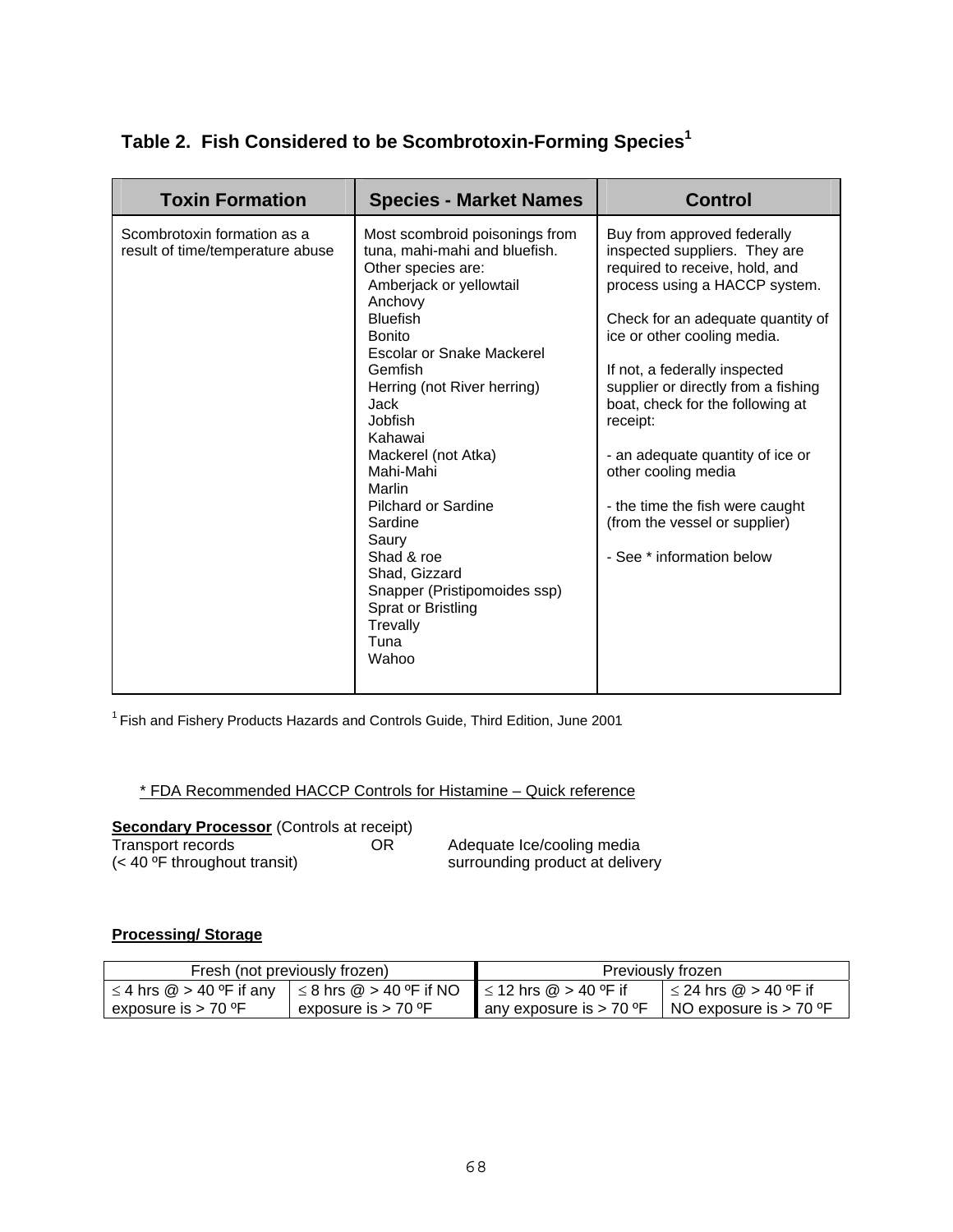| Parasites <sup>2</sup>                                                     | <b>Type of fish/species likely</b><br>to be used in menu items<br>that will not be cooked                                                                         |                                                                                                                                                                                                                                                            | <b>Control</b>                                                                                                                                                                                                                                                                                                                                                                                                                                                                                                             |
|----------------------------------------------------------------------------|-------------------------------------------------------------------------------------------------------------------------------------------------------------------|------------------------------------------------------------------------------------------------------------------------------------------------------------------------------------------------------------------------------------------------------------|----------------------------------------------------------------------------------------------------------------------------------------------------------------------------------------------------------------------------------------------------------------------------------------------------------------------------------------------------------------------------------------------------------------------------------------------------------------------------------------------------------------------------|
| Nematodes or<br>roundworm<br>Cestodes or tapeworms<br>Trematodes or flukes | Sea bass<br>Capelin & roe<br>Cod<br>Flounder<br>- Dab<br>- Fluke<br>Grouper<br>Halibut<br>Herring<br>Jack<br>Jobfish<br>Kahawai<br>Mackerel<br>Monkfish<br>Mullet | <b>Chilean Sea Bass</b><br>Ocean Perch<br>Plaice<br><b>Pollock</b><br><b>Rockfish</b><br>Sablefish<br>Salmon & roe<br>(aquacultured<br>and wild)<br>Seatrout<br>Sole<br>Sprat/Bristling<br>Trout/steelhead/<br>rainbow<br>Tuna, small<br>Turbot<br>Wolfish | Purchase from a processor,<br>require the raw fish to have<br>been:<br>Frozen and stored at -4<br>$\bullet$<br><sup>o</sup> F (-20 °C) or below for<br>7 days; or<br>Frozen at -31 °F<br>(-35 °C) or below and<br>stored at -31 $\textdegree$ F (-35 $\textdegree$ C)<br>for 15 hours; or<br>Frozen at -31 °F<br>$\bullet$<br>(-35 °C) or below until<br>solid and stored at -4 °F<br>$(-20 °C)$ for 24 hrs.<br>Freezing can be done in your<br>operation if it is done in<br>accordance with the Food Code,<br>Chapter 3. |

#### **Table 3. Common Parasites in Seafood<sup>1</sup>**

**1** Fish and Fishery Products Hazards and Controls Guide, Third Edition, June 2001

**2** Some food products that have been implicated in human parasitic infection are:

- 
- 

lomi lomi sashimi drunken crabs<br>
poisson cru sushi cold smoke fish cold smoke fish

ceviche salmon roe green herring undercooked grilled fish<br>
lomi lomi sashimi drunken crabs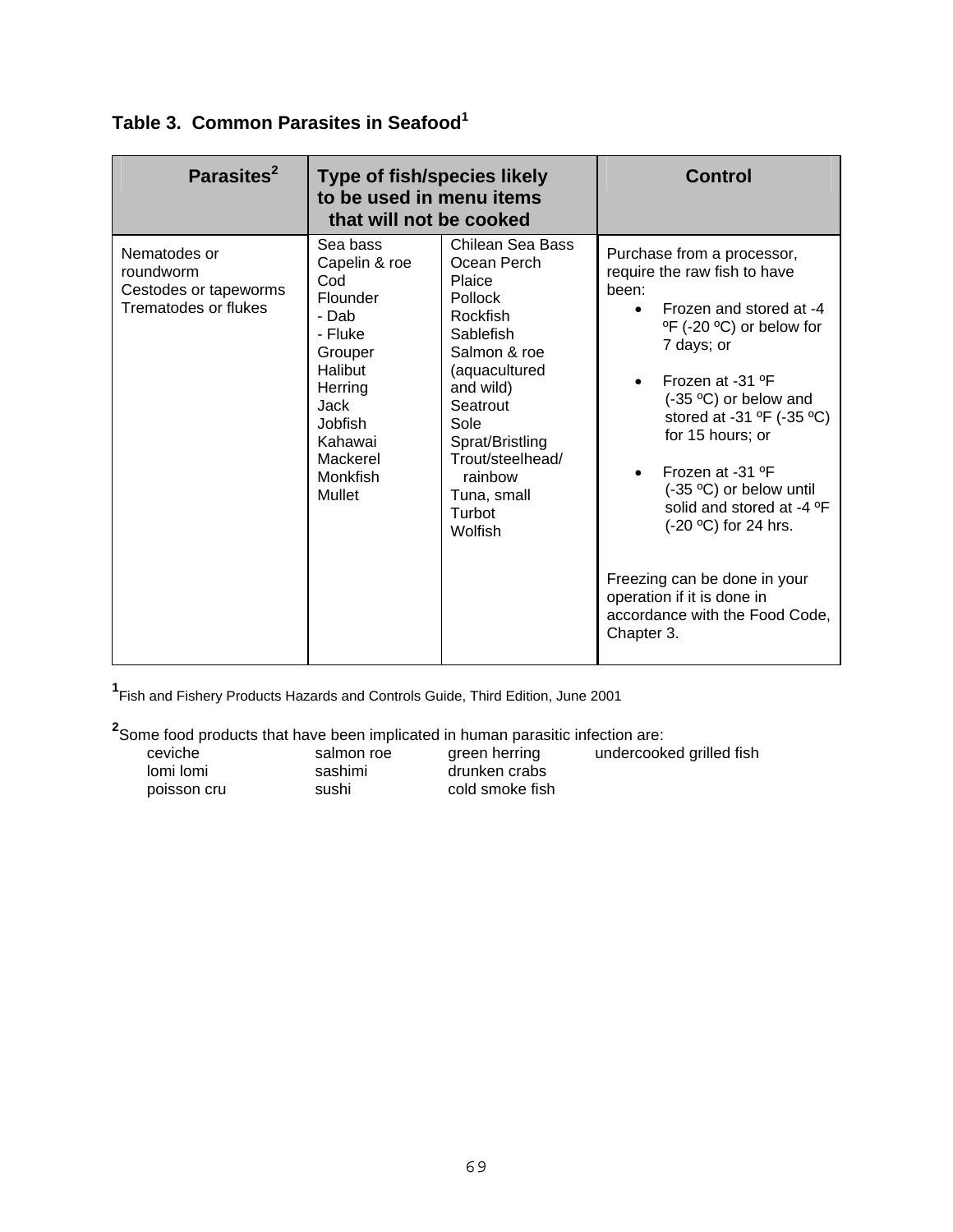# **Annex 3 – Hazard Analysis**

This Annex provides guidance for determining food safety hazards in foods and/or food preparation processes at retail. Although the hazard analysis has been kept general for the purposes of developing your food safety management systems, it is still recommended that you consult with your regulatory authority or other food safety professional when conducting this procedural step.

#### **HOW DO YOU CONDUCT A HAZARD ANALYSIS?**

The purpose of hazard analysis is to develop a list of food safety hazards that are reasonably likely to cause illness or injury if not effectively controlled. The process of conducting a hazard analysis involves two stages:

- 1. Hazard Identification
- 2. Hazard Evaluation

Hazard identification can be thought of as a brain storming session. This stage focuses on identifying the food safety hazards that might be present in the food given the food preparation process used, the handling of the food, the facility, and general characteristics of the food itself. During this stage, a review is made of the ingredients used in the product, the activities conducted at each step in the process, the equipment used, the final product and its method of storage and distribution, as well as the intended use and consumers of the product. Based on this review, a list of potential biological, chemical, or physical hazards is made at each stage in the food preparation process.

In stage two, the hazard evaluation, each potential hazard is evaluated based on the severity of the potential hazard and its likely occurrence. The purpose of this stage is to determine which of the potential hazards listed in stage one of the hazard analysis warrant control in the HACCP plan. Severity is the seriousness of the consequences of exposure to the hazard. Considerations made when determining the severity of a hazard include understanding the impact of the medical condition caused by the illness, as well as the magnitude and duration of the illness or injury. Consideration of the likely occurrence is usually based upon a combination of experience, epidemiological data, and information in the technical literature. Hazards that are not reasonably likely to occur are not considered in a HACCP plan. During the evaluation of each potential hazard, the food, its method of preparation, transportation, storage, and persons likely to consume the product should be considered to determine how each of these factors may influence the likely occurrence and severity of the hazard being controlled.

Upon completion of the hazard analysis, a list of significant hazards that must be considered in the HACCP plan is made, along with any measure(s) that can be used to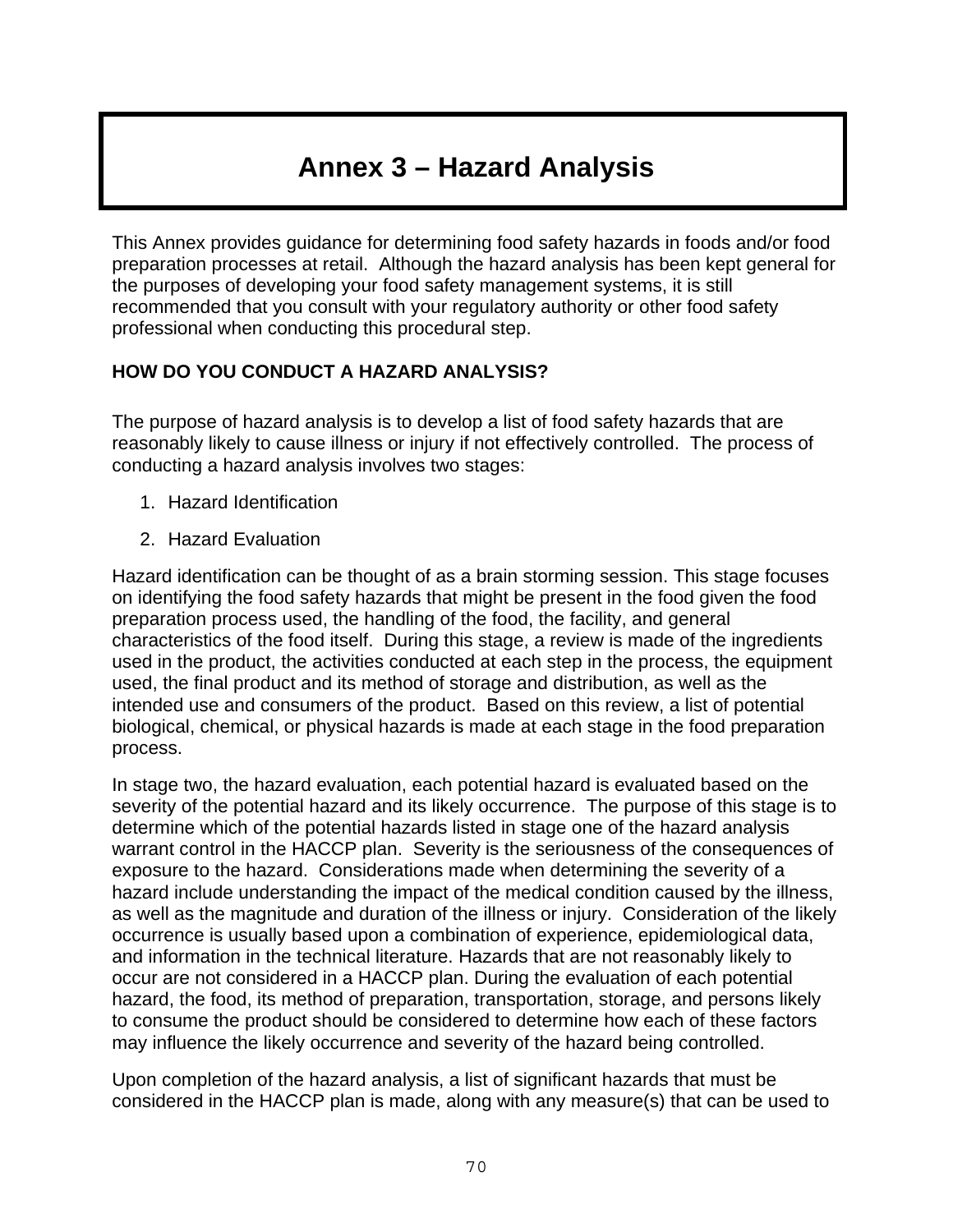control the hazards. These measures, called control measures, are actions or activities that can be used to prevent, eliminate, or reduce a hazard. Some control measures are not essential to food safety, while others are.

Control measures essential to food safety like proper cooking, cooling, and refrigeration of ready-to-eat, potentially hazardous foods are applied at critical control points (CCPs) in the HACCP plan. The term control measure is used because not all hazards can be prevented, but virtually all can be controlled. More than one control measure may be required for a specific hazard. Likewise, more than one hazard may be addressed by a specific control measure (e.g. proper cooking).

The physical characteristics and composition of the food during and after preparation should be considered when determining the risk of a hazard. This means understanding the intrinsic and extrinsic factors of the food that would allow conditions that support the survival or growth of bacteria. Intrinsic factors are those that are inherent to the food and are not readily controlled by people in a retail establishment, such as water activity, nutrient content, and competitive microorganisms. Extrinsic factors are those that people can readily control, such as temperature, acidity, and availability of air.

Once the significant biological hazards are identified for a food, there are several issues to consider when determining if conditions exist that would support their growth or survival, including:

- The nature of the food (ground or intact; plant or animal)
- Whether the food is improperly cooled after cooking or improperly hot held, (*Clostridium perfringens* or *Bacillus cereus* could grow because their spores survive cooking and germinate)
- Whether the food is improperly cold held (*Listeria monocytogenes* and *Yersinia*  will be a concern because they grow at refrigeration temperatures)
- Whether foods have a high salt content (*Vibrio* and *Staphylococcus aureus* are likely to grow because they are salt-tolerant)
- Whether air is unavailable, such as in the interior of a cooked food or a sealed modified-atmosphere package (*Clostridium botulinum* and *C. perfringens* will thrive when air is not present)
- Whether water activity is high (*Staphylococcus aureus* needs to have nutrients readily available in order to thrive, but it can produce a potent toxin in a food with a water activity that is lower than that needed by other organisms)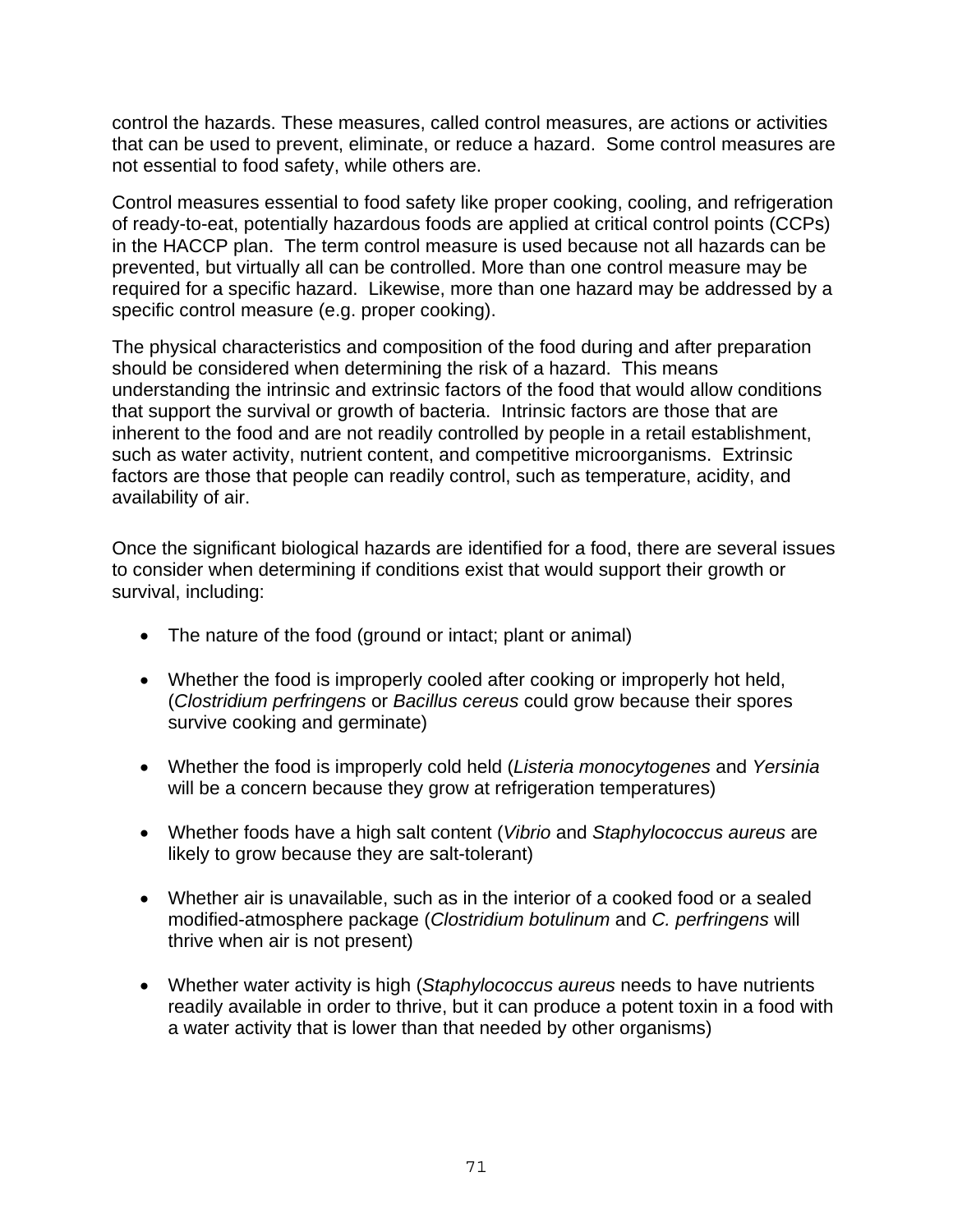#### **Several questions that you may ask yourself when assessing the food safety hazards in food include the following:**

- Does the food permit survival or multiplication of pathogens and/or toxin formation in the food before or during preparation?
- Will the food permit survival or multiplication of pathogens and/or toxin formation during subsequent steps of preparation?
- What has been the safety record for the product in the marketplace? Is there an epidemiological history associated with this food?
- Is the food served to a highly susceptible population?
- What is known about the time/temperature exposure of the food?
- What is the water activity and pH of the food?
- Have bare hands touched the food, or otherwise cross-contaminated it?
- Is the food from a safe source?
- Do food workers practice good personal hygiene, including frequent and effective handwashing?
- Has the food been exposed to unclean or unsanitized equipment?
- Does the preparation procedure or process include a step that destroys pathogens or their toxins? (Consider both vegetative cells and spores)
- Is the product subject to recontamination after cooking?

Hazard identification, in conjunction with risk and severity estimation, provides a rational basis for determining hazards of significance. There may be differences of opinion, even among experts, as to the risk of a hazard and one may need to consult reliable information published in peer-reviewed literature or recognized experts in the field. The hazards must at least include those that are commonly associated with a specific product.

A list of specific food safety hazards found in common products follows. As pointed out in Procedural Step 3, each of these food safety hazards belong to more general categories of hazards that may used as you develop your food safety management system: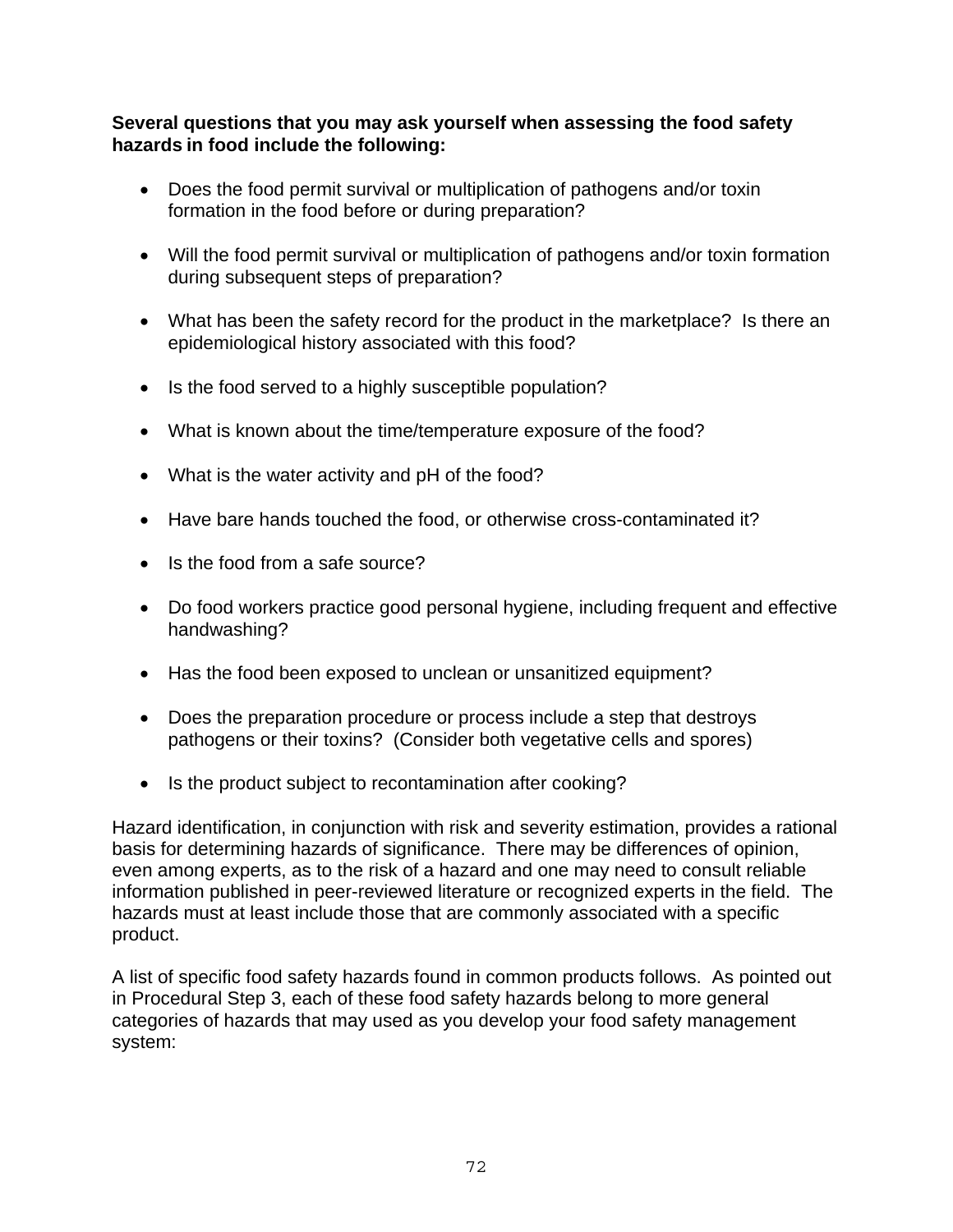- *Salmonella* and *Campylobacter jejuni* in raw poultry
- *Salmonella* Enteriditis in undercooked eggs
- *E. coli* O157:H7 in raw ground beef
- *Listeria monocytogenes* in ready-to-eat foods, such as hot dogs and deli meat
- Bacterial pathogens associated with unpasteurized juice or milk
- *Staphylococcus aureus* toxin formation in ready-to-eat products that are contaminated and later temperature-abused, such as cooked ham
- *Bacillus cereus* spore survival and toxin formation in cooked rice
- *Clostridium perfringens* and *B. cereus* spore survival and subsequent growth in cooked meat/meat products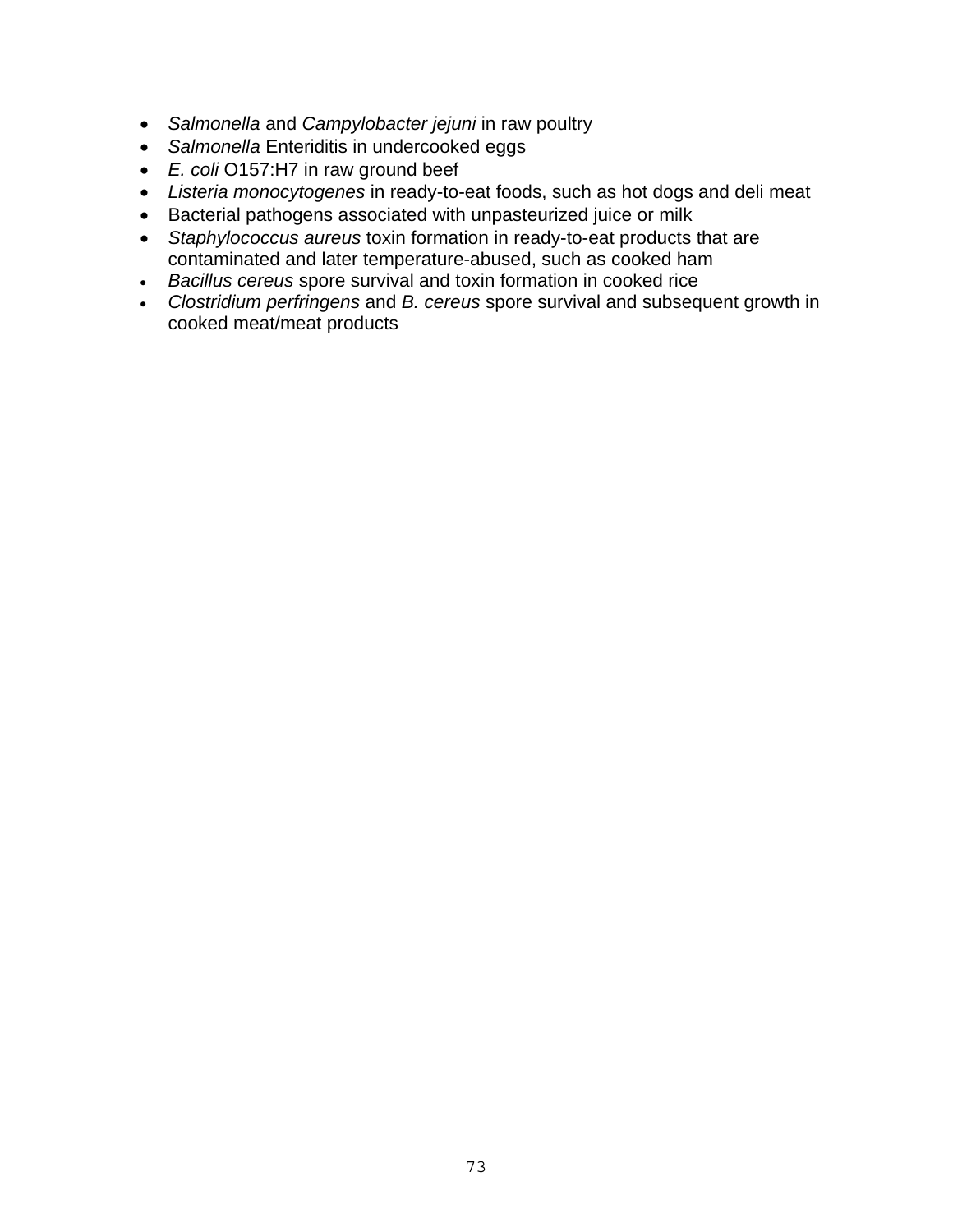Table 1. Selected Biological and Chemical Hazards Found at Retail, Associated Foods, and Control Measures.

|                  | <b>HAZARD</b>                                                                                                                                                | <b>ASSOCIATED FOODS</b>                                                                                                                                                     | <b>CONTROL MEASURES</b>                                                                                                                                                        |
|------------------|--------------------------------------------------------------------------------------------------------------------------------------------------------------|-----------------------------------------------------------------------------------------------------------------------------------------------------------------------------|--------------------------------------------------------------------------------------------------------------------------------------------------------------------------------|
| <b>Bacteria</b>  | <b>Bacillus cereus</b><br>(intoxication caused by<br>heat-stable, preformed<br>emetic toxin or<br>toxicoinfection caused by<br>heat-labile, diarrheal toxin) | Meat, poultry, starchy foods (rice,<br>potatoes), puddings, soups, cooked<br>vegetables                                                                                     | Cooking, Cooling, Cold Holding, Hot<br>Holdina                                                                                                                                 |
|                  | Campylobacter jejuni                                                                                                                                         | Poultry, raw milk                                                                                                                                                           | Cooking, Handwashing, Prevention of<br>Cross-contamination                                                                                                                     |
|                  | Clostridium botulinum<br>(intoxication caused by<br>preformed heat-labile<br>toxin)                                                                          | Vacuum-packed foods, reduced oxygen<br>packaged foods, under-processed<br>canned foods, garlic-in-oil mixtures,<br>time/temperature abused baked<br>potatoes/sautéed onions | Thermal Processing (Time + Pressure),<br>Cooling, Cold Holding, Hot Holding,<br>Acidification and Drying, etc.                                                                 |
|                  | Clostridium perfringens                                                                                                                                      | Cooked meat and poultry, Cooked meat<br>and poultry products including<br>casseroles, gravies                                                                               | Cooling, Cold Holding, Reheating, Hot<br>Holding                                                                                                                               |
|                  | E. coli O157:H7 (other<br>shiga toxin-producing E.<br>coli)                                                                                                  | Raw ground beef, raw seed sprouts, raw<br>milk, unpasteurized juice, foods<br>contaminated by infected food workers<br>via fecal-oral route                                 | Cooking, No Bare Hand Contact with<br>RTE Foods, Employee Health Policy,<br>Handwashing, Prevention of Cross-<br>contamination, Pasteurization or<br><b>Treatment of Juice</b> |
|                  | Listeria monocytogenes                                                                                                                                       | Raw meat and poultry, fresh soft cheese,<br>Pate, smoked seafood, deli meats, deli<br>salads                                                                                | Cooking, Date Marking, Cold Holding,<br>Handwashing, Prevention of Cross-<br>contamination                                                                                     |
|                  | Salmonella spp.                                                                                                                                              | Meat and poultry, seafood, eggs, raw<br>seed sprouts, raw vegetables, raw milk,<br>unpasteurized juice                                                                      | Cooking, Use of Pasteurized Eggs,<br>Employee Health Policy, No Bare Hand<br>Contact with RTE foods, Handwashing,<br>Pasteurization or Treatment of Juice                      |
|                  | Shigella spp.                                                                                                                                                | Raw vegetables and herbs, other foods<br>contaminated by infected workers via<br>fecal-oral route                                                                           | Cooking, No Bare Hand Contact with<br>RTE Foods, Employee Health Policy,<br>Handwashing                                                                                        |
|                  | Staphylococcus aureus<br>(intoxication caused by<br>preformed heat-stable<br>toxin)                                                                          | RTE PHFs touched by bare hands after<br>cooking and further time/temperature<br>abused                                                                                      | Cooling, Cold Holding, Hot Holding, No<br>Bare Hand Contact with RTE Food,<br>Handwashing                                                                                      |
|                  | Vibrio spp.                                                                                                                                                  | Seafood, shellfish                                                                                                                                                          | Cooking, Approved Source, Prevention<br>of Cross-contamination                                                                                                                 |
| <b>Parasites</b> | Anisakis simplex                                                                                                                                             | Various fish (cod, haddock, fluke, pacific<br>salmon, herring, flounder, monkfish)                                                                                          | Cooking, Freezing                                                                                                                                                              |
|                  | Taenia spp.                                                                                                                                                  | Beef and pork                                                                                                                                                               | Cooking                                                                                                                                                                        |
|                  | Trichinella spiralis                                                                                                                                         | Pork, bear and seal meat                                                                                                                                                    | Cooking                                                                                                                                                                        |
| <b>Viruses</b>   | <b>Hepatitis A and E</b>                                                                                                                                     | Shellfish, any food contaminated by<br>infected worker via fecal-oral route                                                                                                 | Approved Source, No Bare Hand<br>Contact with RTE Food, Minimizing<br>Bare Hand Contact with Foods Not<br>RTE, Employee Health Policy,<br>Handwashing                          |
|                  | <b>Other Viruses</b><br>(Rotaviruses, Noroviruses,<br>Reoviruses)                                                                                            | Any food contaminated by infected<br>worker via fecal-oral route                                                                                                            | No Bare Hand Contact with RTE Food.<br>Minimizing Bare Hand Contact with<br>Foods Not RTE, Employee Health<br>Policy, Handwashing                                              |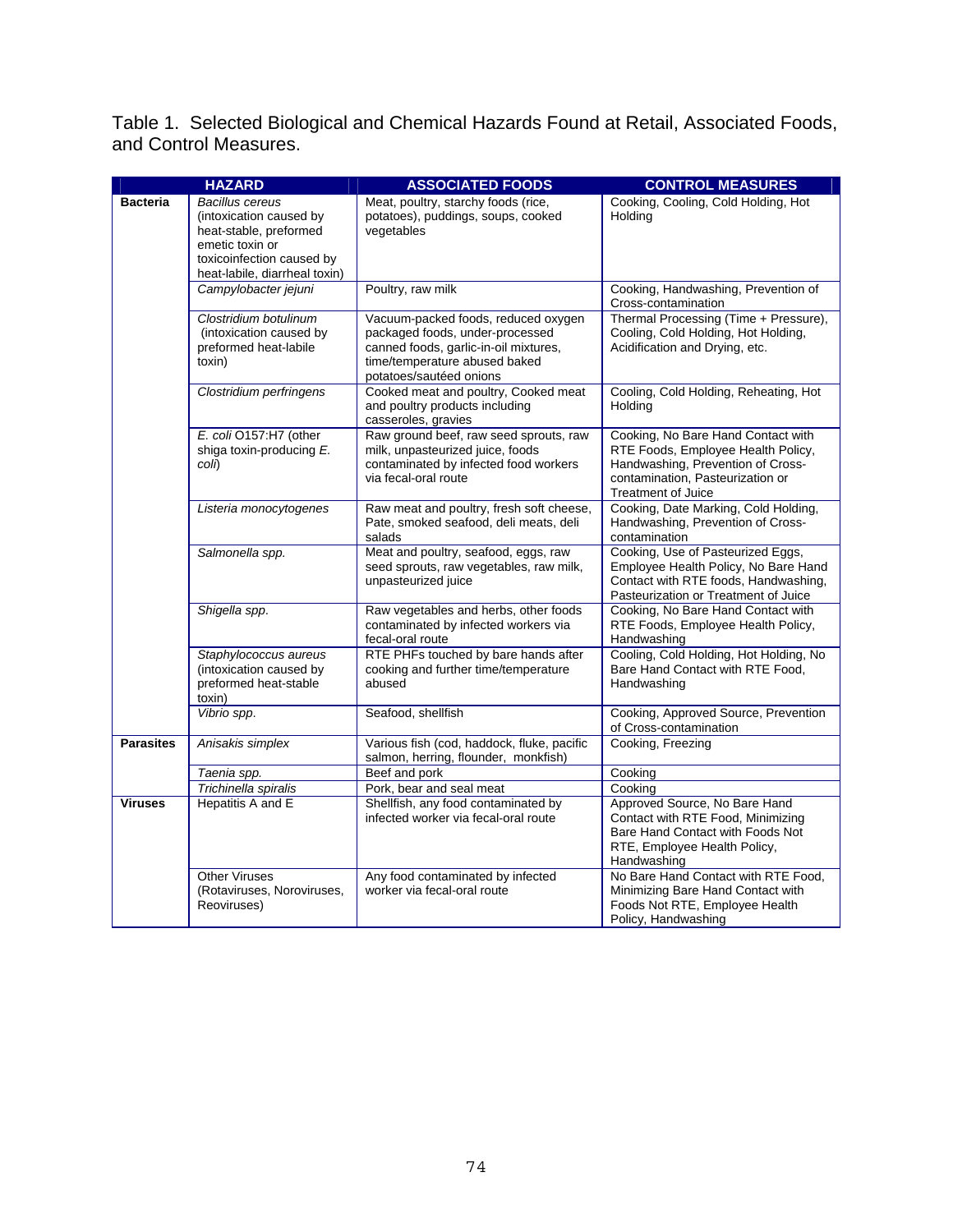#### Table 2. Foods that might be served raw or undercooked.

| <b>Raw Animal</b><br>Food | <b>Menu Items</b>                                                                                                                                                                                                                                                                             | <b>Hazards</b>                                                                                    |
|---------------------------|-----------------------------------------------------------------------------------------------------------------------------------------------------------------------------------------------------------------------------------------------------------------------------------------------|---------------------------------------------------------------------------------------------------|
| Beef                      | <b>Steak Tartare</b><br>Carpaccio                                                                                                                                                                                                                                                             | Salmonella spp.<br>Escherichia coli O157:H7                                                       |
| Poultry                   | <b>Duck</b>                                                                                                                                                                                                                                                                                   | Salmonella spp.<br>Campylobacter jejuni                                                           |
| Eggs                      | Quiche, hollandaise sauce, Eggs Benedict,<br>homemade mayonnaise, meringue pie, some<br>puddings and custards, Monte Cristo sandwich,<br>mousse, tiramisu, chicken croquettes, rice balls,<br>stuffing, lasagna, french toast, crab cakes, egg<br>nog, fish stuffing, Caesar salad, ice cream | Salmonella Enteritidis                                                                            |
| Raw Fish/Finfish          | Lightly cooked fish, sushi, raw-marinated, cold-<br>smoked fish, ceviche, tuna carpaccio                                                                                                                                                                                                      | Anisakis simplex<br>Diphyllobothrium spp.<br>Pseudoterranova decipiens<br>Vibrio parahaemolyticus |
|                           | Reef fish:<br>(barracuda, amberjack, horse-eye jack,<br>black/jack, other large species of jack, king<br>mackerel, large groupers, large snappers)                                                                                                                                            | Ciguatera toxin                                                                                   |
| Shellfish                 | Oysters<br>Clams                                                                                                                                                                                                                                                                              | Vibrio vulnificus<br>Vibrio spp.<br><b>Hepatitis A</b><br><b>Norovirus</b>                        |
| <b>Raw Dairy Products</b> | Raw or unpasteurized milk, some soft cheeses<br>like Camembert, Brie, etc.                                                                                                                                                                                                                    | Listeria monocytogenes<br>Salmonella spp.<br>Campylobacter jejuni<br>E. coli 0157:H7              |

#### **(Refer also to last page of Annex 2 for parasitic considerations for fish.)**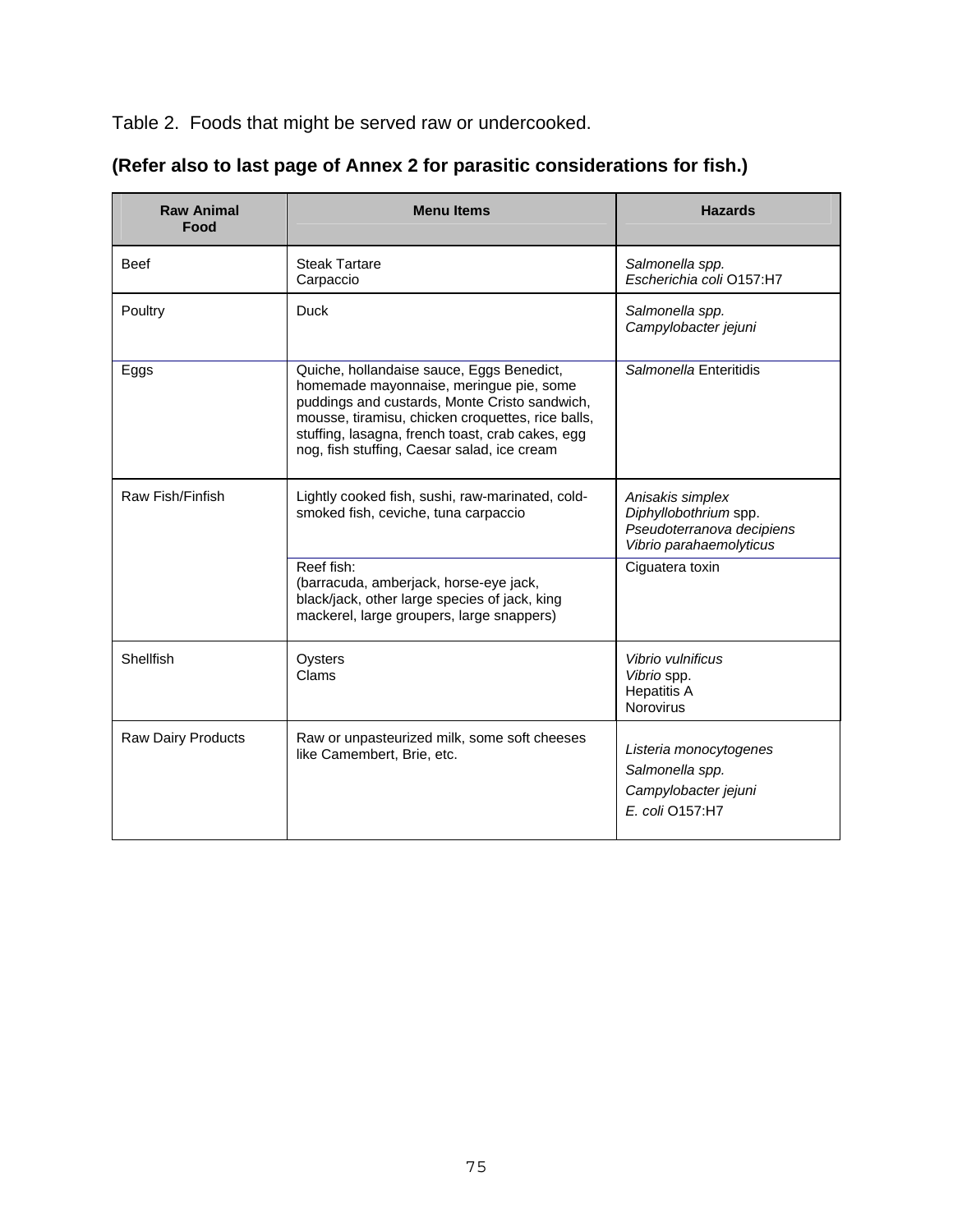## **Annex 4 Sample HACCP Tables**

### **Table 1a. Process #1 – Food Preparation with No Cook Step**

| <b>MENU ITEMS/PRODUCTS:</b>            |                                                                                                     |                        |                   |                                     |                     |                |  |
|----------------------------------------|-----------------------------------------------------------------------------------------------------|------------------------|-------------------|-------------------------------------|---------------------|----------------|--|
| <b>HAZARD(S)</b>                       | <b>CRITICAL</b><br><b>CONTROL POINTS</b><br>(List Only the<br>Operational Steps  <br>that are CCPs) | <b>CRITICAL LIMITS</b> | <b>MONITORING</b> | <b>CORRECTIVE</b><br><b>ACTIONS</b> | <b>VERIFICATION</b> | <b>RECORDS</b> |  |
|                                        |                                                                                                     |                        |                   |                                     |                     |                |  |
|                                        |                                                                                                     |                        |                   |                                     |                     |                |  |
|                                        |                                                                                                     |                        |                   |                                     |                     |                |  |
|                                        |                                                                                                     |                        |                   |                                     |                     |                |  |
| <b>PREREQUISITE</b><br><b>PROGRAMS</b> |                                                                                                     |                        |                   |                                     |                     |                |  |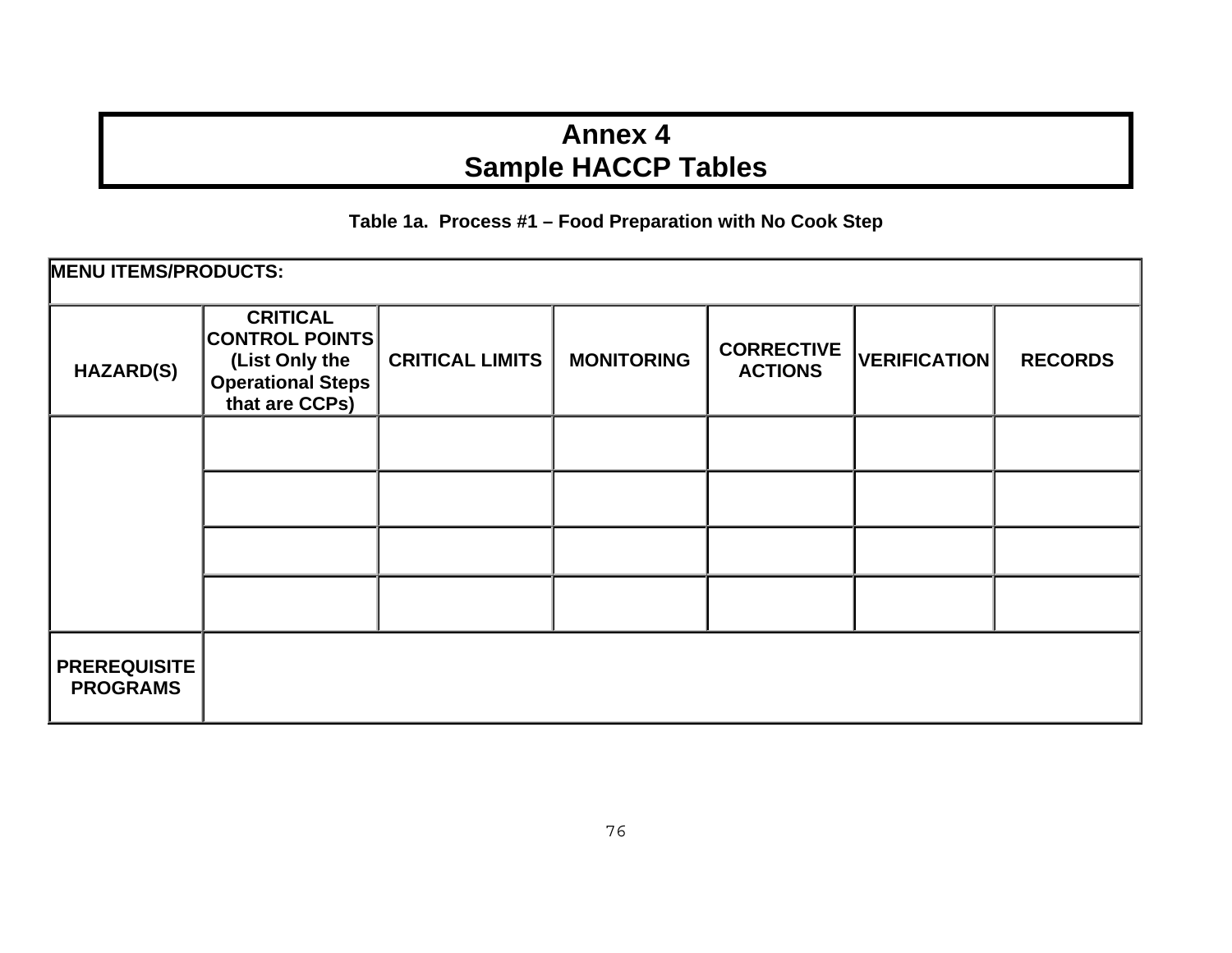| <b>MENU ITEMS/PRODUCTS:</b>            |                  |                |                        |                   |                                     |                     |                |
|----------------------------------------|------------------|----------------|------------------------|-------------------|-------------------------------------|---------------------|----------------|
| <b>PROCESS</b><br><b>STEP</b>          | <b>HAZARD(S)</b> | CCP <br> (Y/N) | <b>CRITICAL LIMITS</b> | <b>MONITORING</b> | <b>CORRECTIVE</b><br><b>ACTIONS</b> | <b>VERIFICATION</b> | <b>RECORDS</b> |
| <b>RECEIVE</b>                         |                  |                |                        |                   |                                     |                     |                |
| <b>STORE</b>                           |                  |                |                        |                   |                                     |                     |                |
| <b>PREPARE</b>                         |                  |                |                        |                   |                                     |                     |                |
| <b>HOLD</b>                            |                  |                |                        |                   |                                     |                     |                |
| <b>SERVE</b>                           |                  |                |                        |                   |                                     |                     |                |
| <b>Prerequisite</b><br><b>Programs</b> |                  |                |                        |                   |                                     |                     |                |

## **Table 1b. Process #1 – Food Preparation with No Cook Step**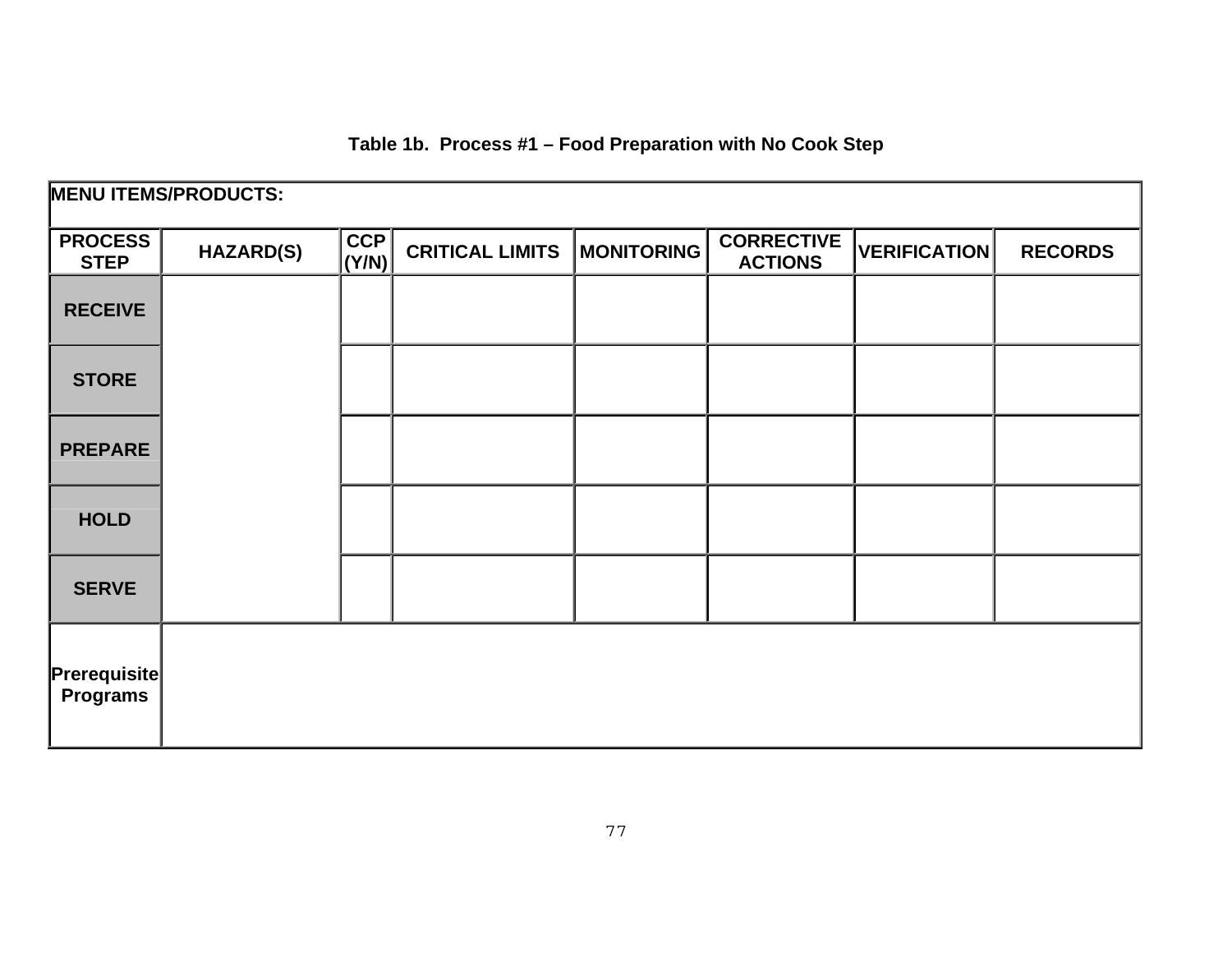### **Table 2a. Process #2 – Preparation for Same Day Service**

| <b>MENU ITEMS/PRODUCTS:</b>            |                                                                                                                                                        |                        |                   |                                     |                     |                |
|----------------------------------------|--------------------------------------------------------------------------------------------------------------------------------------------------------|------------------------|-------------------|-------------------------------------|---------------------|----------------|
| <b>HAZARD(S)</b>                       | <b>CRITICAL</b><br><b>CONTROL</b><br><b>POINTS</b><br>(List Only the<br>$\left  \mathsf{Operational} \right.$ Steps $\left  \right.$<br>that are CCPs) | <b>CRITICAL LIMITS</b> | <b>MONITORING</b> | <b>CORRECTIVE</b><br><b>ACTIONS</b> | <b>VERIFICATION</b> | <b>RECORDS</b> |
|                                        |                                                                                                                                                        |                        |                   |                                     |                     |                |
|                                        |                                                                                                                                                        |                        |                   |                                     |                     |                |
|                                        |                                                                                                                                                        |                        |                   |                                     |                     |                |
|                                        |                                                                                                                                                        |                        |                   |                                     |                     |                |
| <b>PREREQUISITE</b><br><b>PROGRAMS</b> |                                                                                                                                                        |                        |                   |                                     |                     |                |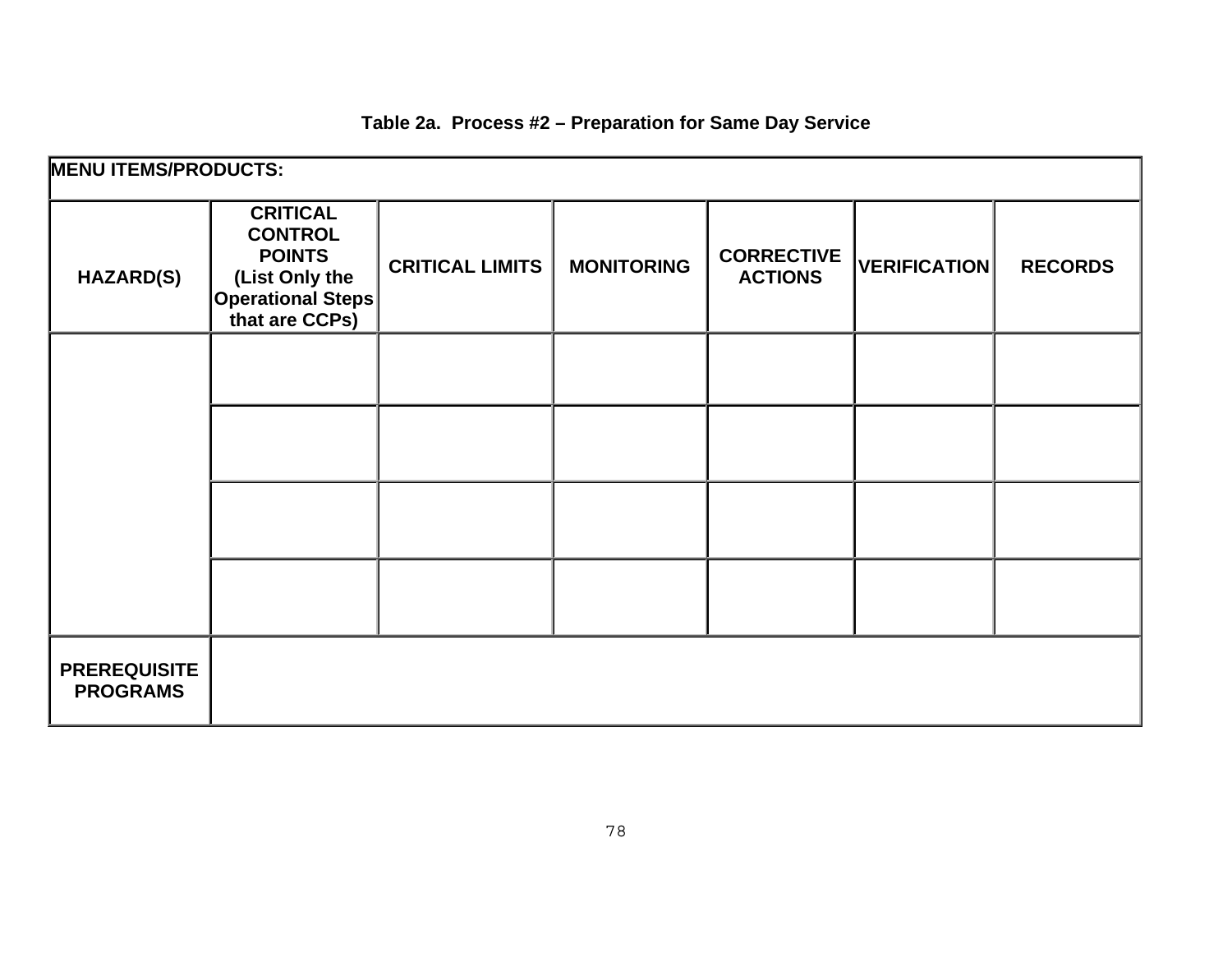| <b>MENU ITEMS/PRODUCTS:</b>     |                  |              |                        |                   |                                     |                     |                |
|---------------------------------|------------------|--------------|------------------------|-------------------|-------------------------------------|---------------------|----------------|
| <b>PROCESS</b><br><b>STEP</b>   | <b>HAZARD(S)</b> | CCP<br>(Y/N) | <b>CRITICAL LIMITS</b> | <b>MONITORING</b> | <b>CORRECTIVE</b><br><b>ACTIONS</b> | <b>VERIFICATION</b> | <b>RECORDS</b> |
| <b>RECEIVE</b>                  |                  |              |                        |                   |                                     |                     |                |
| <b>STORE</b>                    |                  |              |                        |                   |                                     |                     |                |
| <b>PREPARE</b>                  |                  |              |                        |                   |                                     |                     |                |
| <b>COOK</b>                     |                  |              |                        |                   |                                     |                     |                |
| <b>HOLD</b>                     |                  |              |                        |                   |                                     |                     |                |
| <b>SERVE</b>                    |                  |              |                        |                   |                                     |                     |                |
| Prerequisite<br><b>Programs</b> |                  |              |                        |                   |                                     |                     |                |

### **Table 2b. Process #2 – Preparation for Same Day Service**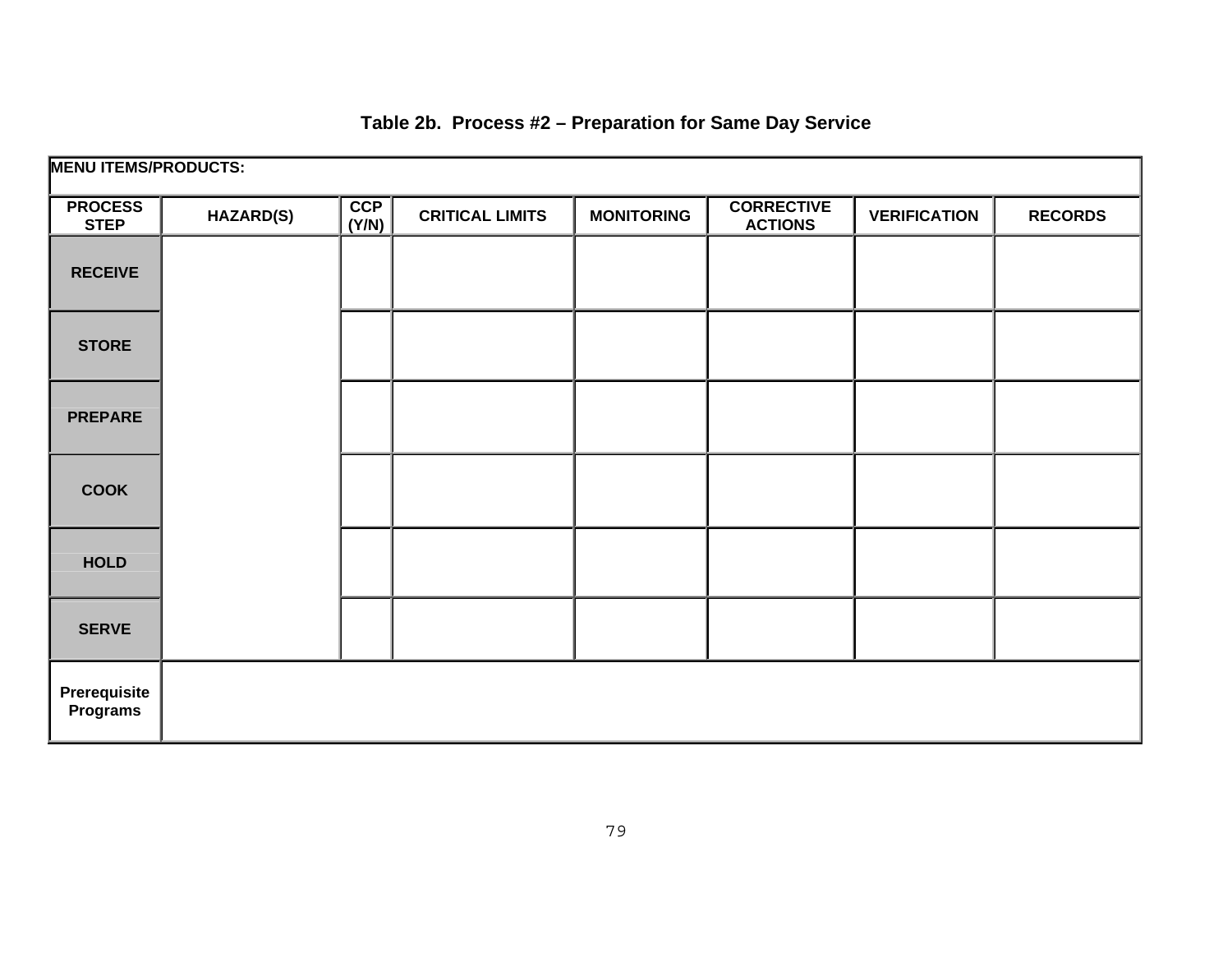| <b>MENU ITEMS/PRODUCTS:</b>            |                                                                                                          |                        |                   |                                     |                     |                |
|----------------------------------------|----------------------------------------------------------------------------------------------------------|------------------------|-------------------|-------------------------------------|---------------------|----------------|
| <b>HAZARD(S)</b>                       | <b>CRITICAL</b><br><b>CONTROL POINTS</b><br>(List Only the<br><b>Operational Steps</b><br>that are CCPs) | <b>CRITICAL LIMITS</b> | <b>MONITORING</b> | <b>CORRECTIVE</b><br><b>ACTIONS</b> | <b>VERIFICATION</b> | <b>RECORDS</b> |
|                                        |                                                                                                          |                        |                   |                                     |                     |                |
|                                        |                                                                                                          |                        |                   |                                     |                     |                |
|                                        |                                                                                                          |                        |                   |                                     |                     |                |
|                                        |                                                                                                          |                        |                   |                                     |                     |                |
| <b>PREREQUISITE</b><br><b>PROGRAMS</b> |                                                                                                          |                        |                   |                                     |                     |                |

## **Table 3a. Process #3 – Complex Food Preparation**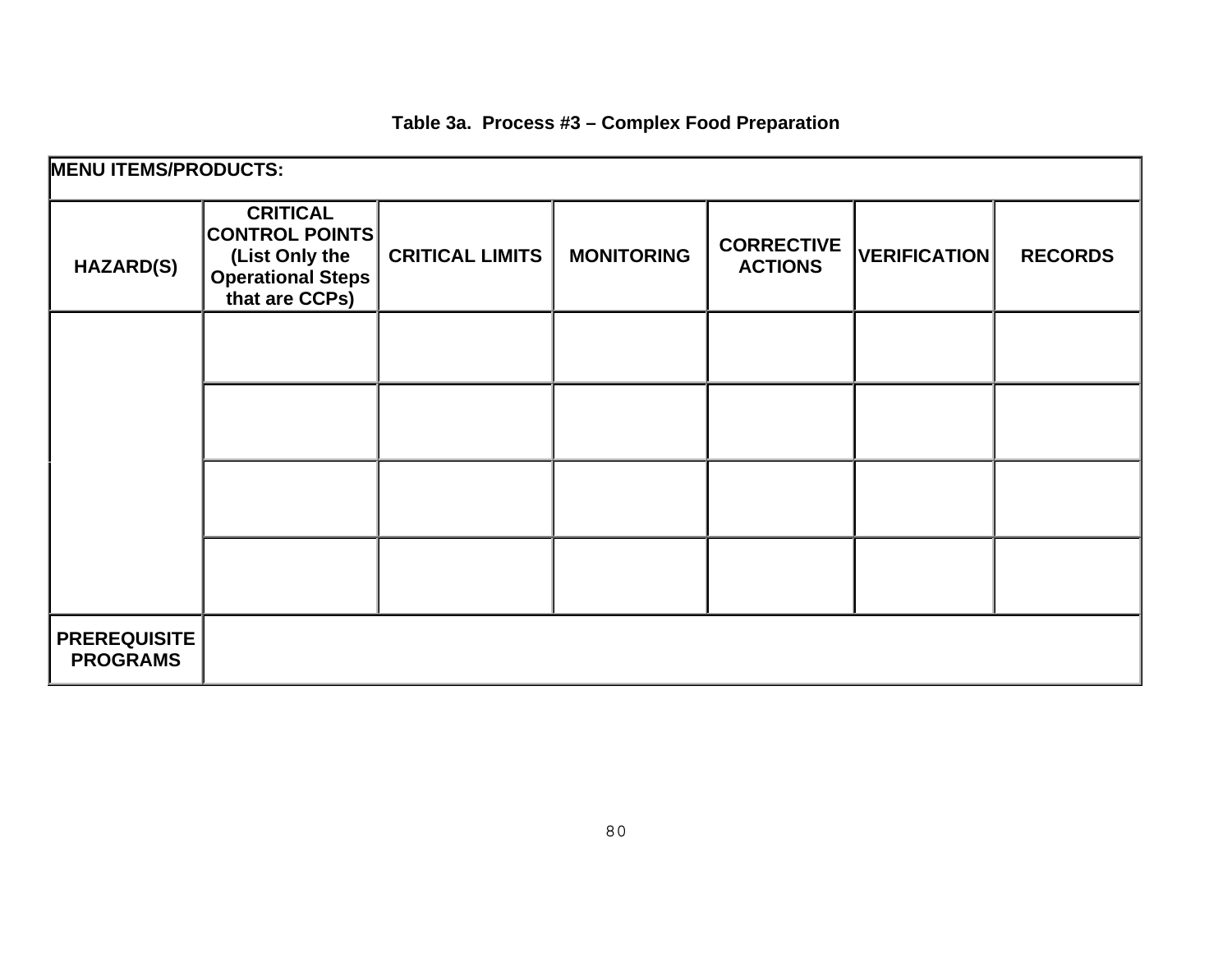|  | Table 3b. Process #3 - Complex Food Preparation |  |  |  |
|--|-------------------------------------------------|--|--|--|
|--|-------------------------------------------------|--|--|--|

|                               | <b>MENU ITEMS/PRODUCTS:</b> |              |                        |                   |                                     |                     |                |
|-------------------------------|-----------------------------|--------------|------------------------|-------------------|-------------------------------------|---------------------|----------------|
| <b>PROCESS</b><br><b>STEP</b> | <b>HAZARD(S)</b>            | CCP<br>(Y/N) | <b>CRITICAL LIMITS</b> | <b>MONITORING</b> | <b>CORRECTIVE</b><br><b>ACTIONS</b> | <b>VERIFICATION</b> | <b>RECORDS</b> |
| <b>RECEIVE</b>                |                             |              |                        |                   |                                     |                     |                |
| <b>STORE</b>                  |                             |              |                        |                   |                                     |                     |                |
| <b>PREPARE</b>                |                             |              |                        |                   |                                     |                     |                |
| <b>COOK</b>                   |                             |              |                        |                   |                                     |                     |                |
| <b>COOL</b>                   |                             |              |                        |                   |                                     |                     |                |
| <b>REHEAT</b>                 |                             |              |                        |                   |                                     |                     |                |
| <b>HOLD</b>                   |                             |              |                        |                   |                                     |                     |                |
| <b>SERVE</b>                  |                             |              |                        |                   |                                     |                     |                |
| Prerequisite<br>Programs      |                             |              |                        |                   |                                     |                     |                |